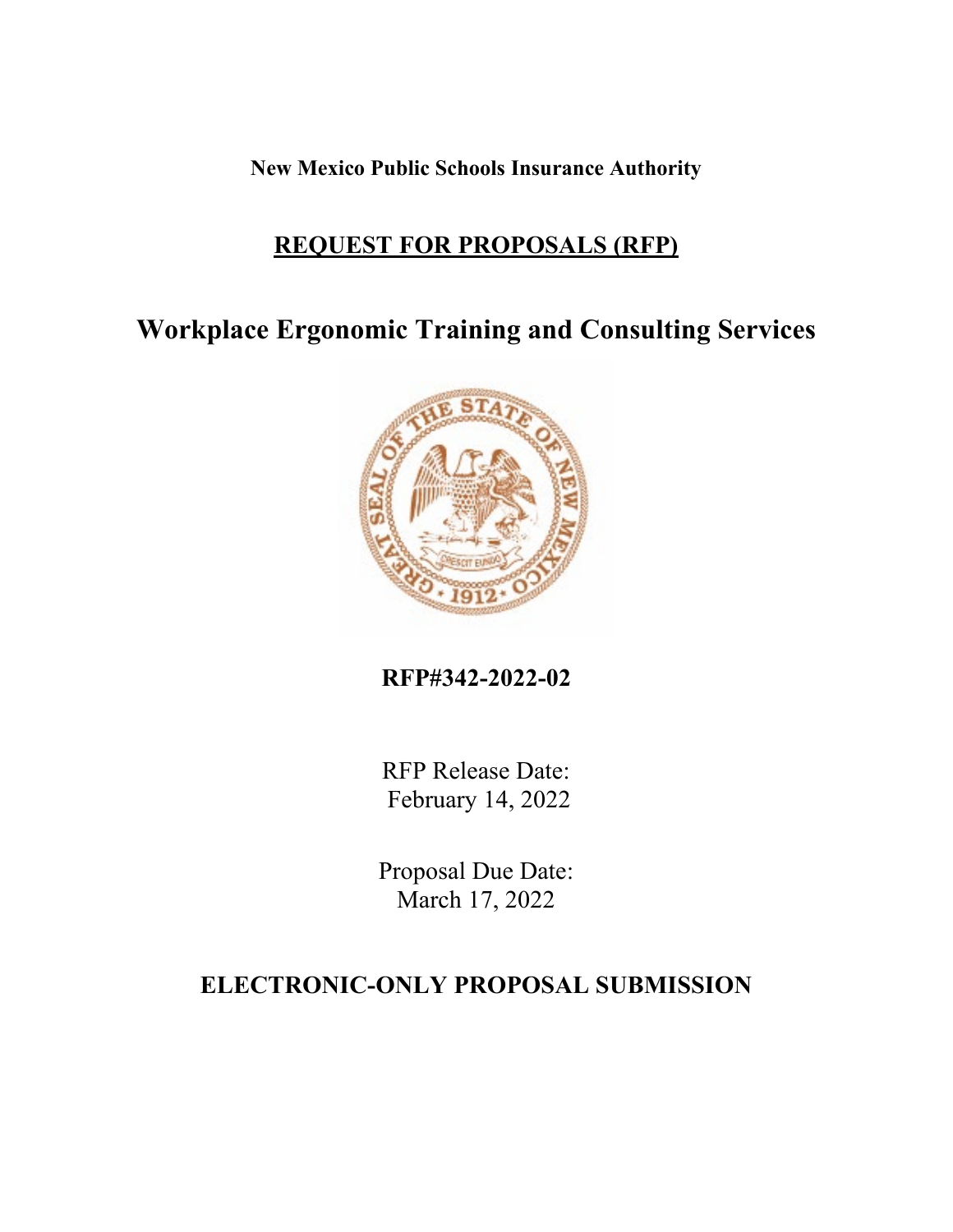|         | А.  |  |
|---------|-----|--|
|         | В.  |  |
|         | C.  |  |
|         | D.  |  |
|         | E.  |  |
|         | F.  |  |
|         | G.  |  |
|         |     |  |
| А.      |     |  |
| В.      |     |  |
|         | 1.  |  |
|         | 2.  |  |
|         | 3.  |  |
|         | 4.  |  |
|         | 5.  |  |
|         | 6.  |  |
|         | 7.  |  |
|         | 8.  |  |
|         | 9.  |  |
|         | 10. |  |
|         | 11. |  |
|         | 12. |  |
|         | 13. |  |
| $C_{1}$ |     |  |
|         | 1.  |  |
|         | 2.  |  |
|         | 3.  |  |
|         | 4.  |  |
|         | 5.  |  |
|         | 6.  |  |
|         | 7.  |  |
|         | 8.  |  |
|         | 9.  |  |
|         | 10. |  |
|         | 11. |  |
|         | 12. |  |
|         | 13. |  |
|         | 14. |  |
|         | 15. |  |
|         | 16. |  |
|         | 17. |  |
|         | 18. |  |
|         | 19. |  |
|         | 20. |  |
|         | 21. |  |
|         | 22. |  |
|         | 23. |  |
|         | 24. |  |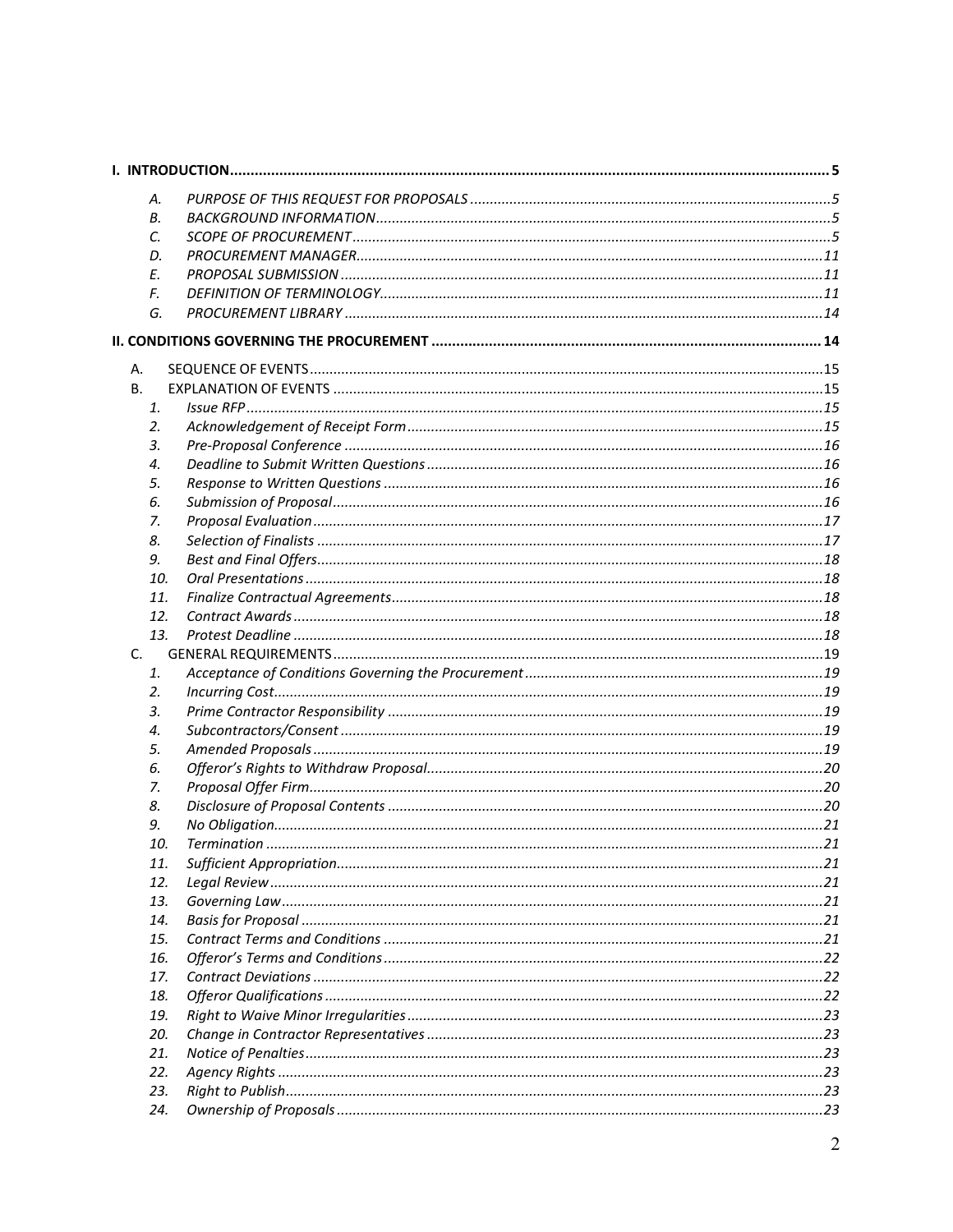|           | 25. |                                                                                       |  |  |  |  |
|-----------|-----|---------------------------------------------------------------------------------------|--|--|--|--|
|           | 26. |                                                                                       |  |  |  |  |
|           | 27. |                                                                                       |  |  |  |  |
|           | 28. |                                                                                       |  |  |  |  |
|           | 29. |                                                                                       |  |  |  |  |
|           | 30. |                                                                                       |  |  |  |  |
|           | 31. |                                                                                       |  |  |  |  |
|           | 32. |                                                                                       |  |  |  |  |
|           |     |                                                                                       |  |  |  |  |
| Α.        |     |                                                                                       |  |  |  |  |
| В.        |     |                                                                                       |  |  |  |  |
|           | 1.  |                                                                                       |  |  |  |  |
| C.        |     |                                                                                       |  |  |  |  |
|           | 1.  |                                                                                       |  |  |  |  |
|           |     |                                                                                       |  |  |  |  |
| А.        |     |                                                                                       |  |  |  |  |
| <b>B.</b> |     |                                                                                       |  |  |  |  |
|           | 1.  |                                                                                       |  |  |  |  |
|           | 2.  |                                                                                       |  |  |  |  |
|           | 3.  |                                                                                       |  |  |  |  |
|           | 4.  |                                                                                       |  |  |  |  |
| C.        |     |                                                                                       |  |  |  |  |
|           | 1.  |                                                                                       |  |  |  |  |
|           | 2.  |                                                                                       |  |  |  |  |
|           | 3.  |                                                                                       |  |  |  |  |
|           | 4.  |                                                                                       |  |  |  |  |
|           | 5.  |                                                                                       |  |  |  |  |
|           | 6.  |                                                                                       |  |  |  |  |
|           | 7.  |                                                                                       |  |  |  |  |
|           |     |                                                                                       |  |  |  |  |
| А.        |     |                                                                                       |  |  |  |  |
| В.        |     |                                                                                       |  |  |  |  |
|           | 1.  |                                                                                       |  |  |  |  |
|           | 2.  |                                                                                       |  |  |  |  |
|           | 3.  |                                                                                       |  |  |  |  |
|           | а.  | Demonstrated success in enabling employers to recognize signs and symptoms of MSD's43 |  |  |  |  |
|           | 4.  |                                                                                       |  |  |  |  |
|           | 5.  |                                                                                       |  |  |  |  |
|           | 6.  |                                                                                       |  |  |  |  |
|           | 7.  |                                                                                       |  |  |  |  |
|           | 8.  |                                                                                       |  |  |  |  |
|           | 9.  |                                                                                       |  |  |  |  |
|           | 10. |                                                                                       |  |  |  |  |
|           | 11. |                                                                                       |  |  |  |  |
| C.        |     |                                                                                       |  |  |  |  |
|           |     |                                                                                       |  |  |  |  |
|           |     |                                                                                       |  |  |  |  |
|           |     |                                                                                       |  |  |  |  |
|           |     |                                                                                       |  |  |  |  |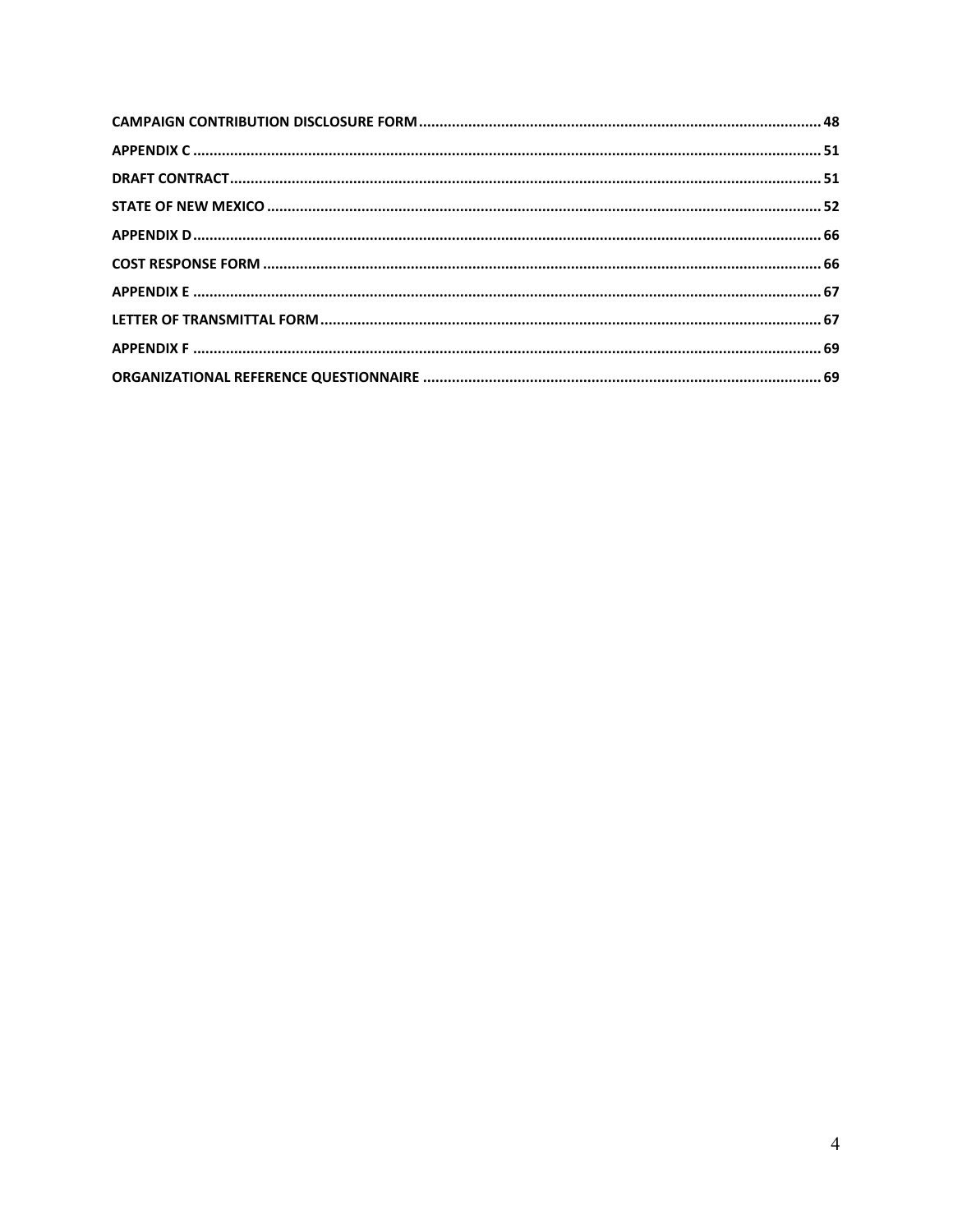# <span id="page-4-0"></span>**I. INTRODUCTION**

# <span id="page-4-1"></span>**A.PURPOSE OF THIS REQUEST FOR PROPOSALS**

The purpose of the Request for Proposal (RFP) is to solicit sealed proposals to establish a contract through competitive negotiations for the procurement of Workplace Ergonomic Training and Consulting Services ("contractor services") for the Risk Program.

# <span id="page-4-2"></span>**B.BACKGROUND INFORMATION**

The New Mexico Public Schools Insurance Authority (Authority) is a public entity created pursuant to the Public Schools Insurance Authority Act (Sect. 22-29-1 et seq. NMSA 1978). It is charged with providing comprehensive core insurance programs for participating employers and public school districts property/liability, workers' compensation insurance (Risk) and the full range of employee benefits coverages to participating public employees and dependents(Benefits).

# <span id="page-4-3"></span>**C.SCOPE OF PROCUREMENT**

The purpose of this procurement is to select a contractor to provide Workplace Ergonomic Training and Consulting Services ("contractor services") for the Risk Program:

# **Training:**

- 1) The contractor will provide instructor-led training for employees in job categories identified as high risk. Contractor will ensure that critical information is disseminated in a clear easily understood format.
- 2) Training on modifications will be established so employees "expected" to change behaviors will realize the benefit and reasoning behind the change.
- 3) Training will be prioritized based on the school districts with the highest number of musculoskeletal disorders (MSDs) incidents in the past 12 months.
- 4) Contractor will review the Authority's data for the top 12 districts for MSDs over the last 4 years for both severity and frequency.
	- A) MSD's are defined as strains/sprains or cumulative trauma. Teacher training has been divided into two categories:
		- i) Regular education
			- (a) Regular education teacher injuries primarily fall into the "general safety" category.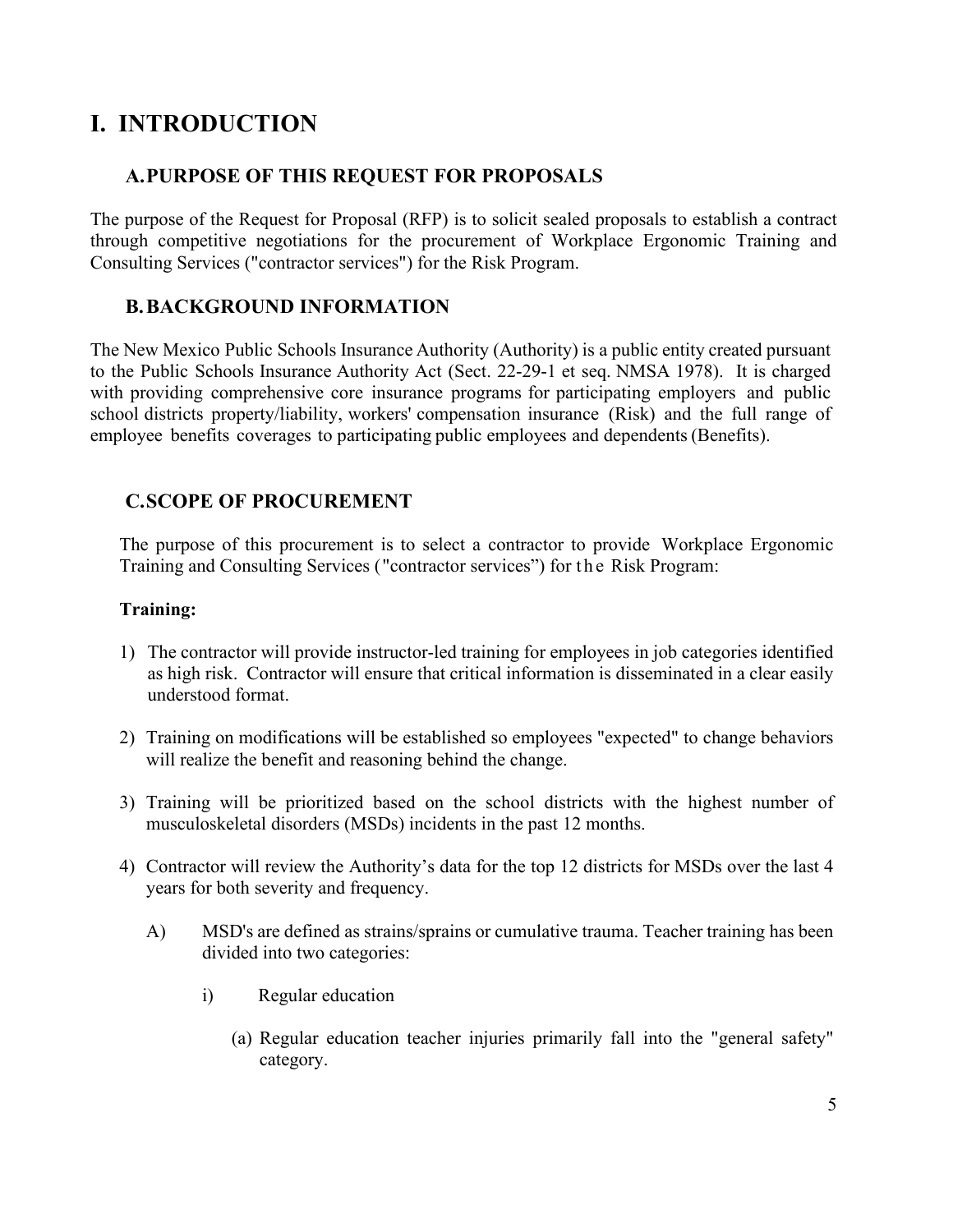- ii) Special education.
	- (a) Special education teacher issues more closely mirror patient/medical provider relationships.
- B) Goals to be achieved in training employees in the Ergonomic Program are:
	- i) Enable employees of the organization, managers, supervisors, or team leaders to recognize the signs and symptoms of MSD's and respond to them appropriately.
	- ii) Identify those job tasks that pose an increased risk of MSD's to the worker.
	- iii) Provide employees with the knowledge and skills necessary to actively participate in the ergonomic program.
- C) Contractor's training program shall provide readily available and ongoing support.
- D) Training will be onsite, both in classroom-type settings as well as in actual work locations (i.e. kitchens), with presenters qualified by education, training, and experience using modern up-to-date training materials, hardware, and techniques.
- E) Contractor will provide employees at each level of involvement with individualized training designed with maximum learning and retention in mind. MSD incidents will be monitored carefully to review the training material and modify it to be job specific. Training on modifications will be established so that employees expected to "change" work behaviors will understand the benefit and reasoning behind the change.
- 5) Ergonomic Counsels
	- A) Contractor shall set up, monitor, and assist all employers' ineffective management leadership and employee participation in the ergonomics program. Contractor shall demonstrate to Authority employers and their employees the value of management and employee commitment in an effective ergonomics program.
	- B) Contractor with respect to each employer in the Authority shall energize management and employees and assist in the development and facilitation of the crossorganizational group to be known as Ergonomic Councils. The Ergonomics Councils will be empowered to facilitate change in their respective work unit. The contractor will coach these groups and be available to provide ergonomic assessments for groups (kitchen, janitorial, maintenance) through physically observing employees at work, then providing a report to the Ergonomic Council on observations and recommendations to improve ergonomics.
	- C) Contractor will guide the Ergonomic Councils and other stakeholders through the process of: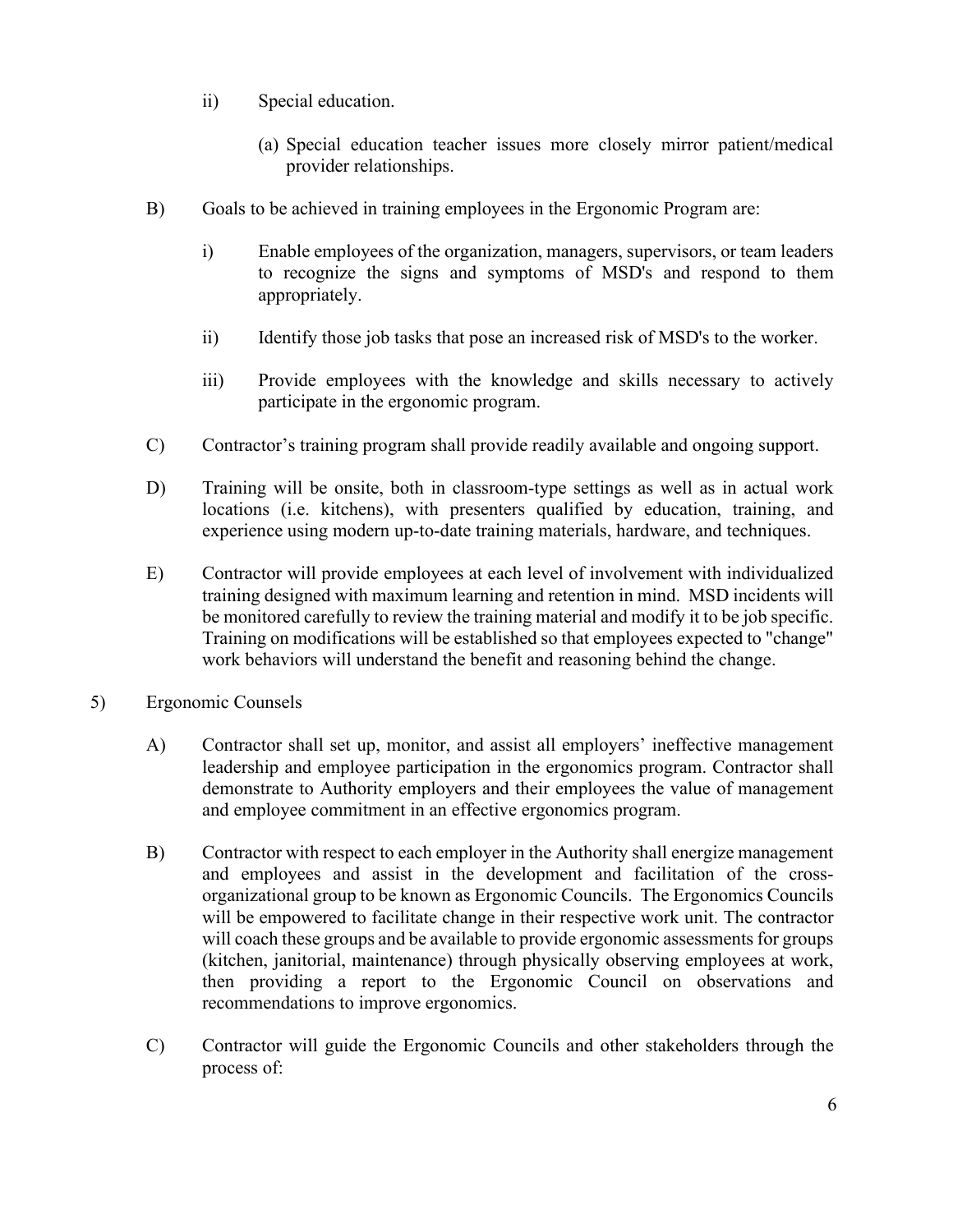- i) Effective dissemination of information regarding identified signs, symptoms, and hazards.
- ii) Ensuring that the individuals assigned functional responsibility are provided the tools to effectively administer the program.
- iii) Evaluate the information and develop ergonomic controls, which may include feasible engineering, work practice, or administrative controls.
- 6) Program Evaluation
	- A) Contractor shall conduct periodic reviews of the Ergonomics Program (both its portion of the program and any other contracted portion of the program) effectiveness to ensure that the resources being expended on the program are in fact, achieving the desired result and that the program is effective. Contractor shall develop an evaluation tool that can be used to ensure that the ergonomics program is appropriate for the specific MSD hazards in the problem jobs and that the program is achieving desired results.
	- B) Contractor's program evaluation system shall answer the following questions:
		- i) Has management effectively demonstrated its leadership?
		- ii) Are employees actively participating in the ergonomics program?
		- iii) Is there an effective system for the identification of MSD's and MSD hazards?
		- iv) Are identified hazards being controlled?
		- v) Is the training program providing employees with the information they need to actively participate in the ergonomics program?
		- vi) Has the ergonomics program reduced the frequency or severity of MSD's?
	- C) The existing Cannon-Cochran Management Systems, Inc., database with respect to all reported MSD incidents as well as those that require job hazard analysis as shown 2021 through 2022 will be used as baseline data for each Authority member. Subsequent data will be compared against this baseline year.
	- D) Employers that experience higher than expected MSD frequency or severity will receive additional training from the Contractor. These employers will be placed on a "watch" list until evaluations show that the ergonomic program has been effective for that employer. Additional ergonomic efforts by Occupational Health Management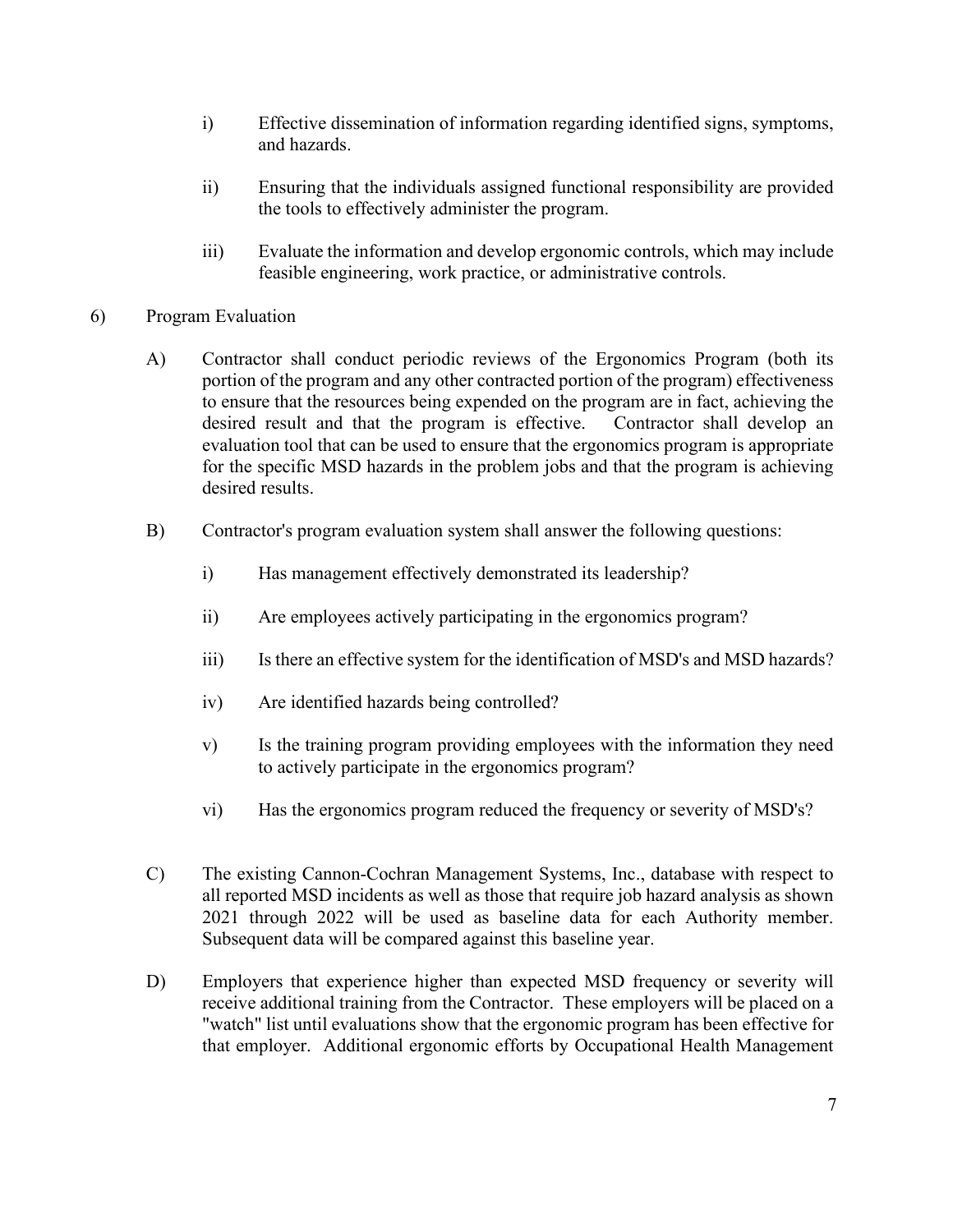Standards (OHMS) and the Contractor will be applied to these employers to ensure the specific effectiveness of the implemented control.

- E) Employers that improve in MSD frequency and severity will be commended for their performance and will be monitored by the Contractor to ensure that this improvement continues.
- 7) Contractor must have the ability to adjust to remote and hybrid evaluations and situations.
- 8) Compliance with Laws and Procedures
	- A) Contractor agrees to provide the services in full compliance with all laws, rules, and regulations governing the administration of a workplace ergonomics program.
	- B) Contractor will keep the Authority notified with respect to legislative changes or pending changes in state or federal law, statutes, or regulations affecting ergonomics in the workplace as soon as information becomes available. The contractor will report semi- annually illustrating the monetary impact on the Authority. In addition, the Contractor will be responsible to inform all members in writing and if the Authority Executive Director deems it necessary, perform regional seminars to explain these changes. All associated research costs will be the responsibility of the Contractor.
	- C) Contractor will inform the Authority of significant case law and legal opinions related to ergonomics in the workplace. The Contractor will be responsible to inform all members in writing of these opinions, as directed by the Authority.
	- D) Contractor will comply with both Federal and State Government laws and rules, including the duty to report and pay gross receipts taxes, IRS regulations, statutes, and immunities covering public entities, the New Mexico Tort Claims Act, GASB Statement No. 10, the labor code, etc., when acting on behalf of the Authority.
- 9) Identification of MSD's which are disorders of the soft tissues, specifically of the muscles, nerves, tendons, ligaments, joints, cartilage, blood vessels, and spinal discs that are not caused by a slip, trip, fall, or motor vehicle accident. They can affect the neck, shoulder, elbow, forearm, wrist, hand, back, knee, ankle, and foot as well as abdominal hernias.
	- A) Contractor will screen all new workers' compensation claim reports for MSD incidents. Special focused attention will be given to the lost time of MSD incidents. A telephone discussion will help determine if the job involves an Action Trigger. The Action Trigger screening tool will trigger a Job Hazard Analysis (JHA). If the MSD incident qualifies as an Action Trigger, the Contractor ergonomic specialist will perform a JHA on all lost time incidents and complicated medical-only incidents
- 10) The purpose of a JHA is:
	- A) To identify the ergonomic risk factors that are associated with the job.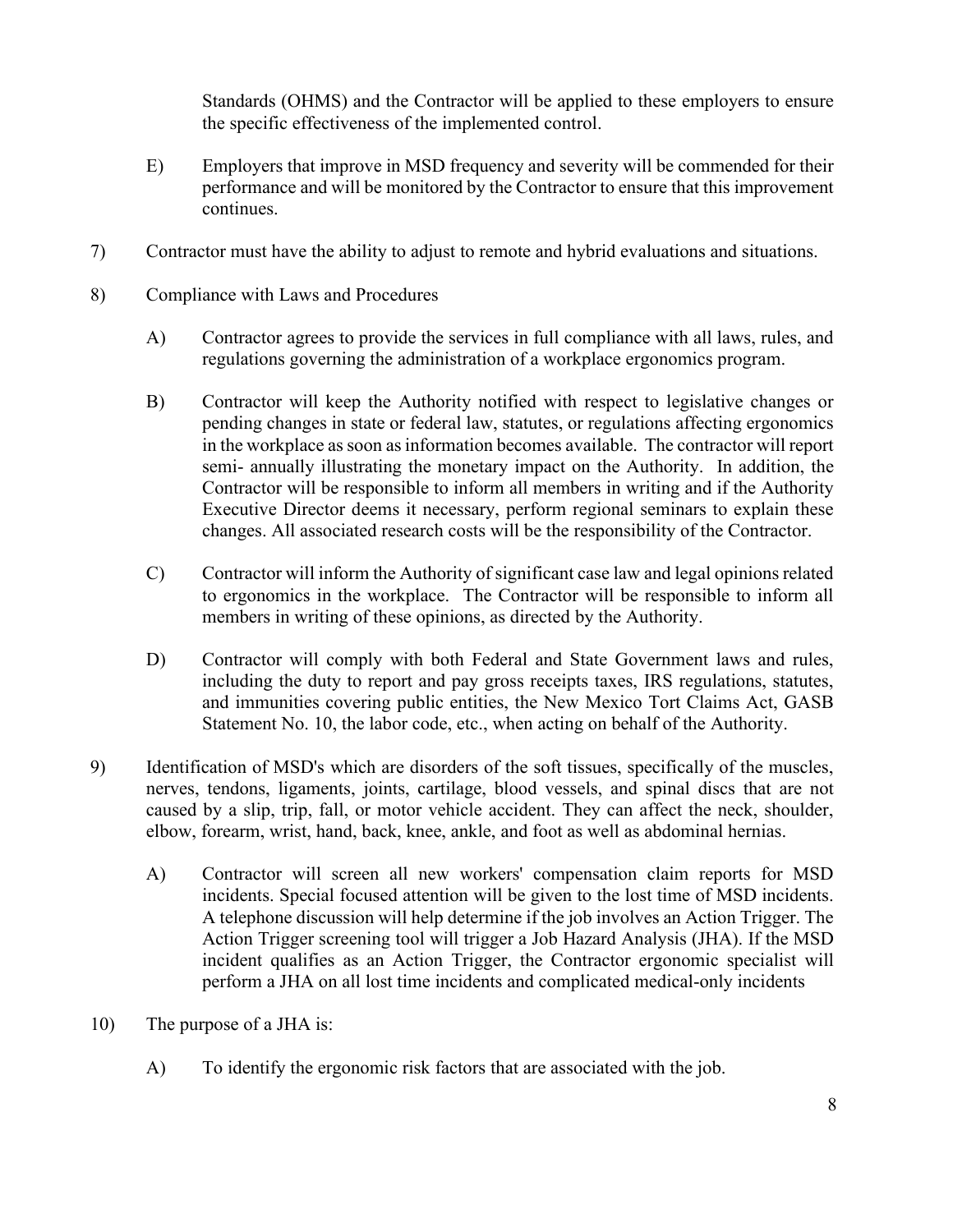- B) To measure the duration, frequency, and magnitude of employee exposure to these risk factors.
- C) To evaluate the risk factors identified, individually and in combination.
- D) When Contractor has identified an MSD injury that needs further investigation, the Contractor will conduct a JHA. A JHA is basically an examination of the workplace conditions and individual elements or tasks of a job to identify and assess the risk factors that are reasonably likely to be causing or contributing to the reported MSD. The results of the JHA, which identify the extent of the risk factors present in the job, can later be used as the benchmark against which to measure the effectiveness of controls.
- E) The JHA will be used to identify the risk factors present in the job and to evaluate their magnitude, frequency, and duration. Some of the Risk factors to be included are:
	- i) Force the amount of physical effort that is required to accomplish a task or motion. Force also refers to the degree of loading to muscles and other tissues as a result of applying force in order to perform work.
	- ii) Repetition the frequency with which a task or series of motions is repeated over and over again with little variation in movement. Repetition often involves the use of only a few muscles and body parts, which can become extremely fatigued even though the rest of the body is unaffected.
	- iii) Awkward postures- are positions of the body (e.g., limbs, joints, back) that deviate significantly from the neutral position while job tasks are being performed.
	- iv) Frequency refers to the number of times the exposure is repeated within some unit of time, in contrast to duration, which, relates to the cumulative length of exposure.
- F) The JHA will then specify and document in easily understandable text together with all recommended changes in physical surroundings of the employee and all recommended changes in employee work techniques aimed at avoiding MSD's. This report will be timely submitted to the Authority Contractor responsible for implementation.
	- i) Control the MSD hazards to the extent that they are no longer reasonably likely to cause MSD's that result in work restrictions or medical treatment beyond first aid.
	- ii) Reduce MSD hazards in accordance with or to levels below those in the hazard identification tool selected to conduct the job hazard analysis.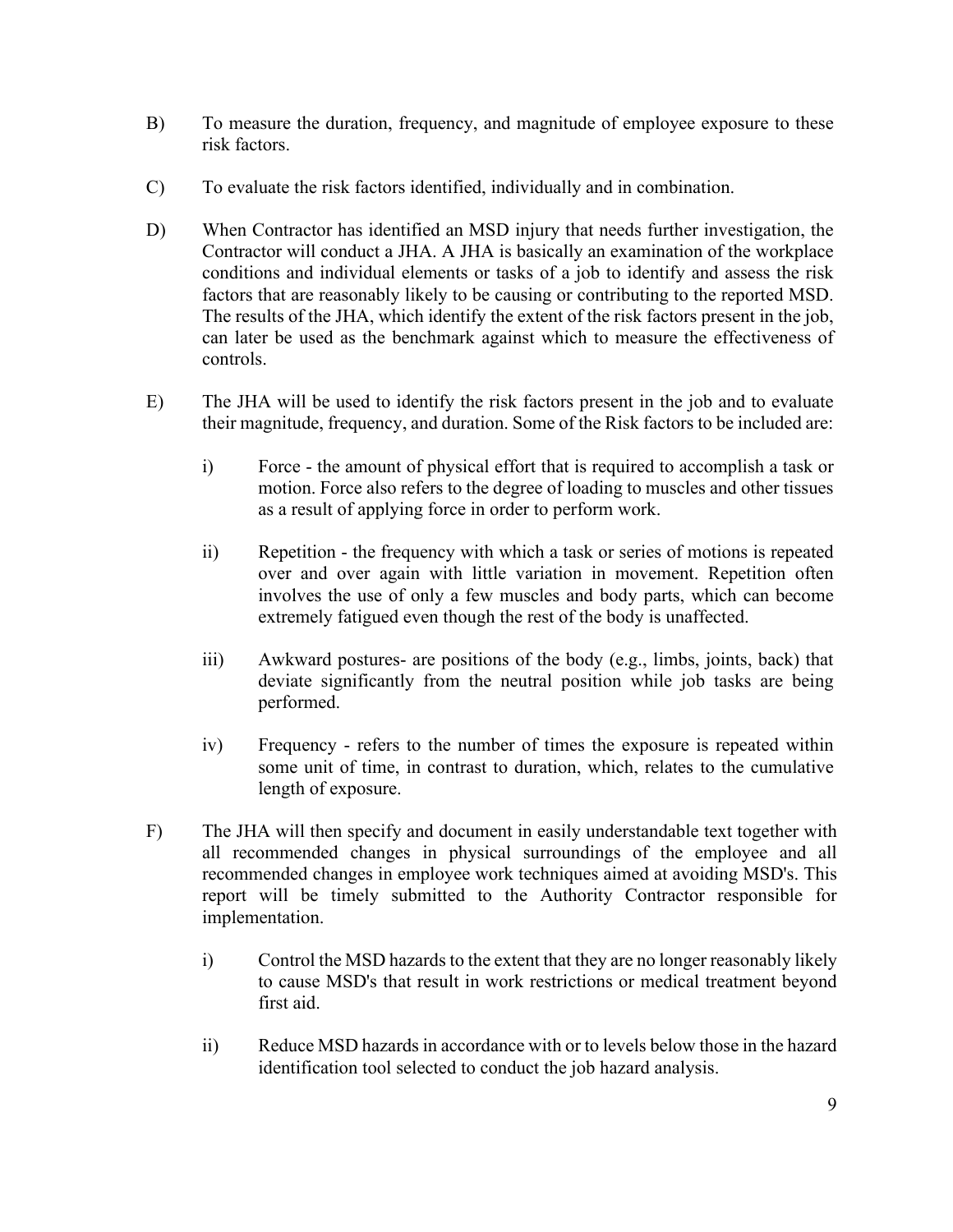- iii) Reduce MSD hazards to the extent feasible through a constant and diligent review of high-risk positions.
- iv) Work closely with the Ergonomics Council established by employers with review and assistance of Authority Contractor to meet these goals.
- v) In order to achieve the above results, the modification of behaviors related to ergonomic controls will require the Contractor to conduct a constant review of employee behavior as they relate to changes in work posture or the use of engineered equipment. In addition, the Contractor provided communication system available to employees will affect the work of the Ergonomics Councils, JHA's, and employee participation sections.
- vi) With respect to the above services the Contractor shall act as the Authority's representative to all Authority members and employees. The Contractor must meet all applicable State and Federal regulations and laws applicable to the program and the work to be performed. In addition, the Contractor shall submit a detailed work plan showing timelines for completion of the work.

## **D. Compliance with Laws and Authority Procedures:**

- 1. Contractor agrees to provide the services in full compliance with all laws, rules and regulations governing the administration of a workplace ergonomics program.
- 2. Contractor will keep the Authority notified with respect to legislative changes or pending changes in state or federal law, statutes or regulations affecting ergonomics in the workplace as soon as information becomes available. Contractor will report semi- annually illustrating monetary impact on the Authority. In addition, the Contractor will be responsible to inform all members in writing and if the Authority Executive Director deems it necessary, to perform regional seminars to explain these changes. All associated research costs will be the responsibility of the Contractor.
- 3. Contractor will inform the Authority of significant case law and legal opinions related to ergonomics in the workplace. The Contractor will be responsible to inform all members in writing of these opinions, as directed by the Authority.
- 4. Contractor will comply with both Federal and State Government laws and rules, including duty to report and pay gross receipts taxes, IRS regulations, statutes and immunities covering public entities, the New Mexico Tort Claims Act, GASB statement No. 10, the labor code, etc., when acting on behalf of the Authority.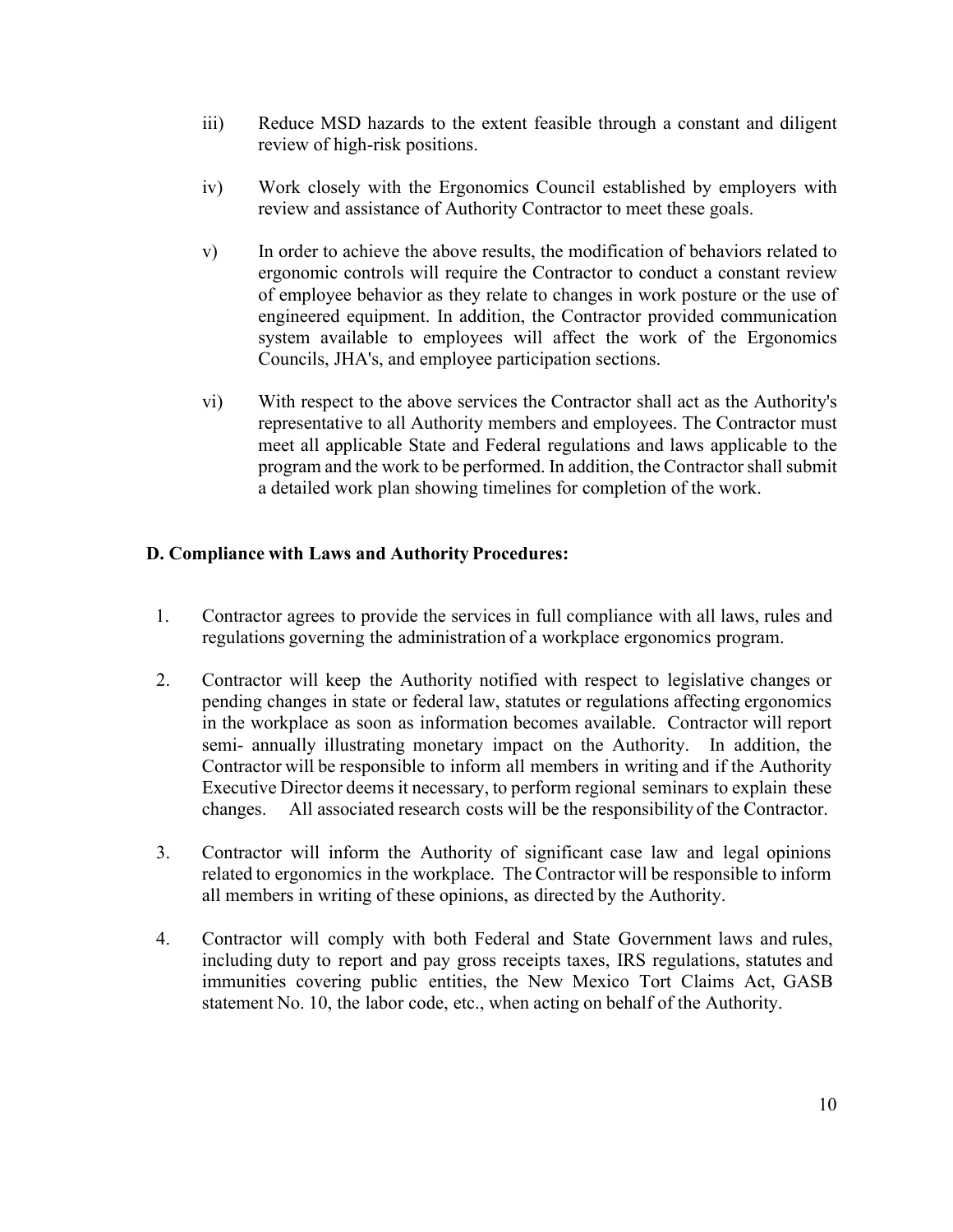# <span id="page-10-0"></span>**D.PROCUREMENT MANAGER**

The New Mexico Public Schools Insurance Authority (NMPSIA) has assigned a Procurement Manager who is responsible for the conduct of this procurement whose name, address, telephone number and e-mail address are listed below:

Name: Claudette Roybal, Procurement Manager Telephone: (505) 469-5746 Email: [NMPSIA.procurement@state.nm.us](mailto:NMPSIA.procurement@state.nm.us)

- 1. **Any inquiries or requests** regarding this procurement should be submitted, in writing, to the Procurement Manager. Offerors may contact **ONLY** the Procurement Manager regarding this procurement. Other state employees or Evaluation Committee members do not have the authority to respond on behalf of the Procurement Manager.
- 2. **Protests of the solicitation or award must be submitted in writing to the Protest Manager identified in Section II.B.13.** As a Protest Manager has been named in this Request for Proposals, pursuant to §13-1-172, NMSA 1978 and 1.4.1.82 NMAC, **ONLY protests delivered directly to the Protest Manager in writing and in a timely fashion will be considered to have been submitted properly and in accordance with statute, rule and this Request for Proposals.** Protests submitted or delivered to the Procurement Manager will **NOT** be considered properly submitted.

# <span id="page-10-1"></span>**E.PROPOSAL SUBMISSION**

*Submissions of all proposals must be accomplished via NMPSIA.procurement@state.nm.us. Refer to Section III.B.1 for instructions.*

# <span id="page-10-2"></span>**F. DEFINITION OF TERMINOLOGY**

This section contains definitions of terms used throughout this procurement document, including appropriate abbreviations:

- 1. "**Agency**" means the State Purchasing Division of the General Services Department or that State Agency sponsoring this Procurement.
- 2. "**Award**" means the final execution of the contract document.
- 3. "**Business Hours**" means 8:00 AM thru 5:00 PM MST/MDT, whichever is in effect on the date given.
- 4. "**Close of Business**" means 5:00 PM Mountain Standard or Daylight Time, whichever is in use at that time.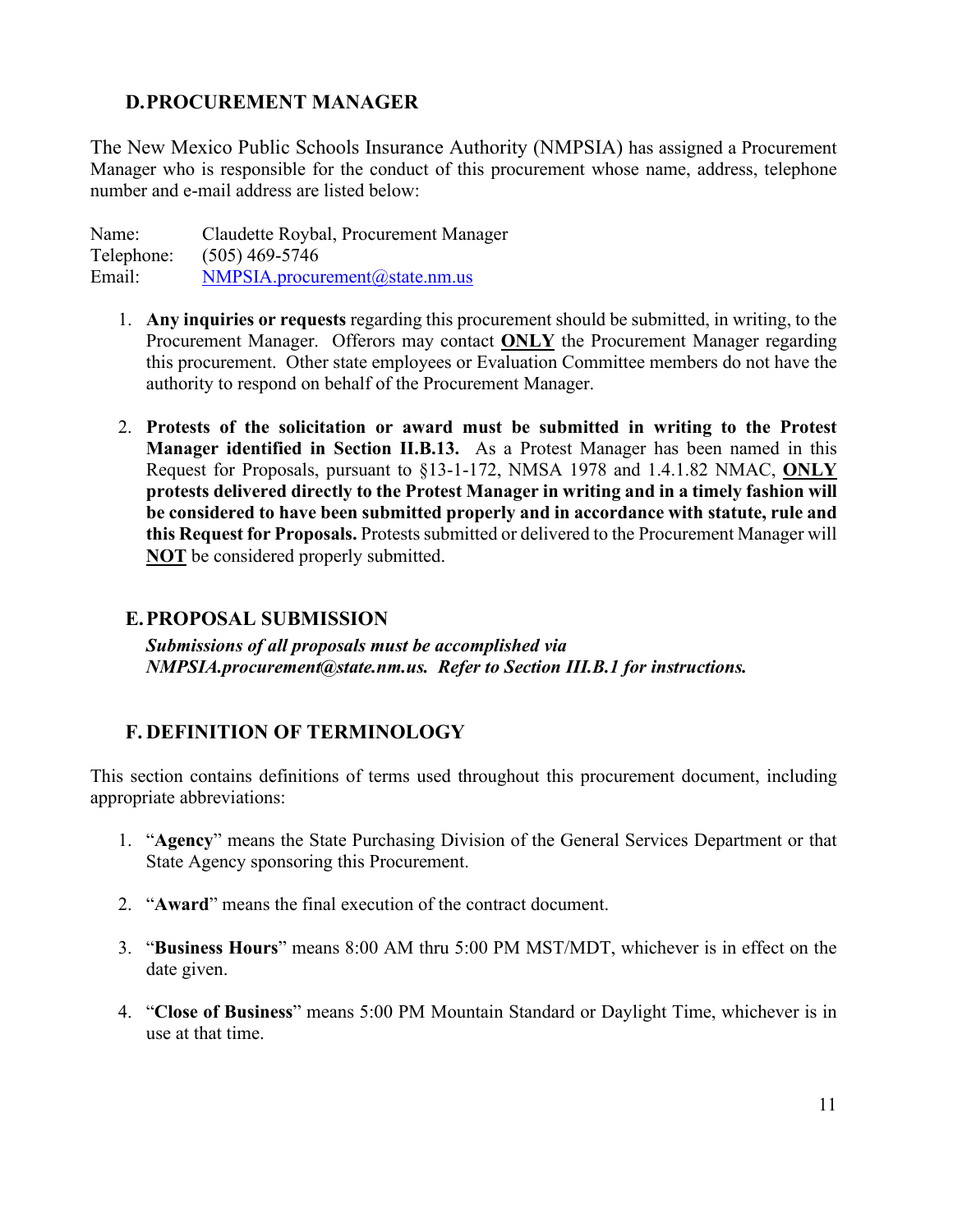- 5. "**Confidential**" means confidential financial information concerning Offeror's organization and data that qualifies as a trade secret in accordance with the Uniform Trade Secrets Act §§57-3-A-1 through 57-3A-7, NMSA 1978,. See also NMAC 1.4.1.45. The following items may **not** be labelled as confidential: Offeror's submitted Cost response, Staff/Personnel Resumes/Bios (excluding personal information such as personal telephone numbers and/or home addresses), and other submitted data that is **not** confidential financial information or that qualifies under the Uniform Trade Secrets Act.
- 6. "**Contract**" means any agreement for the procurement of items of tangible personal property, services or construction.
- 7. "**Contractor**" means any business having a contract with a state agency or local public body.
- 8. "**Determination**" means the written documentation of a decision of a procurement officer including findings of fact required to support a decision. A determination becomes part of the procurement file to which it pertains.
- 9. "**Desirable**" the terms" may," "can," "should," "preferably," or "prefers" identify a desirable or discretionary item or factor.
- 10. "**Electronic Submission**" means a successful submittal of Offeror's proposal to the  $NMPSIA.procurrent@state.nm.us,$  in such cases where email submissions are accepted.
- 11. "**Electronic Version/Copy**" means a digital form consisting of text, images or both readable on computers or other electronic devices that includes all content that the Original and Hard Copy proposals contain. The electronic version/copy MUST be emailed.
- 12. "**Evaluation Committee**" means a body appointed to perform the evaluation of Offerors' proposals.
- 13. "**Evaluation Committee Report**" means a report prepared by the Procurement Manager and the Evaluation Committee to support the Committee's recommendation for contract award. It will contain scores and written evaluations of all responsive Offeror proposals.
- 14. "**Final Award**" means, in the context of this Request for Proposals and all its attendant documents, that point at which the final required signature on the contract(s) resulting from the procurement has been affixed to the contract(s) thus making it fully executed.
- 15. "**Finalist**" means an Offeror who meets all the mandatory specifications of this Request for Proposals and whose score on evaluation factors is sufficiently high to merit further consideration by the Evaluation Committee.
- 16. "**Hourly Rate**" means the proposed fully loaded maximum hourly rates that include travel, per diem, fringe benefits and any overhead costs for contractor personnel, as well as subcontractor personnel if appropriate.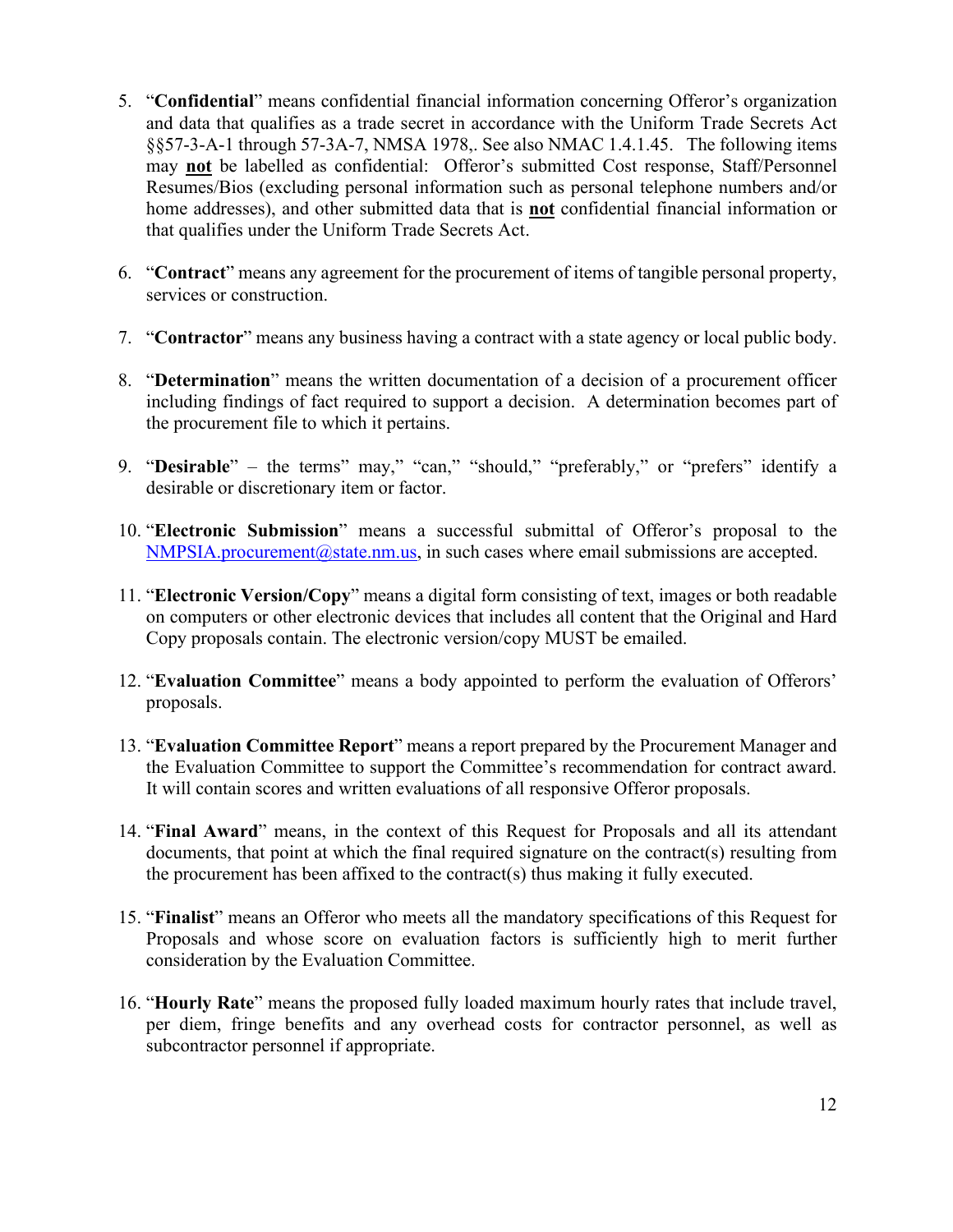- 17. "**IT**" means Information Technology.
- 18. "**Mandatory**" the terms" must"," shall"," will,"," is required," or "are required," identify a mandatory item or factor. Failure to meet a mandatory item or factor may result in the rejection of the Offeror's proposal.
- 19. "**Minor Irregularities**" means anything in the proposal that does not affect the price, quality and/or quantity, or any other mandatory requirement.
- 20. "**Offeror**" is any person, corporation, or partnership who chooses to submit a proposal.
- 21. "**Procurement Manager**" means any person or designee authorized by a state agency or local public body to enter into or administer contracts and make written determinations with respect thereto.
- 22. "**Procuring Agency**" means all State of New Mexico agencies, commissions, institutions, political subdivisions, and local public bodies allowed by law to entertain procurements.
- 23. "**Project**" means a temporary process undertaken to solve a well-defined goal or objective with clearly defined start and end times, a set of clearly defined tasks, and a budget. The project terminates once the project scope is achieved, and project acceptance is given by the project executive sponsor.
- 24. "**Redacted**" means a version/copy of the Offeror's proposal with the information considered proprietary or confidential (as defined by §§57-3A-1 to 57-3A-7, NMSA 1978 and NMAC 1.4.1.45 and summarized herein and outlined in Section II.C.8 of this RFP) blacked-out BUT NOT omitted or removed.
- 25. "**Request for Proposals (RFP)**" means all documents, including those attached or incorporated by reference, used for soliciting proposals.
- 26. "**Responsible Offeror**" means an Offeror who submits a responsive proposal and who has furnished, when required, information and data to prove that his financial resources, production or service facilities, personnel, service reputation and experience are adequate to make satisfactory delivery of the services, or items of tangible personal property described in the proposal.
- 27. "**Responsive Offer**" or means an offer which conforms in all material respects to the requirements set forth in the request for proposals. Material respects of a request for proposals include, but are not limited to price, quality, quantity or delivery requirements.
- 28. "**SPD**" means State Purchasing Division of the New Mexico State General Services Department.
- 29. "**Staff**" means any individual who is a full-time, part-time, or an independently contracted employee with the Offerors' company.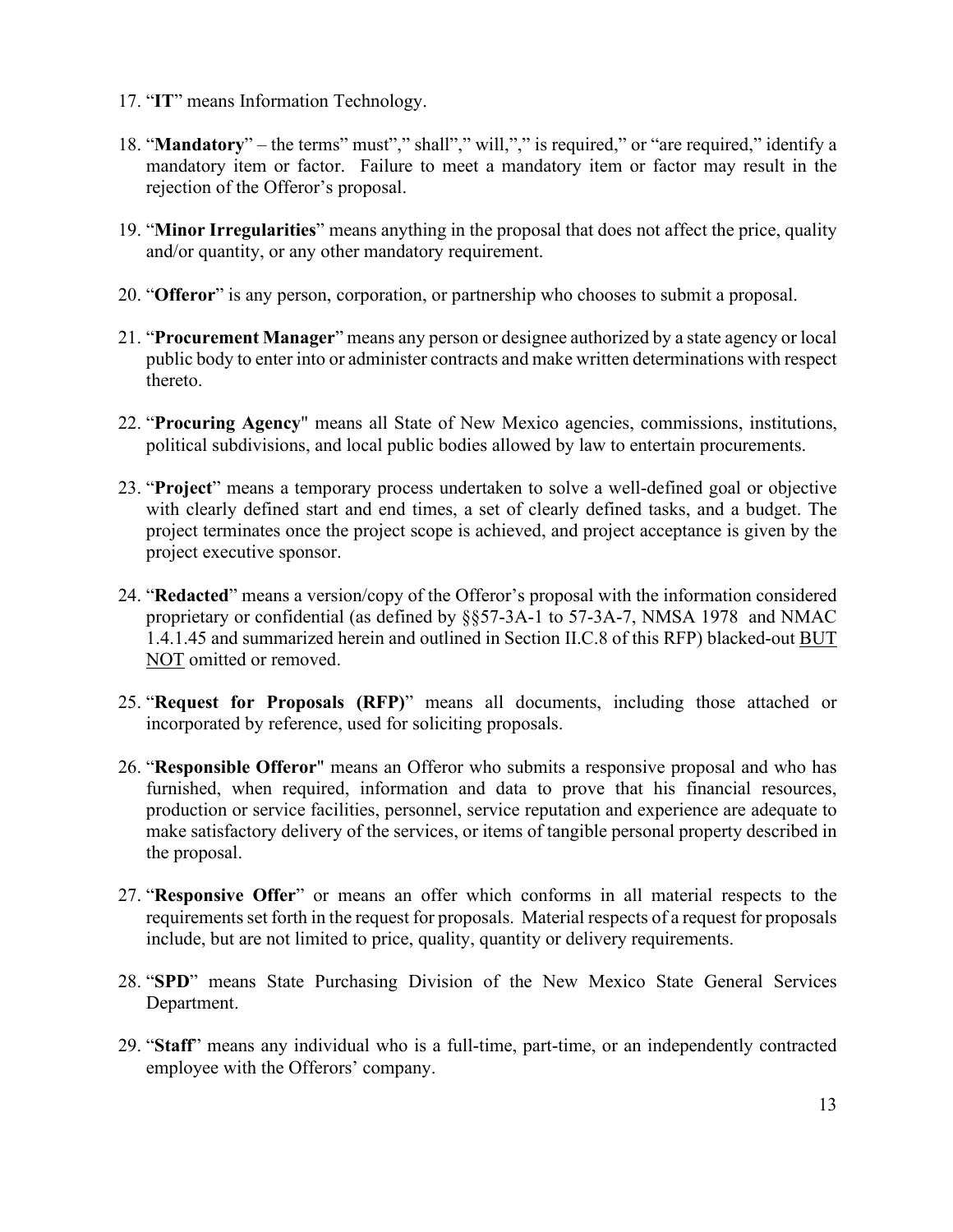- 30. "**State (the State)**" means the State of New Mexico.
- 31. "**State Agency**" means any department, commission, council, board, committee, institution, legislative body, agency, government corporation, educational institution or official of the executive, legislative or judicial branch of the government of this state. "State agency" includes the Purchasing Division of the General Services Department and the State Purchasing Agent but does not include local public bodies.
- 32. "**Statement of Concurrence**" means an affirmative statement from the Offeror to the required specification agreeing to comply and concur with the stated requirement(s). This statement shall be included in Offeror's proposal. (e.g. "We concur," "Understands and Complies," "Comply," "Will Comply if Applicable," etc.)
- 33. "**Unredacted**" means a version/copy of the proposal containing all complete information; including any that the Offeror would otherwise consider confidential, such copy for use only for the purposes of evaluation.
- 34. "**Written**" means typewritten on standard 8 ½ x 11-inch paper. Larger paper is permissible for charts, spreadsheets, etc.

# <span id="page-13-0"></span>**G.PROCUREMENT LIBRARY**

A procurement library has been established. Offerors are encouraged to review the material contained in the Procurement Library by selecting the link provided in the electronic version of this document through your own internet connection. The library contains information listed below:

Electronic version of RFP, Questions & Answers, RFP Amendments, etc. <https://nmpsia.com/>

# <span id="page-13-1"></span>**II. CONDITIONS GOVERNING THE PROCUREMENT**

This section of the RFP contains the schedule of events, the descriptions of each event, and the conditions governing this procurement.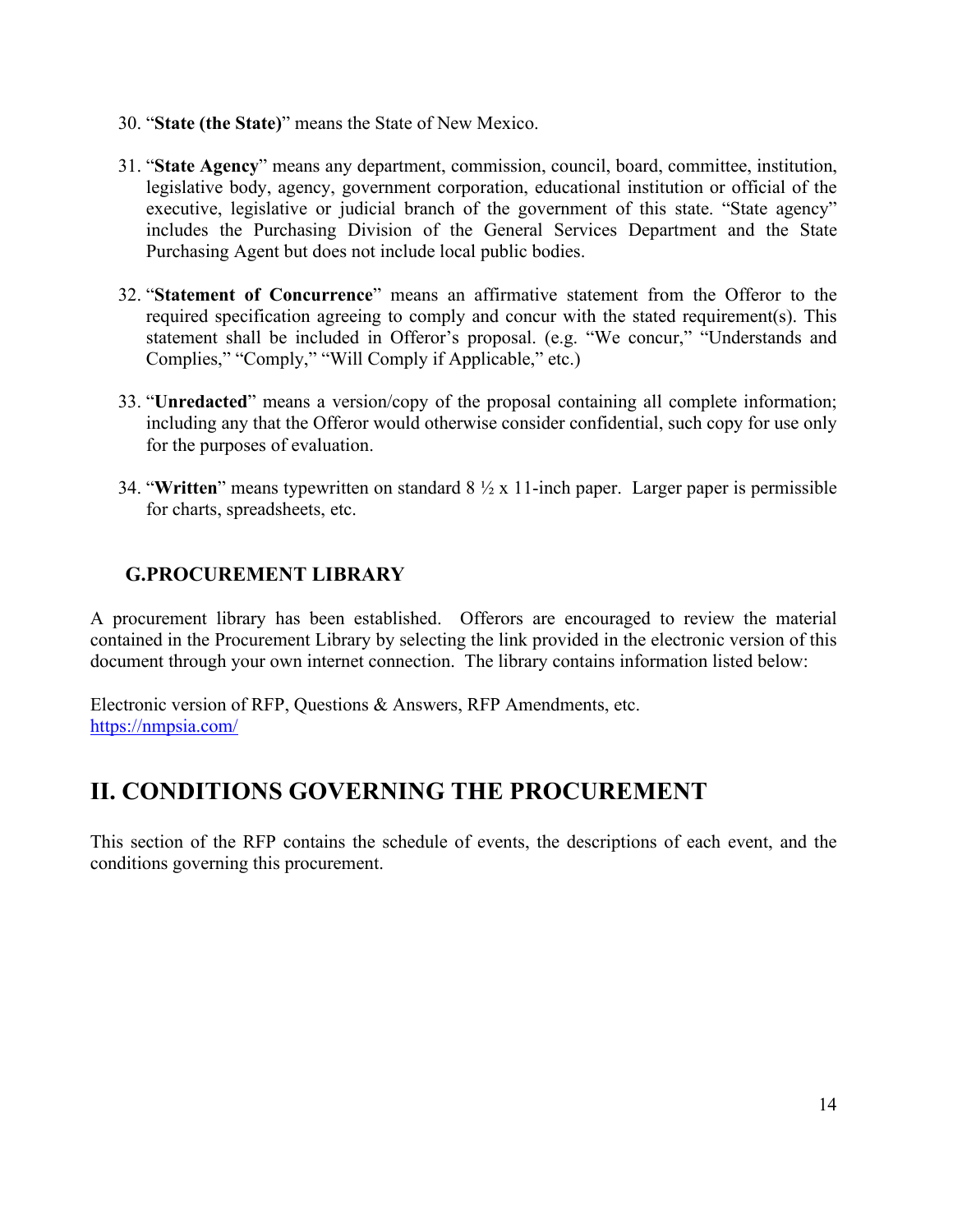# <span id="page-14-0"></span>**A. SEQUENCE OF EVENTS**

| <b>Action</b>                                     | <b>Responsible Party</b>             | <b>Due Dates</b>         |
|---------------------------------------------------|--------------------------------------|--------------------------|
| 1. Issue RFP                                      | <b>NMPSIA</b> Procurement<br>Officer | <b>February 14, 2022</b> |
| 2. Acknowledgement of<br>Receipt Form             | <b>Potential Offerors</b>            | <b>February 21, 2022</b> |
| 3. Deadline to submit<br><b>Written Questions</b> | <b>Potential Offerors</b>            | <b>February 23, 2022</b> |
| 4. Response to Written<br>Questions               | <b>Procurement Manager</b>           | <b>February 25, 2022</b> |
| 5. Organizational Reference<br>Questionnaire      | Organizational<br>References         | <b>February 28, 2022</b> |
| <b>6. Submission of Proposal</b>                  | <b>Potential Offerors</b>            | <b>March 17, 2022</b>    |
| 7. Proposal Evaluation                            | <b>Evaluation Committee</b>          | <b>TBD</b>               |
| 8.* Selection of Finalists                        | <b>Evaluation Committee</b>          | <b>TBD</b>               |
| 9. Best and Final Offers                          | <b>Finalist Offerors</b>             | <b>TBD</b>               |
| 10 <sup>*</sup> Oral Presentation(s)              | <b>Finalist Offerors</b>             | <b>TBD</b>               |
| 11. Finalize Contractual                          | Agency/Finalist                      | <b>TBD</b>               |
| Agreements                                        | Offerors                             |                          |
| $\overline{12}$ . Contract Awards                 | Agency/Finalist                      | <b>TBD</b>               |
|                                                   | Offerors                             |                          |
| 13. Protest Deadline                              | <b>SPD</b>                           | $+15$ days               |

The Procurement Manager will make every effort to adhere to the following schedule:

\* Dates indicated in Events 7 through 13 are estimates only and may be subject to change without necessitating an amendment to the RFP.

# <span id="page-14-1"></span>**B. EXPLANATION OF EVENTS**

The following paragraphs describe the activities listed in the Sequence of Events shown in Section II.A., above.

## <span id="page-14-2"></span>**1. Issue RFP**

This RFP is being issued on behalf of the State of The New Mexico Public Schools Insurance Authority on February 14, 2022 - the date indicated in Section II.A, Sequence of Events.

## <span id="page-14-3"></span>**2. Acknowledgement of Receipt Form**

Potential Offerors may e-mail the Acknowledgement of Receipt Form (APPENDIX A), to the Procurement Manager, Claudette Roybal at NMPSIA.procurement@state.nm.us, to have their organization placed on the procurement Distribution List. The form must be returned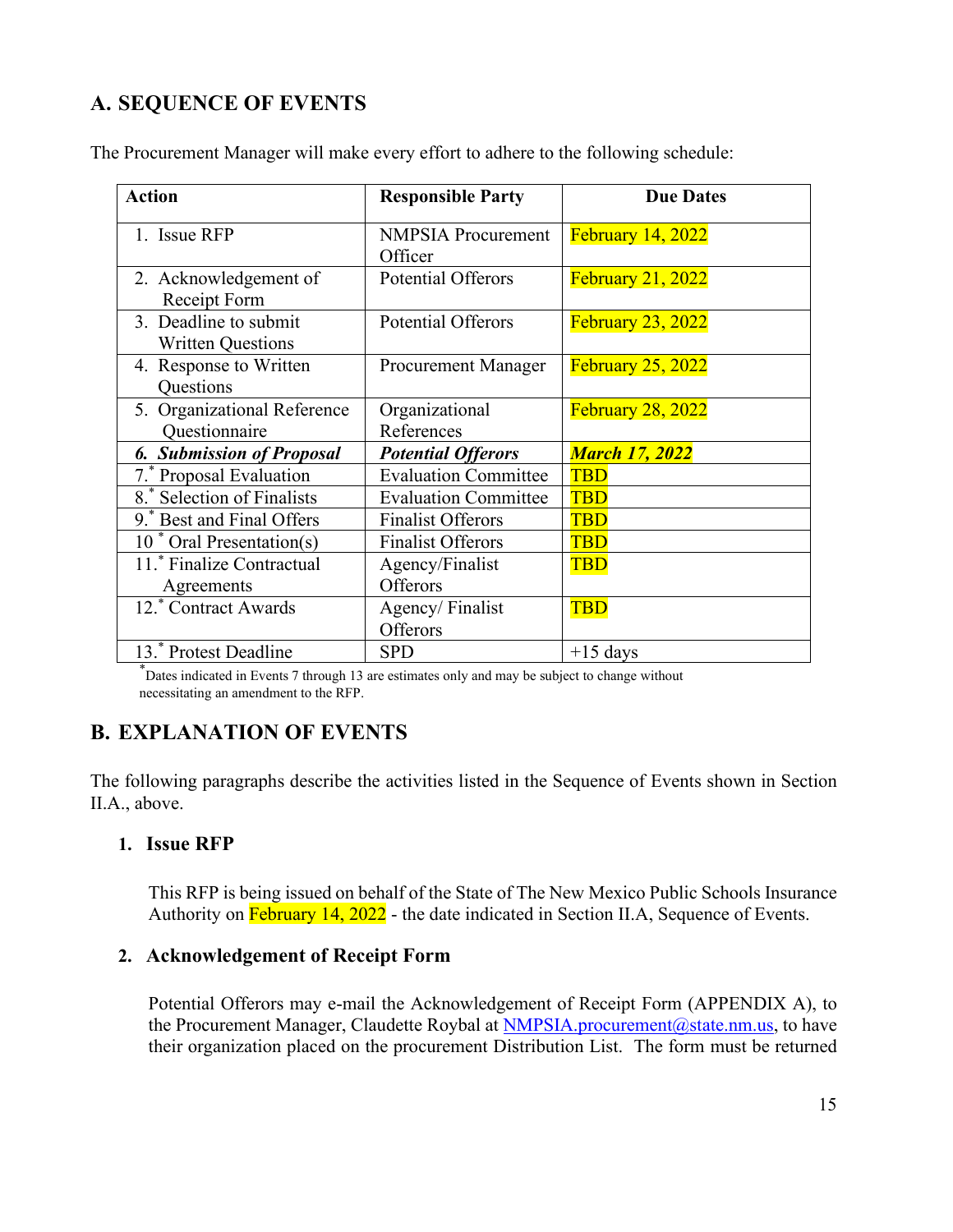by 3:00 pm MST/ MDT on: February 21, 2022 - the date indicated in Section II.A, Sequence of Events

The procurement distribution list will be used for the distribution of written responses to questions, and/or any amendments to the RFP. Failure to return the Acknowledgement of Receipt Form does not prohibit potential Offerors from submitting a response to this RFP. However, by not returning the Acknowledgement of Receipt Form, the potential Offeror's representative shall not be included on the distribution list and will be solely responsible for obtaining from the Procurement Library (Section I.G.) responses to written questions and any amendments to the RFP.

## <span id="page-15-0"></span>**3. Pre-Proposal Conference**

A pre-proposal conference will not be held.

# <span id="page-15-1"></span>**4. Deadline to Submit Written Questions**

Potential Offerors may submit written questions to the Procurement Manager as to the intent or clarity of this RFP until February 23, 2022, MST/MDT as indicated in Section II.A, Sequence of Events. All written questions must be addressed to the Procurement Manager as declared in Section I.D. Questions shall be clearly labeled and shall cite the Section(s) in the RFP or other document which form the basis of the question.

# <span id="page-15-2"></span>**5. Response to Written Questions**

Written responses to the written questions will be provided via e-mail, on or before the date indicated in Section II.A, Sequence of Events, to all potential Offerors who timely submitted an Acknowledgement of Receipt Form (Section II.B.2 and APPENDIX A).

An electronic version of the Questions and Answers will be posted to:<https://nmpsia.com/>

## <span id="page-15-3"></span>**6. Submission of Proposal**

At this time, only **electronic** proposal submission is allowed. **Do not** submit hard copies until further notice.

### **ALL PROPOSALS MUST BE RECEIVED BY THE PROCUREMENT MANAGER OR DESIGNEE NO LATER THAN 3:00 PM Mountain Time ON March 17, 2022, NO LATE PROPOSAL WILL BE ACCEPTED.**

Electronic proposals must be addressed and delivered to the Procurement Manager via email. After the proposal is emailed, please call Procurement Manager to ensure the proposal was received. The date and time of receipt will be recorded on each proposal. Such electronic submissions will be considered sealed in accordance with statute.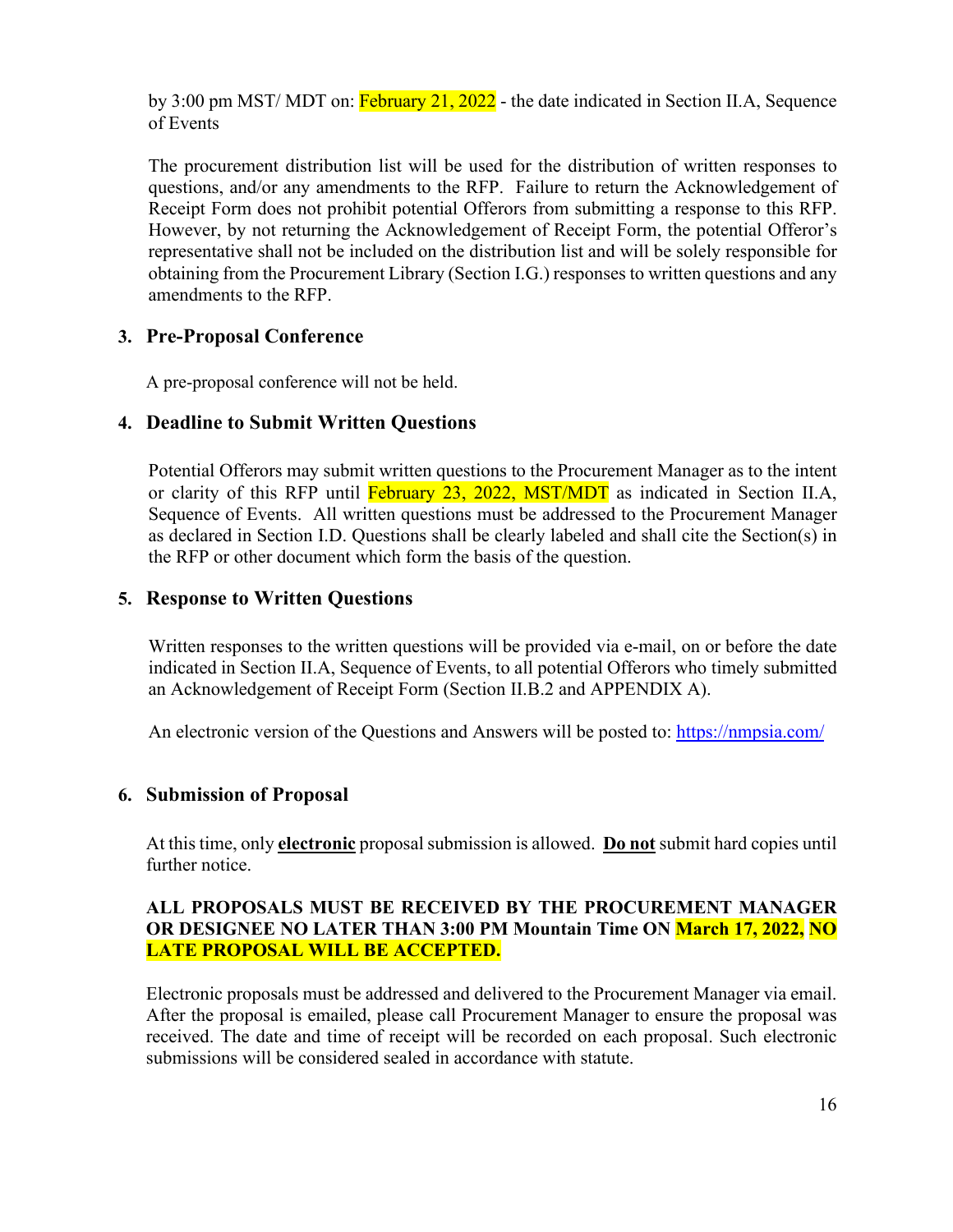*It is the Offeror's responsibility to ensure all documents are completely uploaded and submitted electronically via email by the deadline set forth in this RFP. Please ensure that you, as the Offeror, allow adequate time for large uploads and to fully complete your submittal by the deadline. A submission that is not both: (1) fully complete; and (2) received, via email by the deadline, will be deemed late. Further, a submission that is not fully complete and received via email by the deadline because the response was captured, blocked, filtered, quarantined, or otherwise prevented from reaching the proper destination server by any antivirus or other security software will be deemed late. In accordance with statute and rule, NO LATE PROPOSAL CAN BE ACCEPTED.*

*Proposals must be addressed and delivered to the Procurement Manager at the address identified in Section I.E* via email. Proposals submitted by facsimile will not be accepted. A log will be kept of the names of all Offeror organizations that submitted proposals. Pursuant to §13-1-116, NMSA 1978, the contents of proposals shall not be disclosed to competing potential Offerors during the negotiation process. The negotiation process is deemed to be in effect until the contract is awarded pursuant to this Request for Proposals. Awarded in this context means the final required state agency signature on the contract(s) resulting from the procurement has been obtained.

A log will be kept of the names of all Offeror organizations that submitted proposals. Pursuant to §13-1-116, NMSA 1978, the contents of proposals shall not be disclosed to competing potential Offerors during the negotiation process. The negotiation process is deemed to be in effect until the contract is awarded pursuant to this Request for Proposals. Awarded in this context means the final required state agency signature on the contract(s) resulting from the procurement has been obtained.

#### <span id="page-16-0"></span>**7. Proposal Evaluation**

An Evaluation Committee will perform the evaluation of proposals. This process will take place as indicated in Section II.A, Sequence of Events, depending upon the number of proposals received. During this time, the Procurement Manager may initiate discussions with Offerors who submit responsive or potentially responsive proposals for the purpose of clarifying aspects of the proposals. However, proposals may be accepted and evaluated without such discussion. Discussions SHALL NOT be initiated by the Offerors.

#### <span id="page-16-1"></span>**8. Selection of Finalists**

The Evaluation Committee will select, and the Procurement Manager will notify the finalist Offerors as per schedule Section II.A, Sequence of Events or as soon as possible thereafter. A schedule for Oral Presentation, if any, will be determined at this time. Responsive proposals will be evaluated on the factors in Section IV, which include factors assigned a point value. The responsible Offeror(s) with the highest scores will be selected as finalist Offeror(s), based upon the proposals submitted. The responsible Offeror(s) whose proposals are most advantageous to the State taking into consideration the evaluation factors in Section IV will be recommended for award.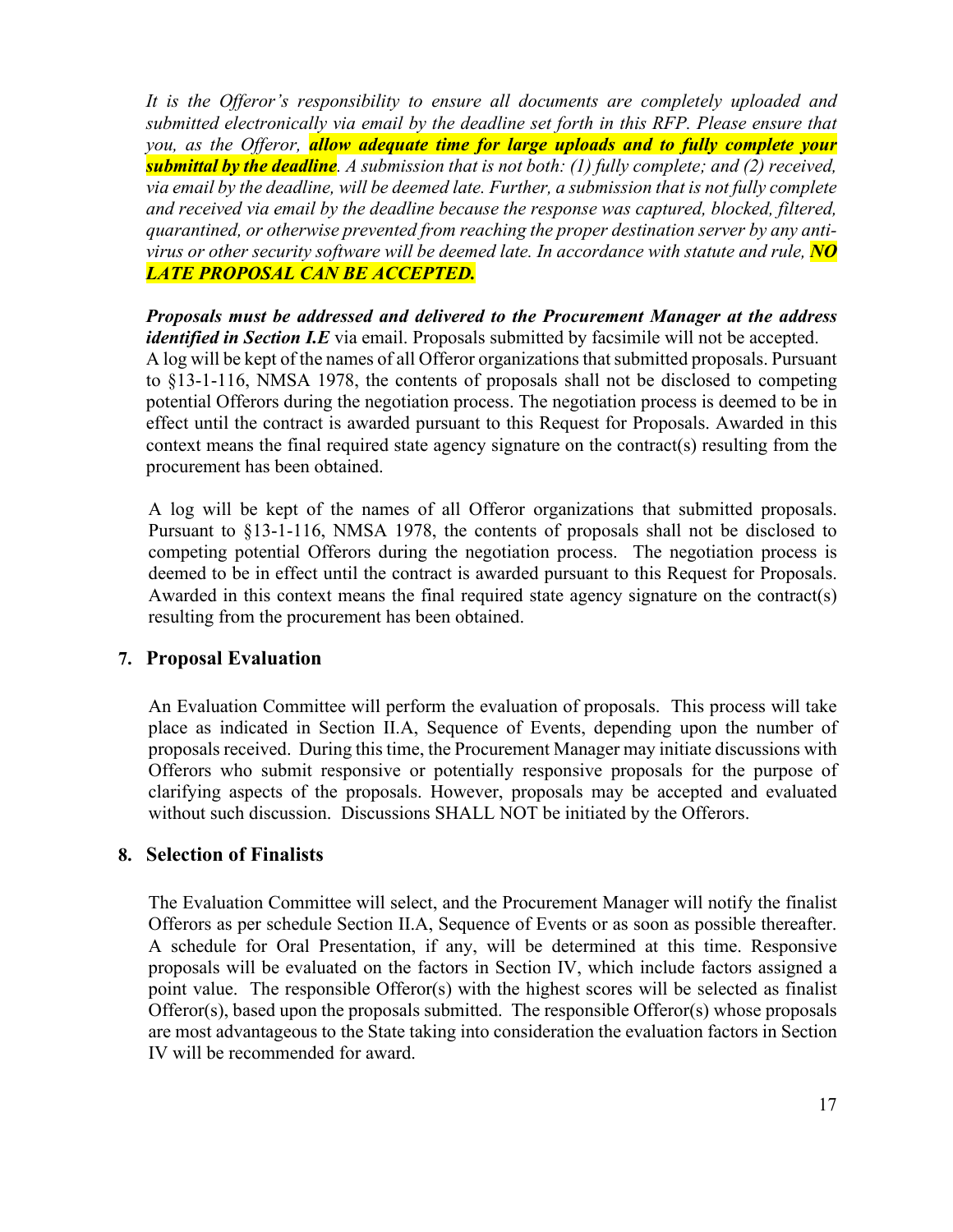### <span id="page-17-0"></span>**9. Best and Final Offers**

Finalist Offerors may be asked to submit revisions to their proposals for the purpose of obtaining best and final offers by as per schedule Section II. A., Sequence of Events or as soon as possible. Best and final offers may also be clarified and amended at finalist Offeror's oral presentation.

#### <span id="page-17-1"></span>**10. Oral Presentations**

Finalist Offerors, as selected per Section II.B.8 above, may be required to conduct an oral presentation at a venue to be determined as per schedule Section II.A., Sequence of Events, or as soon as possible thereafter. If oral presentations are held, Finalist Offerors may be required to make their presentations through electronic means (GoToMeeting, Zoom, etc). The Agency will provide Finalist Offerors with applicable details. Whether or not Oral Presentations will be held is at the discretion of the Evaluation Committee and NMPSIA.

### <span id="page-17-2"></span>**11. Finalize Contractual Agreements**

After approval of the Evaluation Committee Report, any contractual agreement(s) resulting from this RFP will be finalized with the most advantageous Offeror(s), taking into consideration the evaluation factors set forth in this RFP, as per Section II.A., Sequence of Events, or as soon as possible thereafter. The most advantageous proposal may or may not have received the most points. In the event mutually agreeable terms cannot be reached with the apparent most advantageous Offeror in the timeframe specified, the State reserves the right to finalize a contractual agreement with the next most advantageous Offeror(s) without undertaking a new procurement process.

#### <span id="page-17-3"></span>**12. Contract Awards**

Upon receipt of the signed contractual agreement, the Agency Procurement office will award as per Section II.A., Sequence of Events, or as soon as possible thereafter. The award is subject to appropriate Department and State approval.

#### <span id="page-17-4"></span>**13. Protest Deadline**

Any protest by an Offeror must be timely submitted and in conformance with §13-1-172, NMSA 1978 and applicable procurement regulations. As a Protest Manager has been named in this Request for Proposals, pursuant to §13-1-172, NMSA 1978 and 1.4.1.82 NMAC, ONLY protests delivered directly to the Protest Manager in writing and in a timely fashion will be considered to have been submitted properly and in accordance with statute, rule and this Request for Proposals. The 15-calendar day protest period shall begin on the day following the notice of award of contract(s) and will end at 5:00 pm MST/MDT on the  $15<sup>th</sup>$ day. Protests must be written and must include the name and address of the protestor and the request for proposal number. It must also contain a statement of the grounds for protest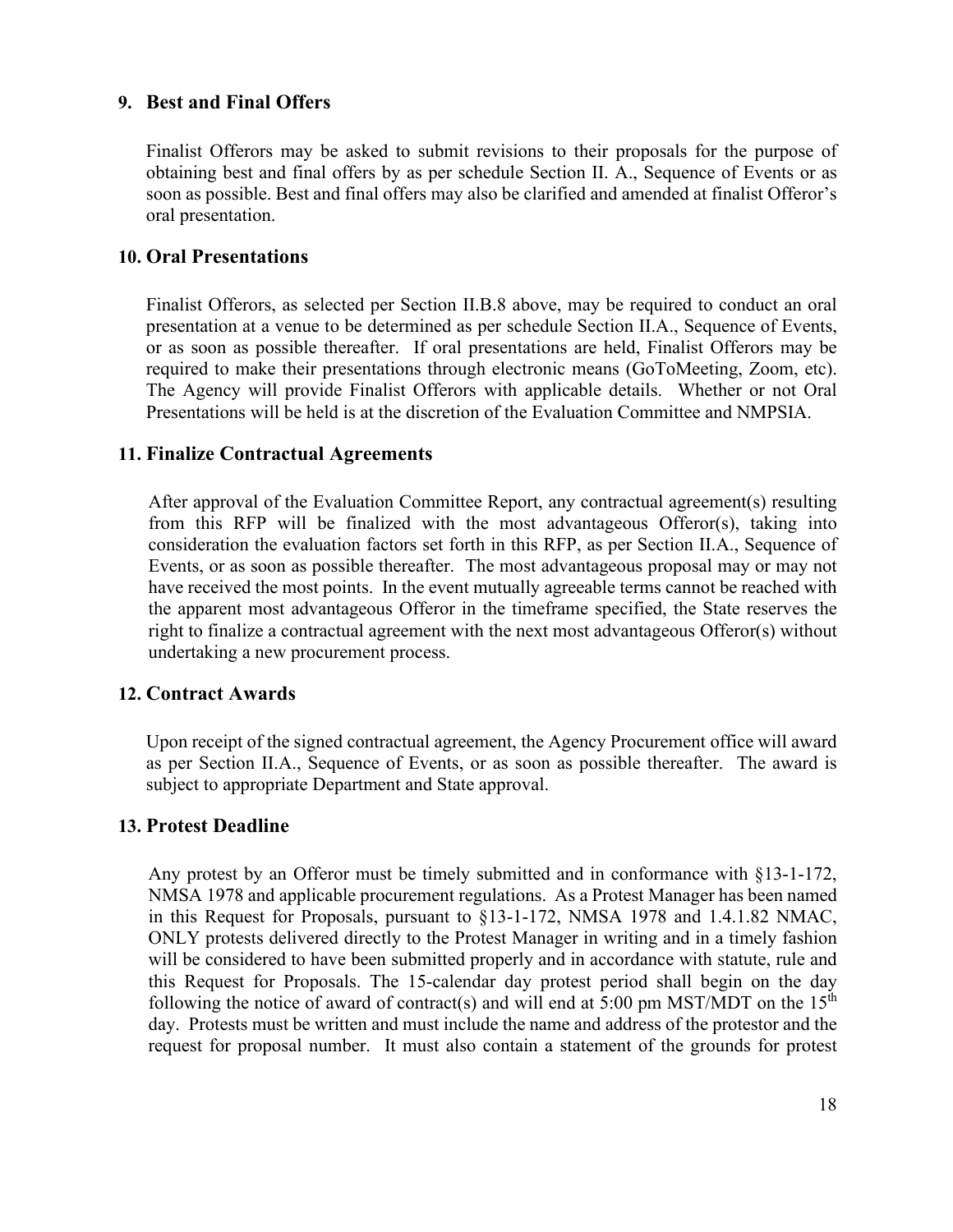including appropriate supporting exhibits and it must specify the ruling requested from the party listed below. The protest must be delivered to:

New Mexico Public Schools Insurance Authority 410 Old Taos Highway Santa Fe, NM 87501 505-469-2426

## **PROTESTS RECEIVED AFTER THE DEADLINE WILL NOT BE ACCEPTED.**

# <span id="page-18-1"></span><span id="page-18-0"></span>**C. GENERAL REQUIREMENTS**

## **1. Acceptance of Conditions Governing the Procurement**

Potential Offerors must indicate their acceptance of these Conditions Governing the Procurement, Section II.C, by completing and signing the Letter of Transmittal form, pursuant to the requirements in Section II.C.30, located in APPENDIX E.

## <span id="page-18-2"></span>**2. Incurring Cost**

Any cost incurred by the potential Offeror in preparation, transmittal, and/or presentation of any proposal or material submitted in response to this RFP shall be borne solely by the Offeror. Any cost incurred by the Offeror for set up and demonstration of the proposed equipment and/or system shall be borne solely by the Offeror.

## <span id="page-18-3"></span>**3. Prime Contractor Responsibility**

Any contractual agreement that may result from this RFP shall specify that the prime contractor is solely responsible for fulfillment of all requirements of the contractual agreement with a State Agency which may derive from this RFP. The State Agency entering into a contractual agreement with a vendor will make payments to only the prime contractor.

## <span id="page-18-4"></span>**4. Subcontractors/Consent**

The use of subcontractors is allowed. The prime contractor shall be wholly responsible for the entire performance of the contractual agreement whether or not subcontractors are used. Additionally, the prime contractor must receive approval, in writing, from the agency awarding any resultant contract before any subcontractor is used during the term of this agreement.

## <span id="page-18-5"></span>**5. Amended Proposals**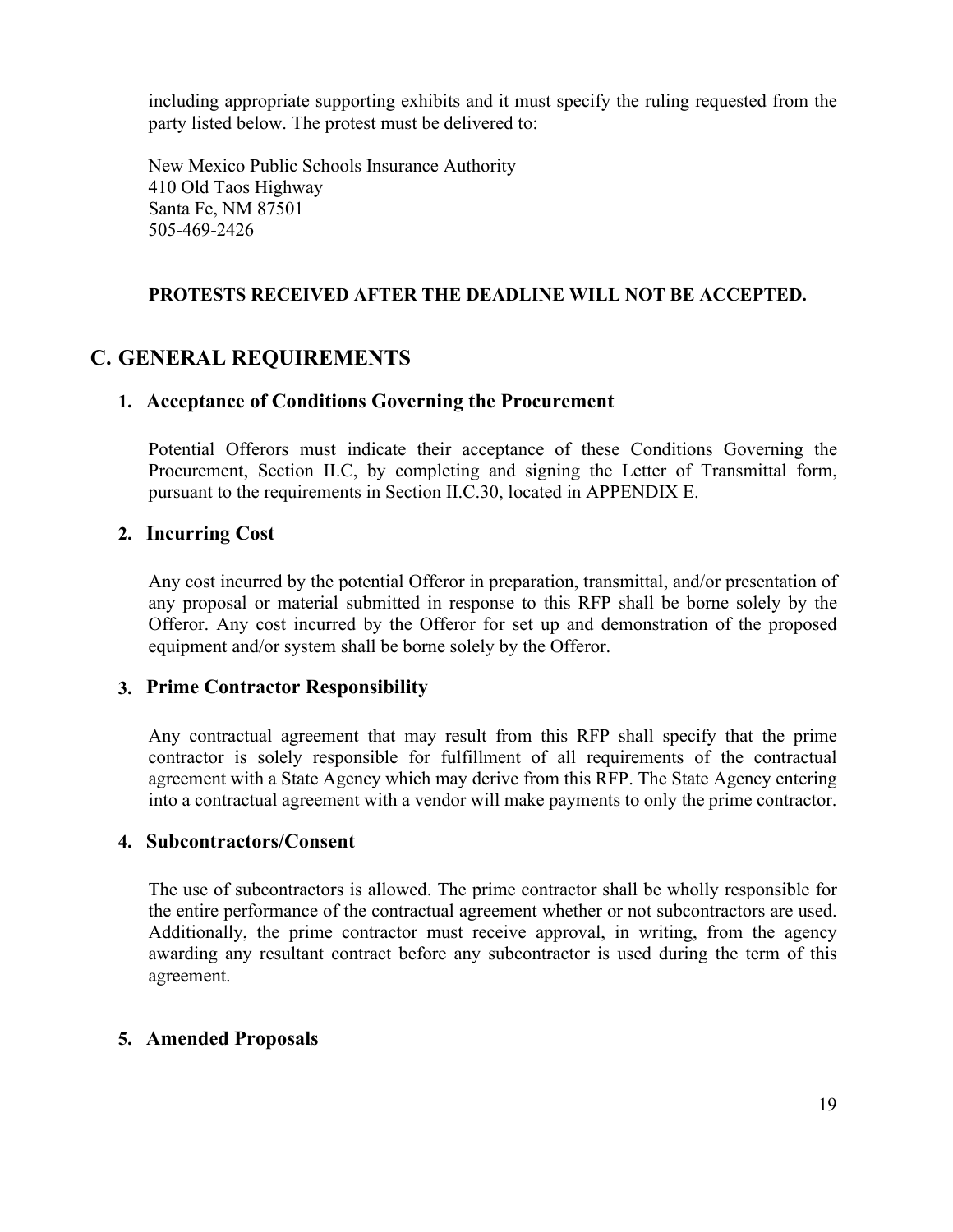An Offeror may submit an amended proposal before the deadline for receipt of proposals. Such amended proposals must be complete replacements for a previously submitted proposal and must be clearly identified as such in the transmittal letter. **Agency personnel will not merge, collate, or assemble proposal materials.**

## <span id="page-19-0"></span>**6. Offeror's Rights to Withdraw Proposal**

Offerors will be allowed to withdraw their proposals at any time prior to the deadline for receipt of proposals. The Offeror must submit a written withdrawal request addressed to the Procurement Manager and signed by the Offeror's duly authorized representative.

The approval or denial of withdrawal requests received after the deadline for receipt of the proposals is governed by the applicable procurement regulations, 1.4.1.5 & 1.4.1.36 NMAC.

# <span id="page-19-1"></span>**7. Proposal Offer Firm**

Responses to this RFP, including proposal prices for services, will be considered firm for one-hundred twenty (120) days after the due date for receipt of proposals or ninety (90) days after the due date for the receipt of a best and final offer, if the Offeror is invited or required to submit one.

# <span id="page-19-2"></span>**8. Disclosure of Proposal Contents**

The contents of all submitted proposals will be kept confidential until the final award has been completed by the Agency. At that time, all proposals and documents pertaining to the proposals will be available for public inspection, *except* for proprietary or confidential material as follows:

## a. *Proprietary and Confidential information is restricted to*:

- 1. confidential financial information concerning the Offeror's organization; and
- 2. information that qualifies as a trade secret in accordance with the Uniform Trade Secrets Act, §§57-3A-1 through 57-3A-7, NMSA 1978.
- b. An additional but separate redacted version of Offeror's proposal, as outlined and identified in Sections III.B.1.a.i and III.B.2.a.i, shall be submitted containing the blacked-out proprietary or confidential information, in order to facilitate eventual public inspection of the non-confidential version of Offeror's proposal.

**IMPORTANT**: The price of products offered, or the cost of services proposed **SHALL NOT** be designated as proprietary or confidential information.

If a request is received for disclosure of proprietary or confidential materials, the Agency shall examine the request and make a written determination that specifies which portions of the proposal should be disclosed. Unless the Offeror takes legal action to prevent the disclosure, the proposal will be so disclosed. The proposal shall be open to public inspection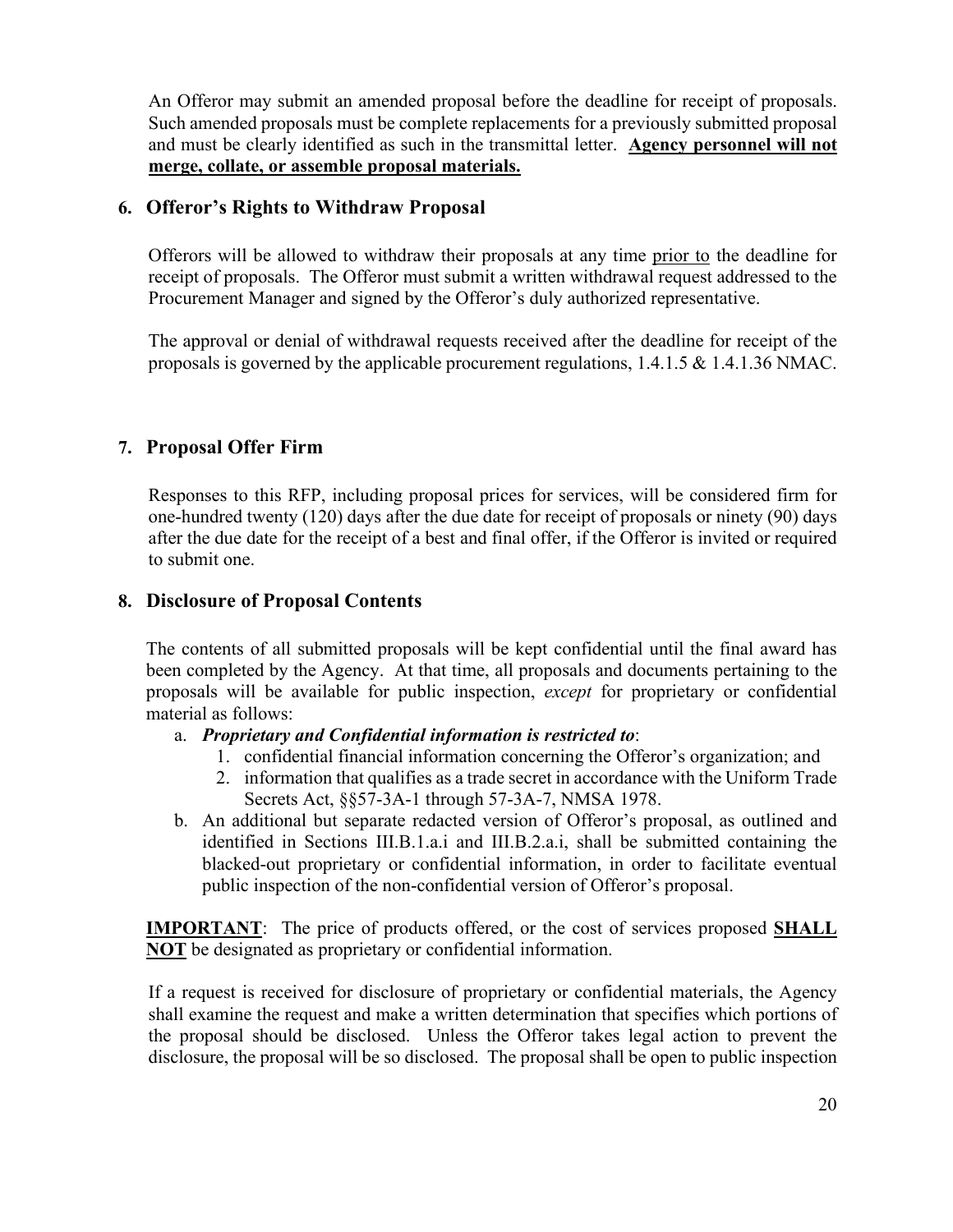subject to any continuing prohibition on the disclosure of proprietary or confidential information.

### <span id="page-20-0"></span>**9. No Obligation**

This RFP in no manner obligates the State of New Mexico or any of its Agencies to the use of any Offeror's services until a valid written contract is awarded and approved by appropriate authorities.

#### <span id="page-20-1"></span>**10. Termination**

This RFP may be canceled at any time and any and all proposals may be rejected in whole or in part when the Agency determines such action to be in the best interest of the State of New Mexico.

### <span id="page-20-2"></span>**11. Sufficient Appropriation**

Any contract awarded as a result of this RFP process may be terminated if sufficient appropriations or authorizations do not exist. Such terminations will be affected by sending written notice to the contractor. The Agency's decision as to whether sufficient appropriations and authorizations are available will be accepted by the contractor as final.

#### <span id="page-20-3"></span>**12. Legal Review**

The Agency requires that all Offerors agree to be bound by the General Requirements contained in this RFP. Any Offeror's concerns must be promptly submitted in writing to the attention of the Procurement Manager.

#### <span id="page-20-4"></span>**13. Governing Law**

This RFP and any agreement with an Offeror which may result from this procurement shall be governed by the laws of the State of New Mexico.

#### <span id="page-20-5"></span>**14. Basis for Proposal**

Only information supplied in writing by the Procurement Manager or contained in this RFP shall be used as the basis for the preparation of Offeror proposals.

## <span id="page-20-6"></span>**15. Contract Terms and Conditions**

The contract between an agency and a contractor will follow the format specified by the Agency and contain the terms and conditions set forth in the Draft Contract Appendix C. However, the contracting agency reserves the right to negotiate provisions in addition to those contained in this RFP (Draft Contract) with any Offeror. The contents of this RFP, as revised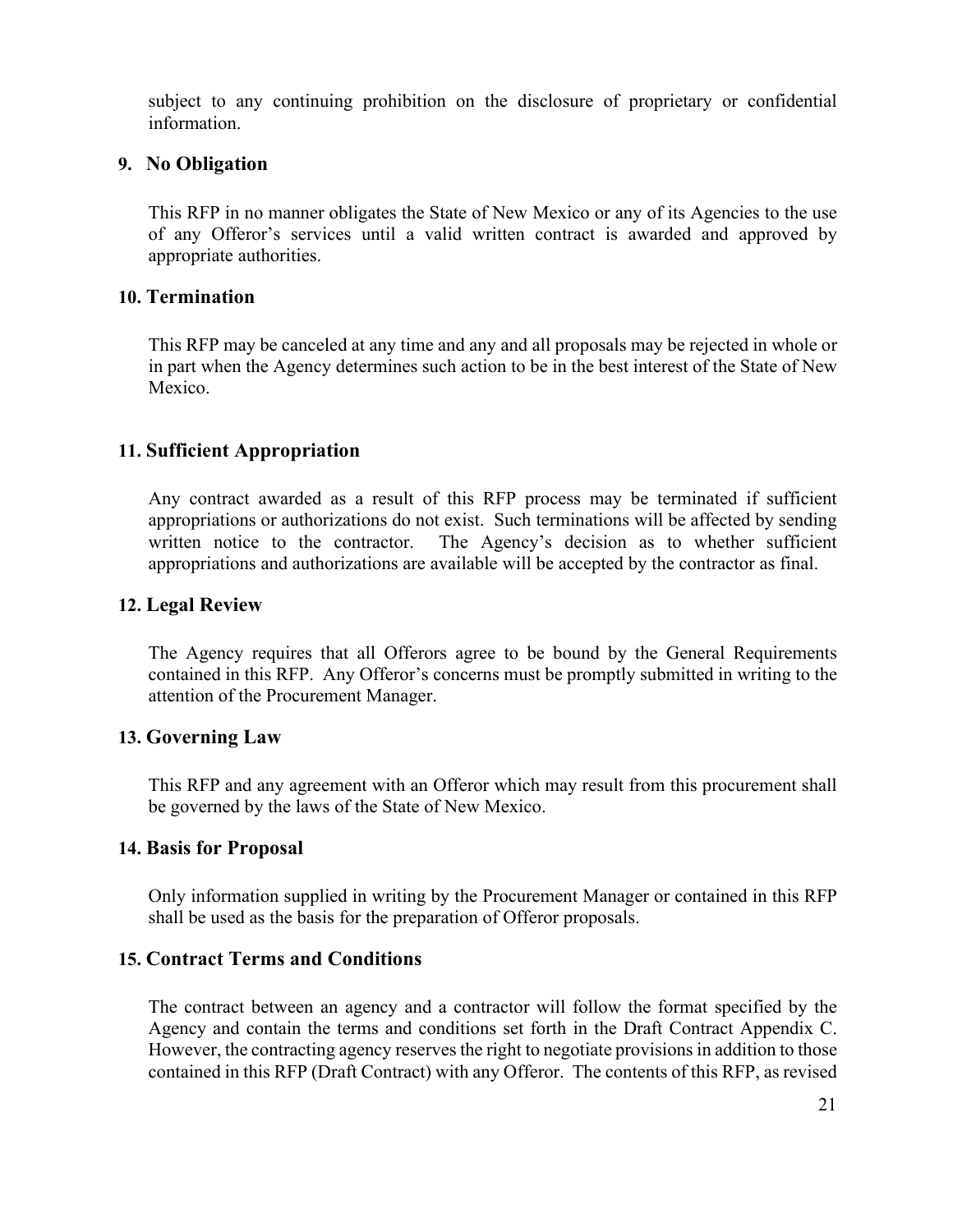and/or supplemented, and the successful Offeror's proposal will be incorporated into and become part of any resultant contract.

The Agency discourages exceptions from the contract terms and conditions as set forth in the RFP Draft Contract. Such exceptions may cause a proposal to be rejected as nonresponsive when, in the sole judgment of the Agency (and its evaluation team), the proposal appears to be conditioned on the exception, or correction of what is deemed to be a deficiency, or an unacceptable exception is proposed which would require a substantial proposal rewrite to correct.

Should an Offeror object to any of the terms and conditions as set forth in the RFP Draft Contract (APPENDIX C) strongly enough to propose alternate terms and conditions in spite of the above, the Offeror must propose **specific** alternative language. The Agency may or may not accept the alternative language. General references to the Offeror's terms and conditions or attempts at complete substitutions of the Draft Contract are not acceptable to the Agency and will result in disqualification of the Offeror's proposal.

Offerors must provide a brief discussion of the purpose and impact, if any, of each proposed change followed by the specific proposed alternate wording.

If an Offeror fails to propose any alternate terms and conditions during the procurement process (the RFP process prior to selection as successful Offeror), no proposed alternate terms and conditions will be considered later during the negotiation process. Failure to propose alternate terms and conditions during the procurement process (the RFP process prior to selection as successful Offeror) is an **explicit agreement** by the Offeror that the contractual terms and conditions contained herein are **accepted** by the Offeror.

## <span id="page-21-0"></span>**16. Offeror's Terms and Conditions**

Offerors must submit with the proposal a complete set of any additional terms and conditions they expect to have included in a contract negotiated with the Agency. See Section II.C.15 for requirements.

## <span id="page-21-1"></span>**17. Contract Deviations**

Any additional terms and conditions, which may be the subject of negotiation (such terms and conditions having been proposed during the procurement process, that is, the RFP process prior to selection as successful Offeror), will be discussed only between the Agency and the Offeror selected and shall not be deemed an opportunity to amend the Offeror's proposal.

## <span id="page-21-2"></span>**18. Offeror Qualifications**

The Evaluation Committee may make such investigations as necessary to determine the ability of the potential Offeror to adhere to the requirements specified within this RFP. The Evaluation Committee will reject the proposal of any potential Offeror who is not a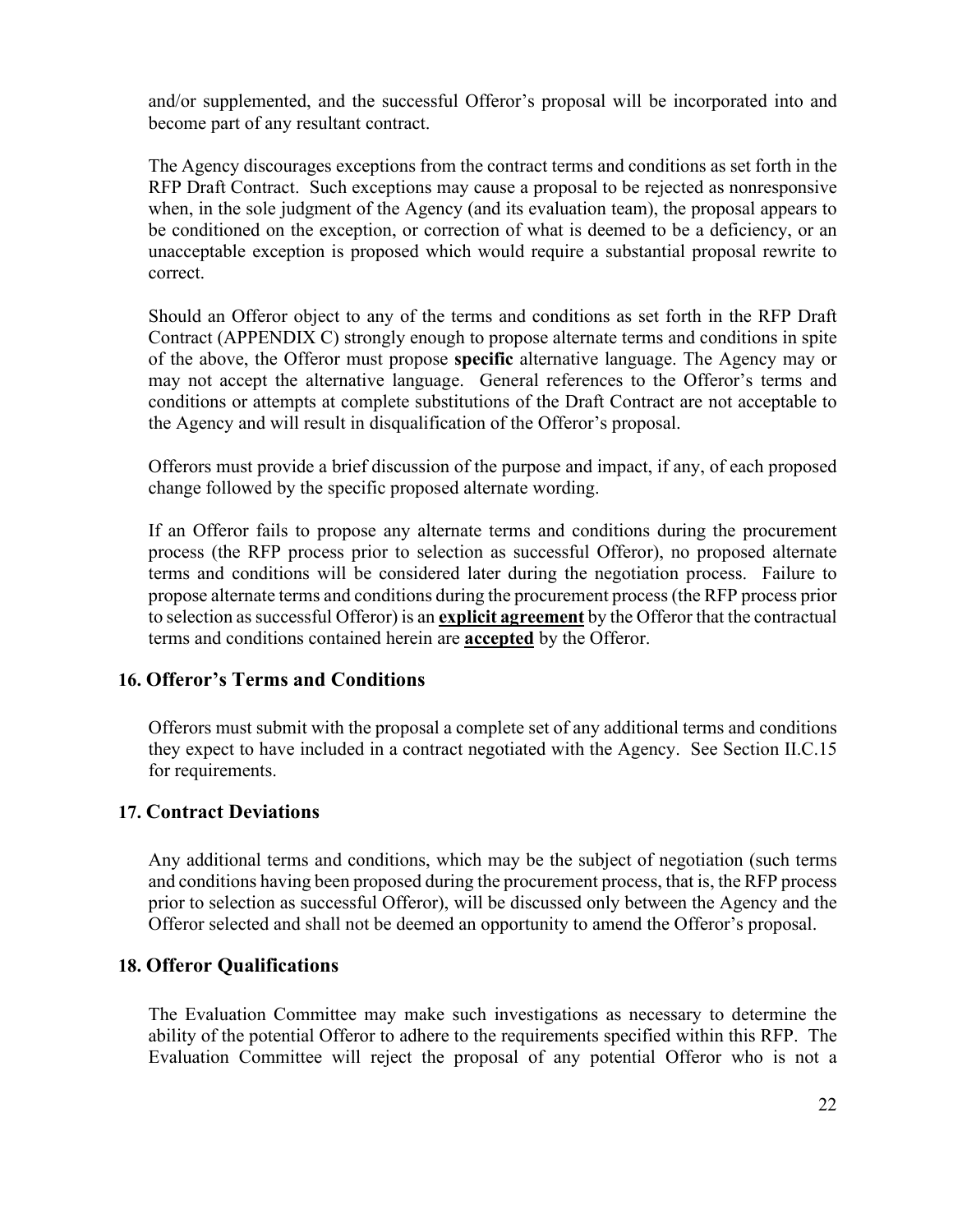Responsible Offeror or fails to submit a Responsive Offer as defined in §13-1-83 and §13-1- 85, NMSA 1978.

## <span id="page-22-0"></span>**19. Right to Waive Minor Irregularities**

The Evaluation Committee reserves the right to waive minor irregularities, as defined in Section I.F.19. The Evaluation Committee also reserves the right to waive mandatory requirements, provided that **all** of the otherwise responsive proposals failed to meet the same mandatory requirements and the failure to do so does not otherwise materially affect the procurement. This right is at the sole discretion of the Evaluation Committee.

## <span id="page-22-1"></span>**20. Change in Contractor Representatives**

The Agency reserves the right to require a change in contractor representatives if the assigned representative(s) is (are) not, in the opinion of the Agency, adequately meeting the needs of the Agency.

## <span id="page-22-2"></span>**21. Notice of Penalties**

The Procurement Code, §§13-1-28 through 13-1-199, NMSA 1978, imposes civil, and misdemeanor and felony criminal penalties for its violation. In addition, the New Mexico criminal statutes impose felony penalties for bribes, gratuities and kickbacks.

# <span id="page-22-3"></span>**22. Agency Rights**

The Agency in agreement with the Evaluation Committee reserves the right to accept all or a portion of a potential Offeror's proposal.

## <span id="page-22-4"></span>**23. Right to Publish**

Throughout the duration of this procurement process and contract term, Offerors and contractors must secure from the agency written approval prior to the release of any information that pertains to the potential work or activities covered by this procurement and/or agency contracts deriving from this procurement. Failure to adhere to this requirement may result in disqualification of the Offeror's proposal or removal from the contract.

## <span id="page-22-5"></span>**24. Ownership of Proposals**

All documents submitted in response to the RFP shall become property of the State of New Mexico. If the RFP is cancelled, all responses received shall be destroyed by the NMPSIA unless the Offeror either picks up, or arranges for pick-up, the materials within three (3) business days of notification of the cancellation. Offeror is responsible for all costs involved in return mailing/shipping of proposals.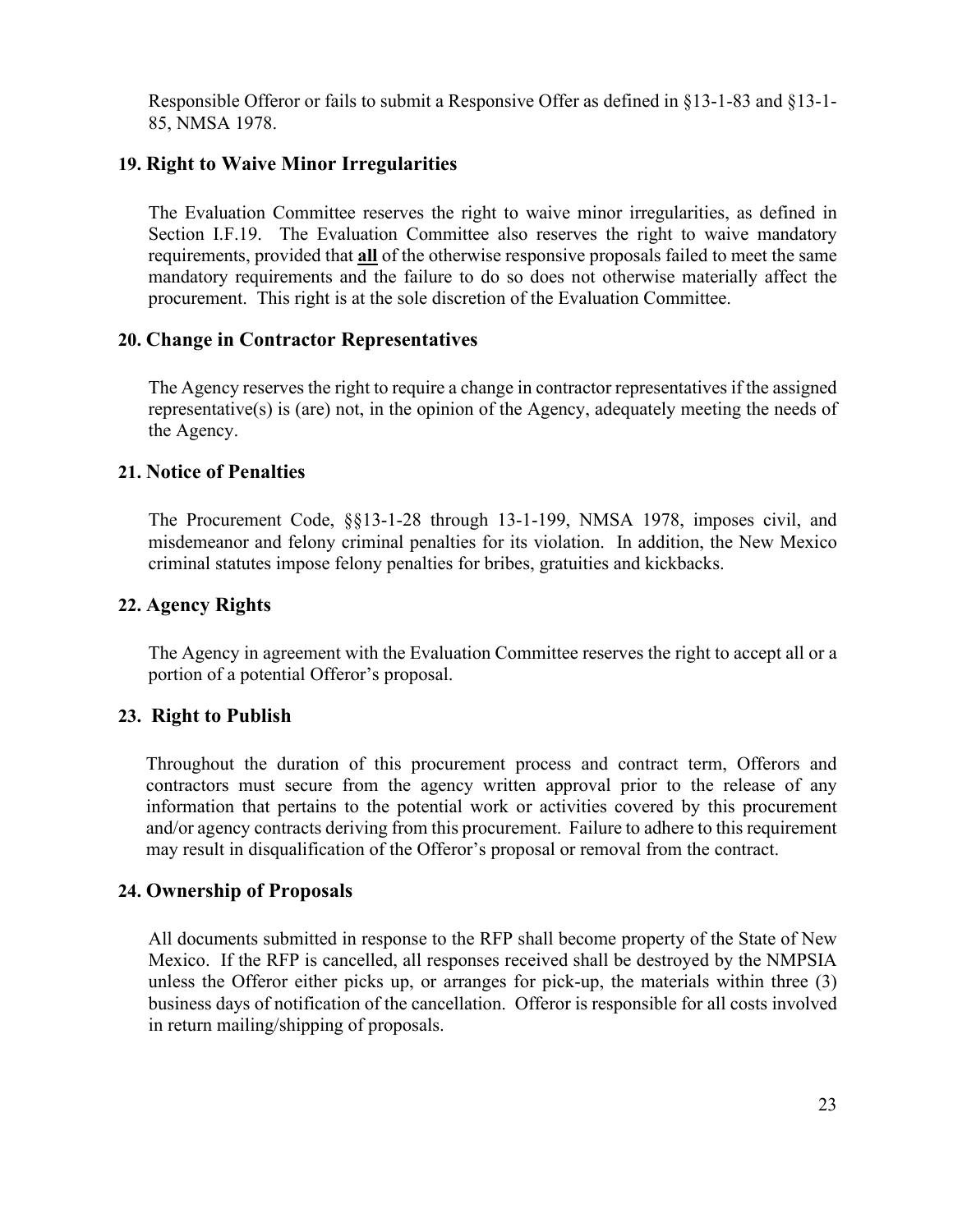# <span id="page-23-0"></span>**25. Confidentiality**

Any confidential information provided to, or developed by, the contractor in the performance of the contract resulting from this RFP shall be kept confidential and shall not be made available to any individual or organization by the contractor without the prior written approval of the Agency.

The Contractor(s) agrees to protect the confidentiality of all confidential information and not to publish or disclose such information to any third party without the procuring Agency's written permission.

## <span id="page-23-1"></span>**26. Electronic mail address required**

A large part of the communication regarding this procurement will be conducted by electronic mail (e-mail). Offeror must have a valid e-mail address to receive this correspondence. (See also Section II.B.5, Response to Written Questions).

# <span id="page-23-2"></span>**27. Use of Electronic Versions of this RFP**

This RFP is being made available by electronic means. In the event of conflict between a version of the RFP in the Offeror's possession and the version maintained by the agency, the Offeror acknowledges that the version maintained by the agency shall govern. Please refer to: <https://nmpsia.com/>

# <span id="page-23-3"></span>**28. New Mexico Employees Health Coverage**

- A. If the Offeror has, or grows to, six (6) or more employees who work, or who are expected to work, an average of at least 20 hours per week over a six (6) month period during the term of the contract, Offeror must agree to have in place, and agree to maintain for the term of the contract, health insurance for those employees if the expected annual value in the aggregate of any and all contracts between Contractor and the State exceed \$250,000 dollars.
- B. Offeror must agree to maintain a record of the number of employees who have (a) accepted health insurance; (b) decline health insurance due to other health insurance coverage already in place; or (c) decline health insurance for other reasons. These records are subject to review and audit by a representative of the state.
- C. Offeror must agree to advise all employees of the availability of State publicly financed health care coverage programs by providing each employee with, as a minimum, the following web site link to additional information [https://bewellnm.com.](https://bewellnm.com/)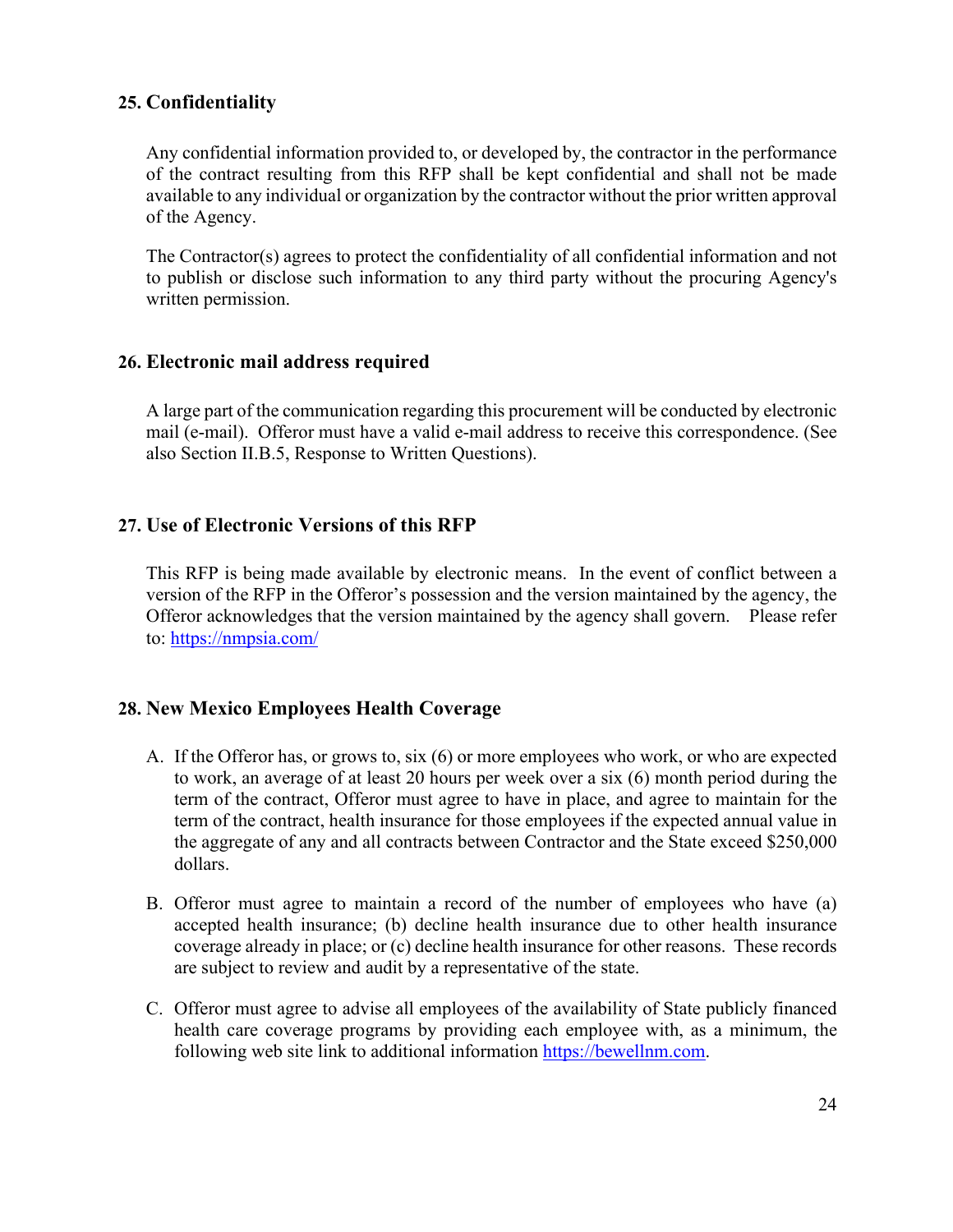D. For Indefinite Quantity, Indefinite Delivery contracts (price agreements without specific limitations on quantity and providing for an indeterminate number of orders to be placed against it); these requirements shall apply the first day of the second month after the Offeror reports combined sales (from state and, if applicable, from local public bodies if from a state price agreement) of \$250,000.

# <span id="page-24-0"></span>**29. Campaign Contribution Disclosure Form**

Offeror must complete, sign, and return the Campaign Contribution Disclosure Form, APPENDIX B, as a part of their proposal. This requirement applies regardless of whether a covered contribution was made or not made for the positions of Governor and Lieutenant Governor or other identified official. **Failure to complete and return the signed, unaltered form will result in Offeror's disqualification.**

# <span id="page-24-1"></span>**30. Letter of Transmittal**

Offeror's proposal must be accompanied by an **unaltered** Letter of Transmittal Form (APPENDIX E), which must be **completed** and **signed** by the individual authorized to contractually obligate the company, identified in #2 below. **DO NOT LEAVE ANY OF THE ITEMS ON THE FORM BLANK** (N/A, None, Does not apply, etc. are acceptable responses).

The Letter of Transmittal MUST:

- 1. Identify the submitting business entity (its Name, Mailing Address and Phone Number);
- 2. Identify the Name, Title, Telephone, and E-mail address of the person authorized by the Offeror's organization to (A) contractually obligate the business entity providing the Offer, (B) negotiate a contract on behalf of the organization; and/or (C) provide clarifications or answer questions regarding the Offeror's proposal content *(A response to B and/or C is only required if the responses differ from the individual identified in A)*;
- 3. Identify sub-contractors, if any, anticipated to be utilized in the performance of any resultant contract award.
- 4. Describe any relationship with any other entity (such as State Agency, reseller, etc., that is not a sub-contractor identified in #3), if any, which will be used in the performance of this awarded contract; and
- 5. Be signed and dated by the person identified in #2 above; attesting to the veracity of the information provided and acknowledging (a) the organization's acceptance of the Conditions Governing the Procurement stated in Section II.C.1, (b) the organizations acceptance of the Section V Evaluation Factors, and (c) receipt of any and all amendments to the RFP.

**Failure to respond to ALL items as indicated above, will result in Offeror's disqualification.**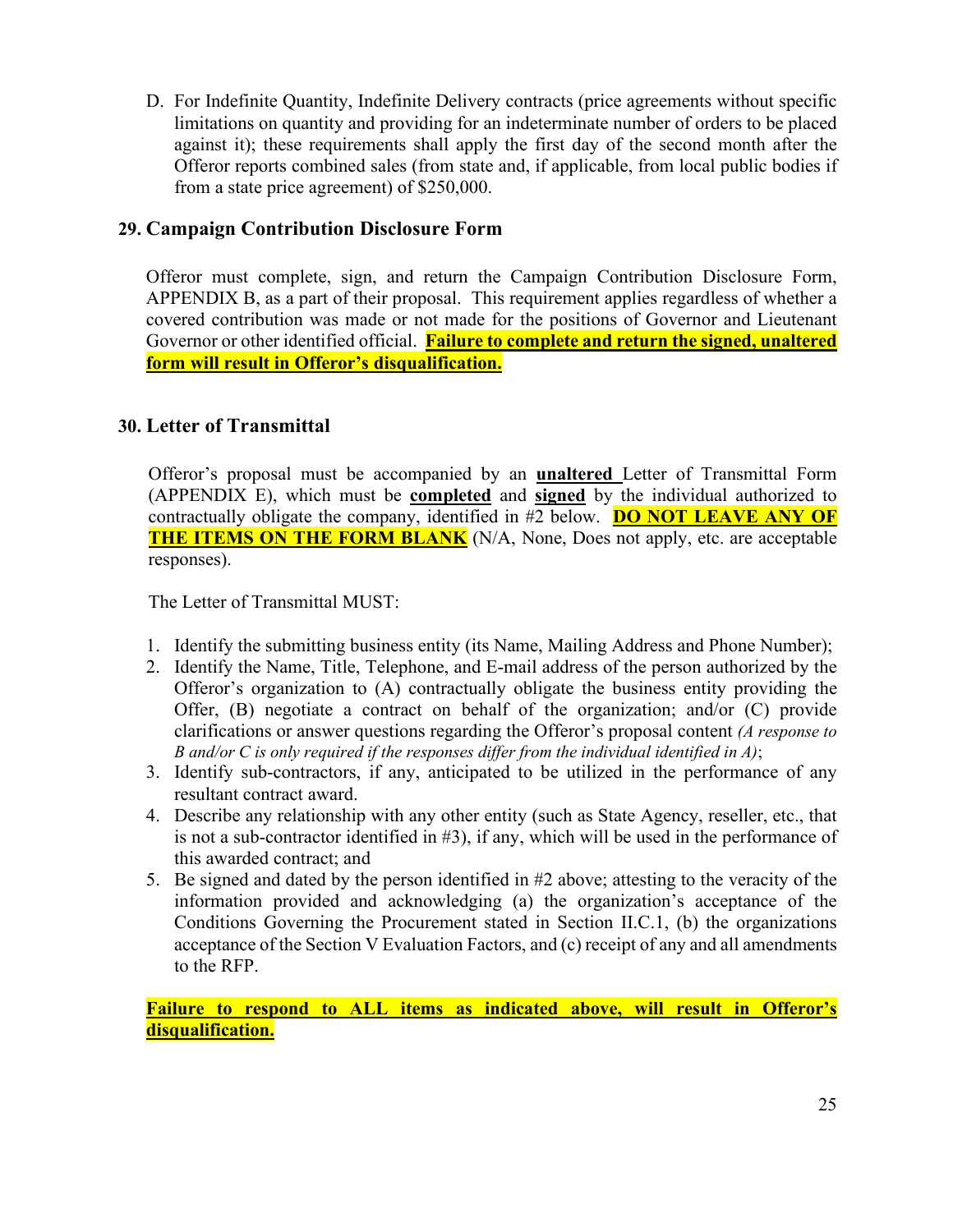# <span id="page-25-0"></span>**31. Disclosure Regarding Responsibility**

- A. Any prospective Contractor and any of its Principals who enter into a contract greater than sixty thousand dollars (\$60,000.00) with any state agency or local public body for professional services, tangible personal property, services or construction agrees to disclose whether the Contractor, or any principal of the Contractor's company:
	- 1. is presently debarred, suspended, proposed for debarment, or declared ineligible for award of contract by any federal entity, state agency or local public body;
	- 2. has within a three-year period preceding this offer, been convicted in a criminal matter or had a civil judgment rendered against them for:
		- a. the commission of fraud or a criminal offense in connection with obtaining, attempting to obtain, or performing a public (federal, state or local) contract or subcontract;
		- b. violation of Federal or state antitrust statutes related to the submission of offers; or
		- c. the commission in any federal or state jurisdiction of embezzlement, theft, forgery, bribery, falsification or destruction of records, making false statements, tax evasion, violation of Federal criminal tax law, or receiving stolen property;
	- 3. is presently indicted for, or otherwise criminally or civilly charged by any (federal state or local) government entity with the commission of any of the offenses enumerated in paragraph A of this disclosure;
	- 4. has, preceding this offer, been notified of any delinquent Federal or state taxes in an amount that exceeds \$3,000.00 of which the liability remains unsatisfied. Taxes are considered delinquent if the following criteria apply.
	- a. The tax liability is finally determined. The liability is finally determined if it has been assessed. A liability is not finally determined if there is a pending administrative or judicial challenge. In the case of a judicial challenge of the liability, the liability is not finally determined until all judicial appeal rights have been exhausted.
	- b. The taxpayer is delinquent in making payment. A taxpayer is delinquent if the taxpayer has failed to pay the tax liability when full payment was due and required. A taxpayer is not delinquent in cases where enforced collection action is precluded.
	- c. Have within a three-year period preceding this offer, had one or more contracts terminated for default by any federal or state agency or local public body.)
- B. Principal, for the purpose of this disclosure, means an officer, director, owner, partner, or a person having primary management or supervisory responsibilities within a business entity or related entities.
- C. The Contractor shall provide immediate written notice to the State Purchasing Agent or other party to this Agreement if, at any time during the term of this Agreement, the Contractor learns that the Contractor's disclosure was at any time erroneous or became erroneous by reason of changed circumstances.
- D. A disclosure that any of the items in this requirement exist will not necessarily result in termination of this Agreement. However, the disclosure will be considered in the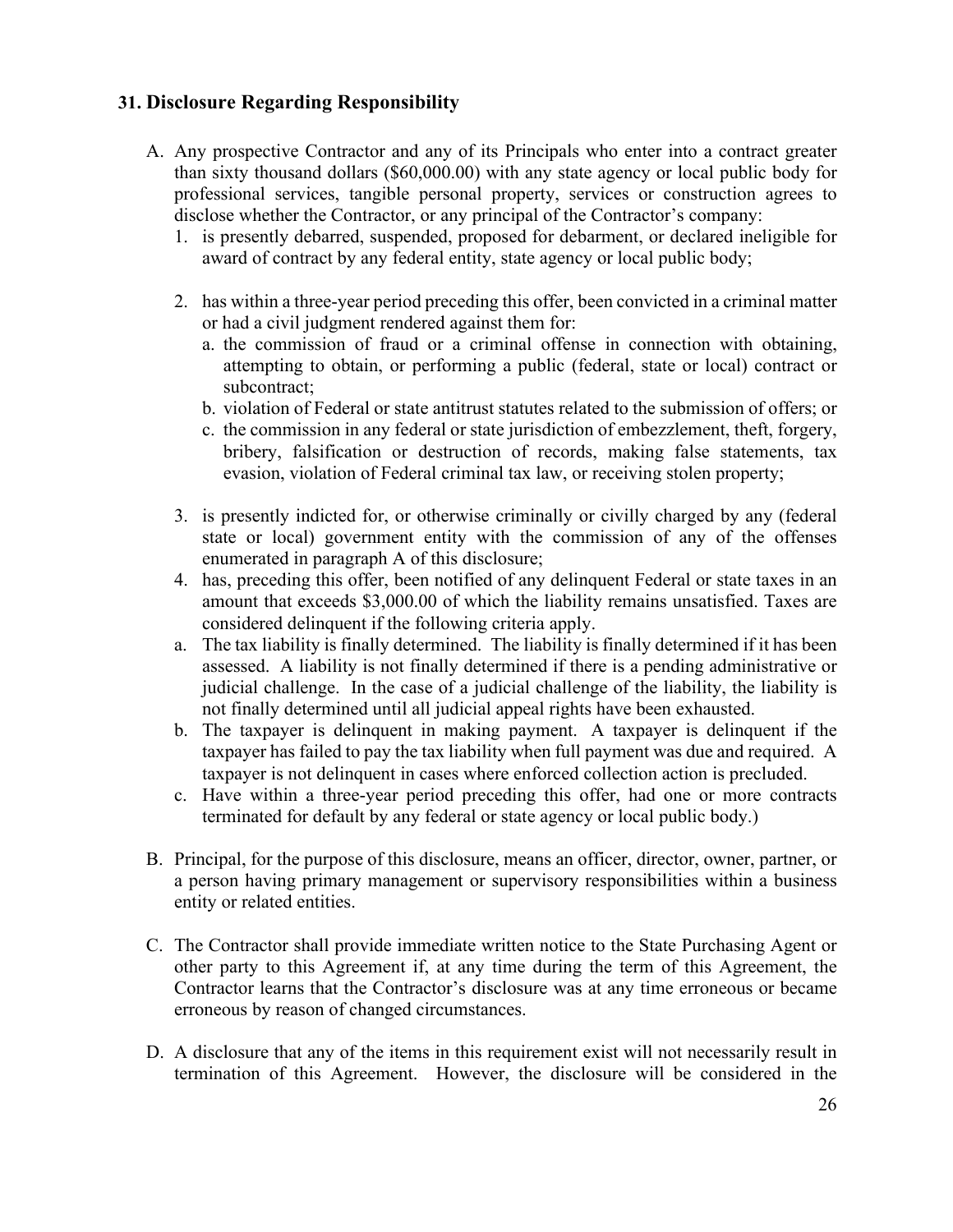determination of the Contractor's responsibility and ability to perform under this Agreement. Failure of the Contractor to furnish a disclosure or provide additional information as requested will render the Offeror nonresponsive.

- E. Nothing contained in the foregoing shall be construed to require establishment of a system of records in order to render, in good faith, the disclosure required by this document. The knowledge and information of a Contractor is not required to exceed that which is the normally possessed by a prudent person in the ordinary course of business dealings.
- F. The disclosure requirement provided is a material representation of fact upon which reliance was placed when making an award and is a continuing material representation of the facts during the term of this Agreement. If during the performance of the contract, the Contractor is indicted for or otherwise criminally or civilly charged by any government entity (federal, state or local) with commission of any offenses named in this document the Contractor must provide immediate written notice to the State Purchasing Agent or other party to this Agreement. If it is later determined that the Contractor knowingly rendered an erroneous disclosure, in addition to other remedies available to the Government, the State Purchasing Agent or Central Purchasing Officer may terminate the involved contract for cause. Still further the State Purchasing Agent or Central Purchasing Officer may suspend or debar the Contractor from eligibility for future solicitations until such time as the matter is resolved to the satisfaction of the State Purchasing Agent or Central Purchasing Officer.

# <span id="page-26-0"></span>**32. New Mexico Preferences**

To ensure adequate consideration and application of §13-1-21, NMSA 1978 (as amended), Offerors **must** include a copy of their preference certificate with their proposal. Certificates for preferences must be obtained through the New Mexico Department of Taxation & Revenue [http://www.tax.newmexico.gov/Businesses/in-state-veteran-preference](http://www.tax.newmexico.gov/Businesses/in-state-veteran-preference-certification.aspx)[certification.aspx.](http://www.tax.newmexico.gov/Businesses/in-state-veteran-preference-certification.aspx)

# A. **New Mexico Business Preference**

A copy of the certification must accompany Offeror's proposal**.**

# B. **New Mexico Resident Veterans Business Preference**

A copy of the certification must accompany Offeror's proposal.

### **An agency shall not award a business both a resident business preference and a resident veteran business preference.**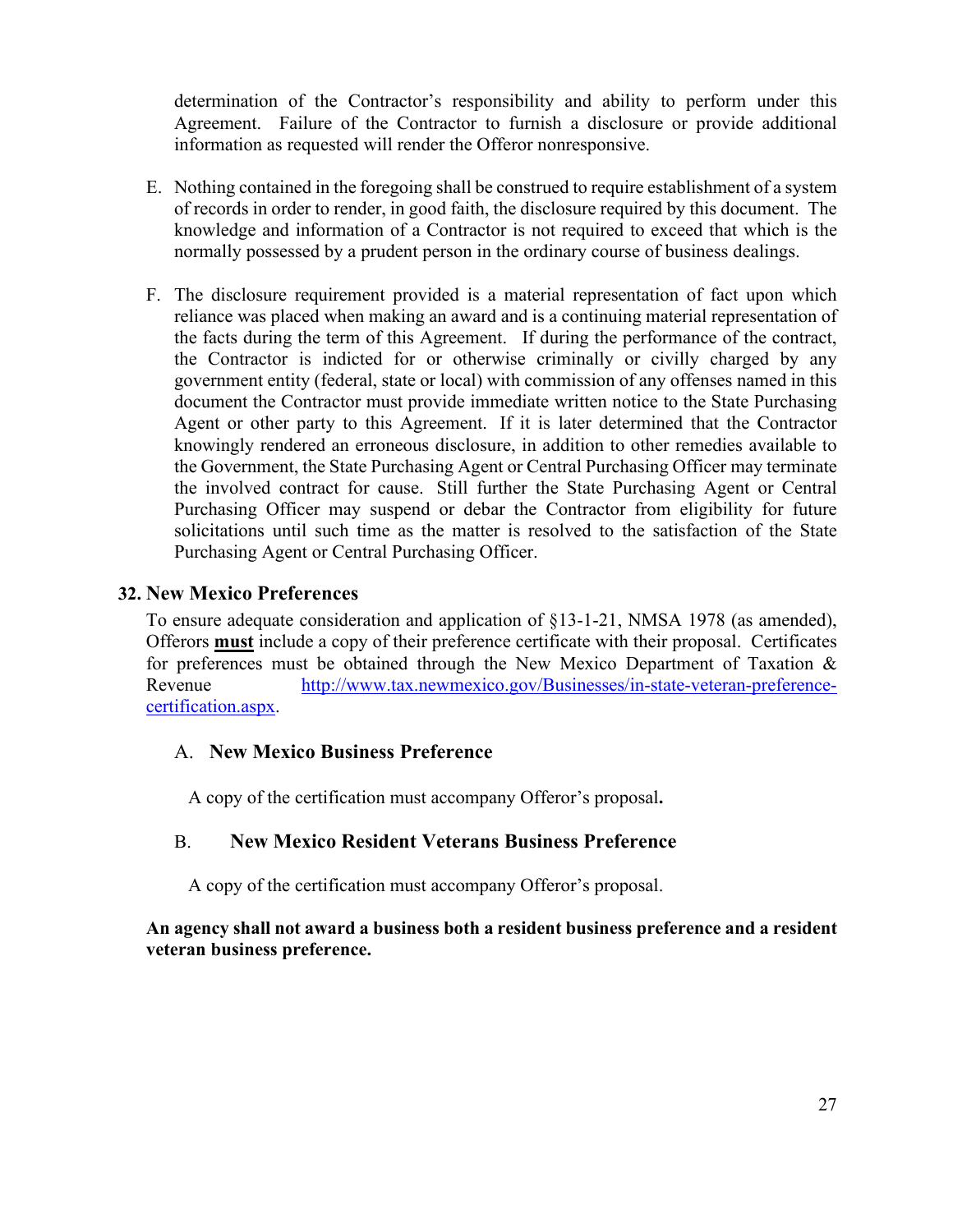# <span id="page-27-0"></span>**III. RESPONSE FORMAT AND ORGANIZATION**

# <span id="page-27-1"></span>**A. NUMBER OF RESPONSES**

<span id="page-27-2"></span>Offerors shall submit only one electronic proposal in response to this RFP.

# <span id="page-27-3"></span>**B. NUMBER OF COPIES**

# **1. ELECTRONIC SUBMISSION ONLY**

**Proposals in response to this RFP must be submitted through NMPSIA's procurement email address ONLY NMPSIA.procurement@state.nm.us.** The Offeror need only submit one single electronic copy of each portion of its proposal (Technical and Cost) as outlined below. *EXCEPTION: Single electronic files that exceed 50mb may be submitted as multiple uploads, which must be the least number of uploads necessary to fall under the 50mb limit.* Separate the proposals as described below into separate electronic files for submission.

Proposals must be submitted in the manner outlined below. Technical and Cost portions of Offerors proposal **must** be submitted in separate uploads as indicated below in this section, and **must** be prominently identified as "Technical Proposal," or "Cost Proposal," on the front page of each upload

- a) **Technical Proposals –** One (1) ELECTRONIC upload must be organized in accordance with **Section III.C.1. Proposal Format**. All information for the Technical Proposal **must be combined into a single file/document for uploading**. *EXCEPTION: Single electronic files that exceed 50mb may be submitted as multiple uploads, which must be the least number of uploads necessary to fall under the 50mb limit.* The Technical Proposals **SHALL NOT** contain any cost information.
	- i. **Confidential Information**: If Offeror's proposal contains confidential information, as defined in Section I.G.5 and detailed in Section I.G.5, Offeror **must** submit **two (2) separate ELECTRONIC technical files:**
		- One (1) ELECTRONIC version of the requisite proposals identified in Section III.B.1.a above as **unredacted** (def. Section I.G.33) versions for evaluation purposes; and
		- One (1) **redacted** (def. Section I.G.24) ELECTRONIC for the public file, in order to facilitate eventual public inspection of the non-confidential version of Offeror's proposal. Redacted versions **must** be clearly marked as "REDACTED" or "CONFIDENTIAL" on the first page of the electronic file;
- b) **Cost Proposals –** One (1) ELECTRONIC upload of the proposal containing **ONLY** the Cost Proposal. All information for the cost proposal **must be combined into a single**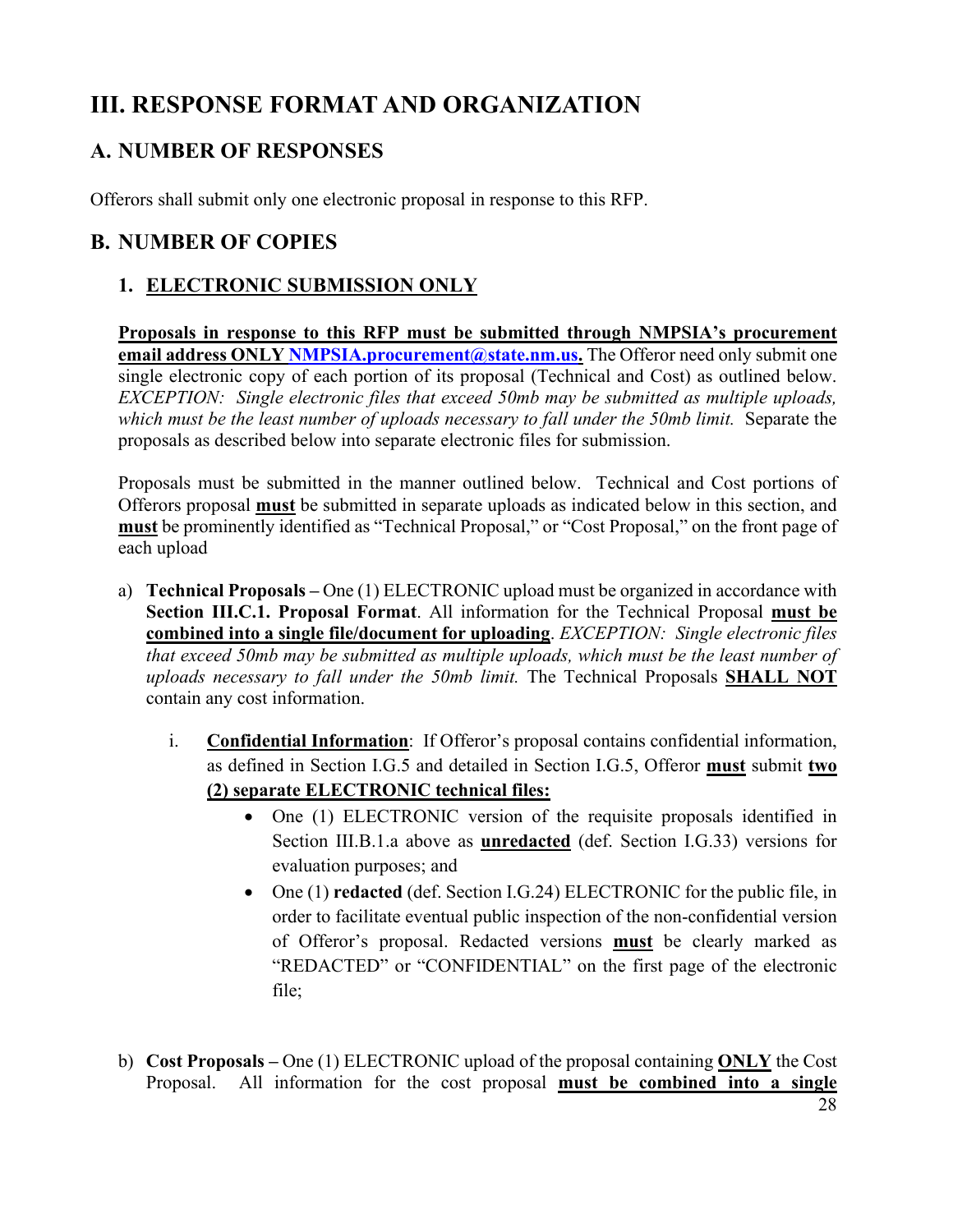**file/document for uploading**. *EXCEPTION: Single electronic files that exceed 50mb may be submitted as multiple uploads, which must be the least number of uploads necessary to fall under the 50mb limit*

# The ELECTRONIC proposal submission **must be fully uploaded** by the submission deadline in Section II.B.6.

*It is the Offeror's responsibility to ensure all documents are completely uploaded and submitted electronically via the NMPSIA's procurement email NMPSIA.procurement@state.nm.us by the deadline set forth in this RFP. The system will automatically cease uploading data at the date and time of the deadline. Please ensure that you, as the Offeror, allow adequate time for large uploads and to fully complete your submittal by the deadline. A submission that is not both: (1) fully complete; and (2) received, by the deadline, will be deemed late. Further, a submission that is not fully complete and received by the deadline because the response was captured, blocked, filtered, quarantined or otherwise prevented from reaching the proper destination server by any anti-virus or other security software will be deemed late. In accordance with statute and rule, NO LATE OFFER CAN BE ACCEPTED.*

Any proposal that does not adhere to the requirements of this Section and **Section III.C.1 Proposal Content and Organization** may be deemed non-responsive and rejected on that basis.

# <span id="page-28-0"></span>**C. PROPOSAL FORMAT**

All proposals must be submitted as follows:

<span id="page-28-1"></span>Organization of files/envelopes for electronic copy proposals:

# **1. Proposal Content and Organization**

Direct reference to pre-prepared or promotional material may be used if referenced and clearly marked. Promotional material must be minimal. The proposal must be organized and indexed in the following format and must contain, at a minimum, all listed items in the sequence indicated.

## **Technical Proposal** – **DO NOT INCLUDE ANY COST INFORMATION IN THE TECHNICAL PROPOSAL.**

- A. Signed Letter of Transmittal
- B. Signed Campaign Contribution Form
- C. Table of Contents
- D. Response to Contract Terms and Conditions (from Section II.C.15)
- E. Offeror's Additional Terms and Conditions (from Section II.C.16 )
- F. Response to Specifications **(except Cost information which shall be included ONLY in Cost Proposal/attachment 2)** 
	- 1. Organizational Experience
	- 2. Organizational References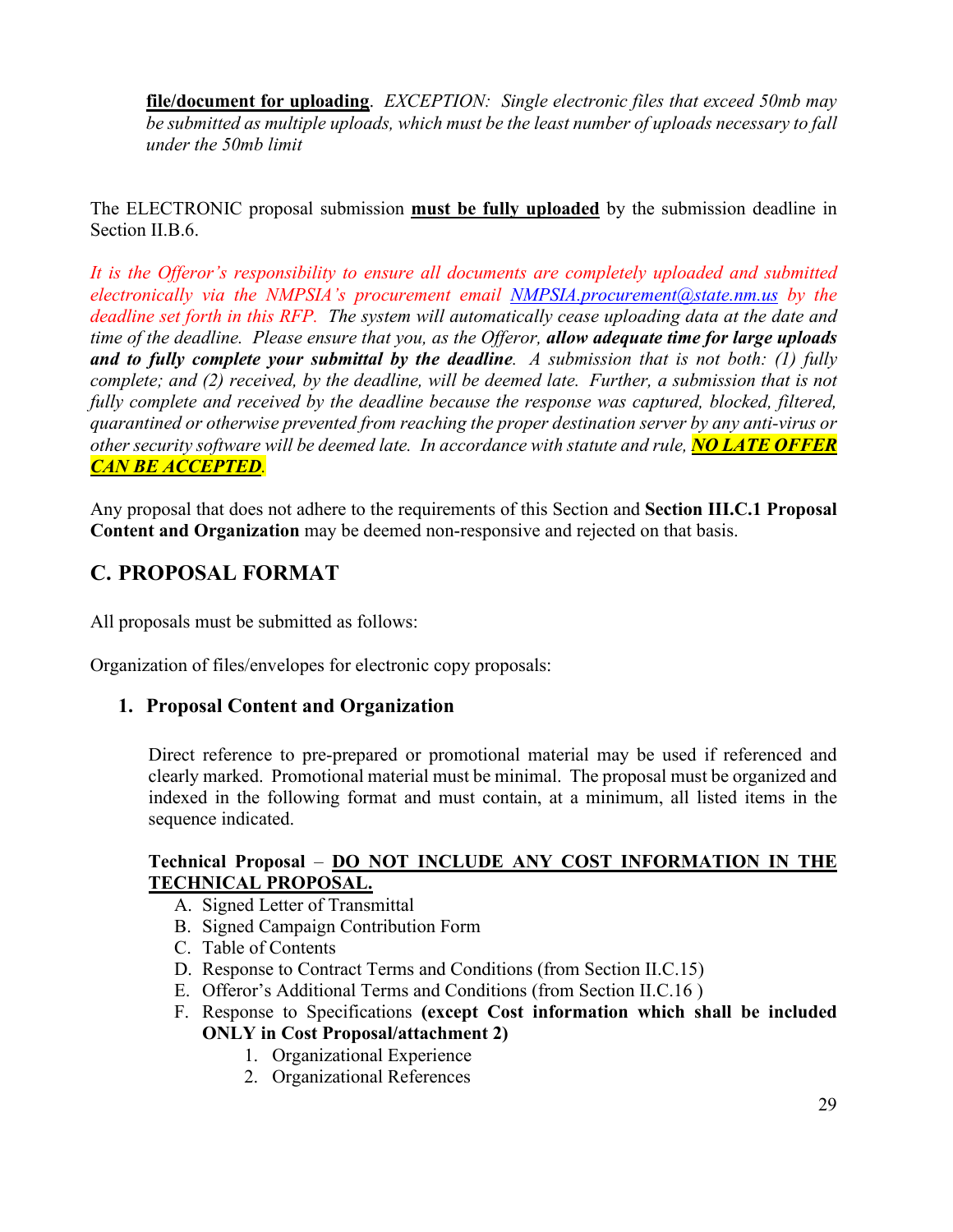- 3. Oral Presentation (if applicable)
- 4. Mandatory Specification
- 5. Desirable Specification
- 6. Financial Stability –(Financial information considered confidential, as defined in Section I.E. and detailed in Section II.C.8, should be placed in the **Confidential Information** file, per Section II.B.1.a.i or Section II.B.2.a.i, as applicable)
- 7. Performance Surety Bond (if applicable)
- 8. New Mexico Preferences (if applicable)
- G. Other Supporting Material (if applicable)

# **Cost Proposal**:

1. Completed Cost Response Form (APPENDIX D)

Within each section of the proposal, Offerors should address the items in the order indicated above. All forms provided in this RFP must be thoroughly completed and included in the appropriate section of the proposal. **Any and all discussion of proposed costs, rates or expenses must occur ONLY in the Cost Proposal.**

A Proposal Summary may be included in Offeror's Technical Proposal, to provide the Evaluation Committee with an overview of the proposal; however, this material will not be used in the evaluation process unless specifically referenced from other portions of the Offeror's proposal. **DO NOT INCLUDE COST INFORMATION IN THE PROPOSAL SUMMARY.**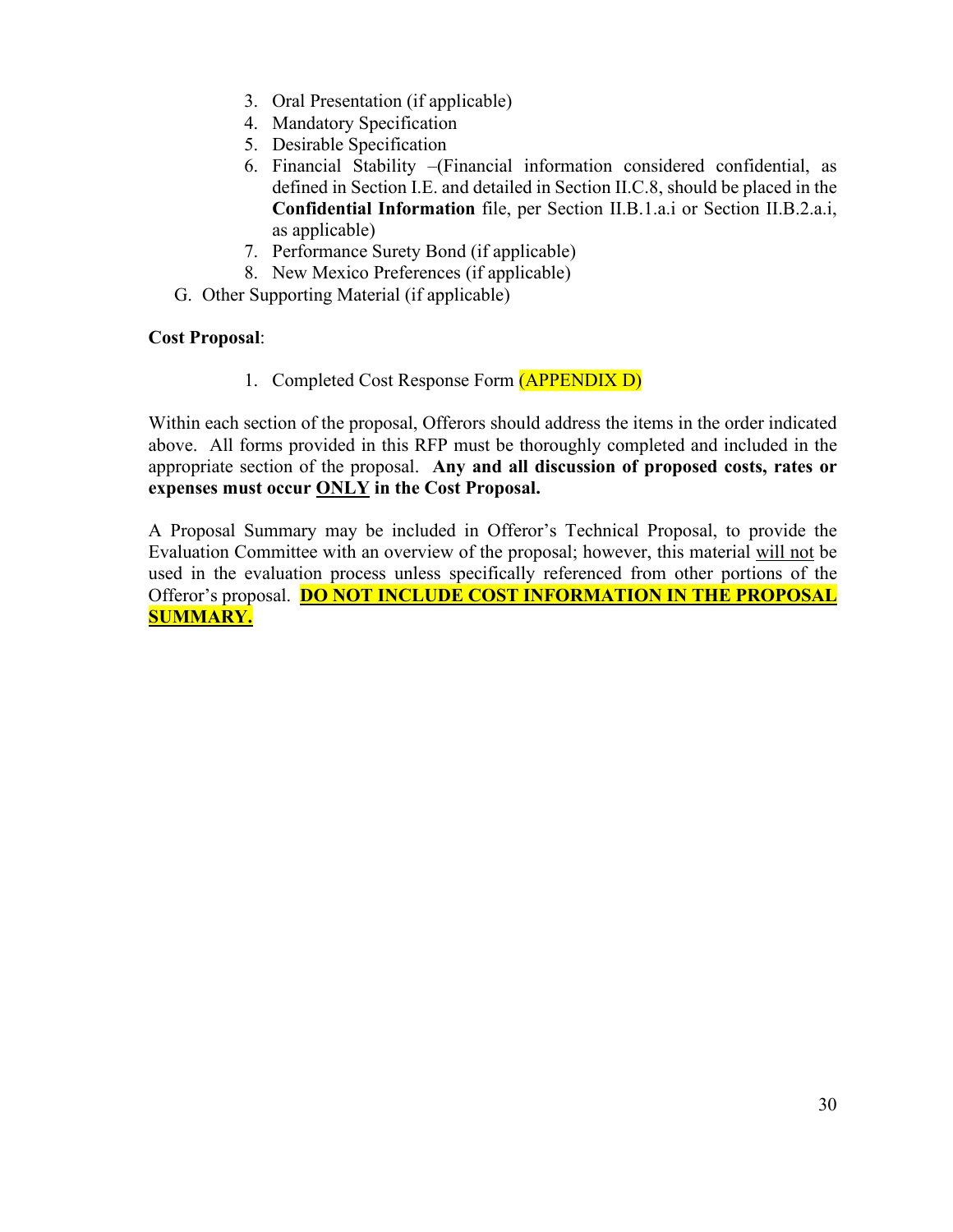# <span id="page-30-0"></span>**IV. SPECIFICATIONS**

Offerors should respond in the form of a thorough narrative to each specification, unless otherwise instructed. The narratives, including required supporting materials will be evaluated and awarded points accordingly.

# <span id="page-30-1"></span>**A. DETAILED SCOPE OF WORK**

The purpose of this procurement is to select a contractor to provide Workplace Ergonomic Training and Consulting Service ("contractor services") for the Risk program:

# **Training:**

- 1) The contractor will provide instructor-led training for employees in job categories identified as high risk. Contractor will ensure that critical information is disseminated in a clear easily understood format.
- 2) Training on modifications will be established so employees "expected" to change behaviors will realize the benefit and reasoning behind the change.
- 3) Training will be prioritized based on the school districts with the highest number of musculoskeletal disorders (MSDs) incidents in the past 12 months.
- 4) Contractor will review the Authority's data for the top 12 districts for MSDs over the last 4 years for both severity and frequency.
	- A) MSD's are defined as strains/sprains or cumulative trauma. Teacher training has been divided into two categories:
		- i) Regular education

(a) Regular education teacher injuries primarily fall into the "general safety" category.

ii) Special education.

(a) Special education teacher issues more closely mirror patient/medical provider relationships.

- B) Goals to be achieved in training employees in the Ergonomic Program are:
	- i) Enable employees of the organization, managers, supervisors, or team leaders to recognize the signs and symptoms of MSD's and respond to them appropriately.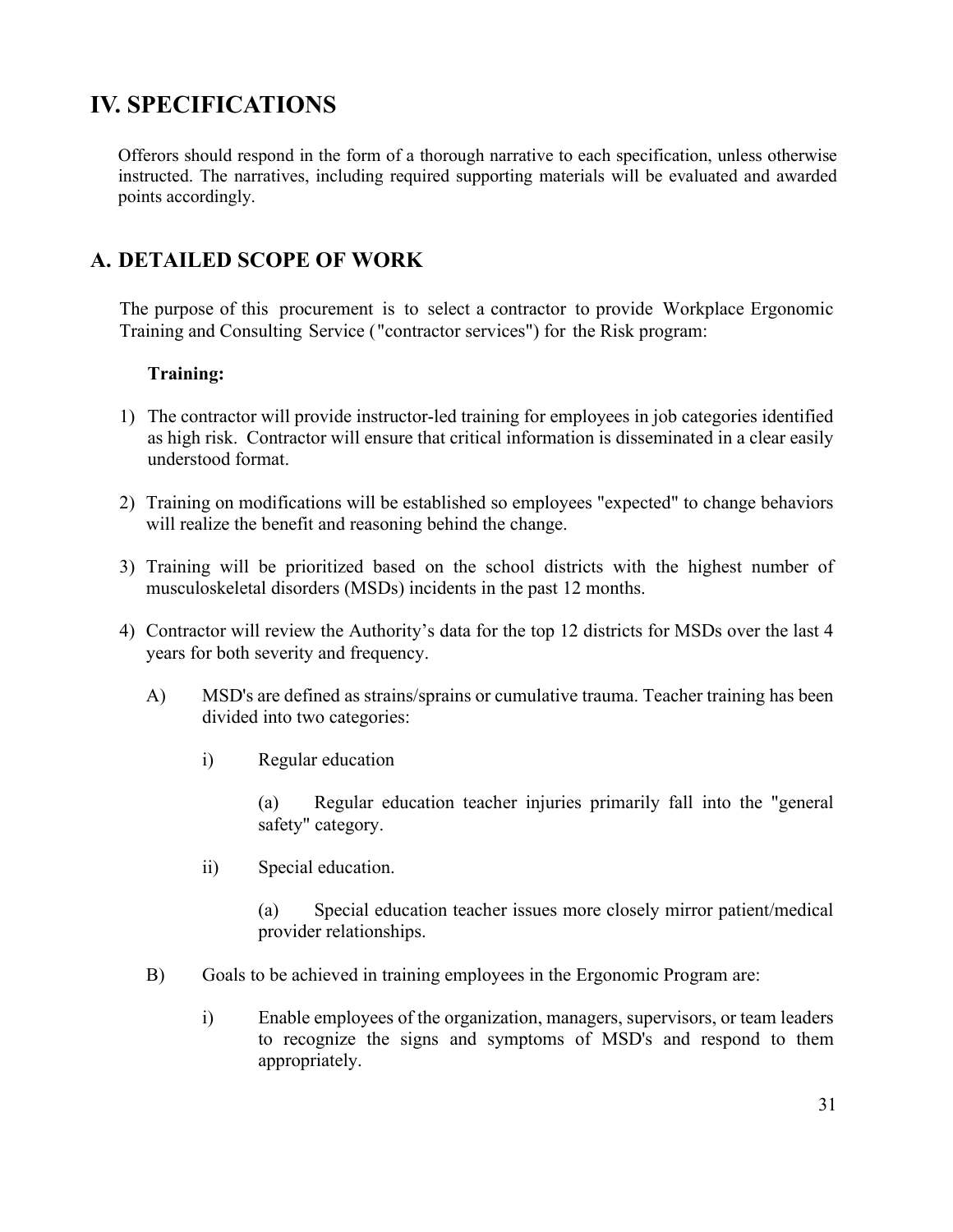- ii) Identify those job tasks that pose an increased risk of MSD's to the worker.
- iii) Provide employees with the knowledge and skills necessary to actively participate in the ergonomic program.
- C) Contractor's training program shall provide readily available and ongoing support.
- D) Training will be onsite, both in classroom-type settings as well as in actual work locations (i.e. kitchens), with presenters qualified by education, training, and experience using modern up-to-date training materials, hardware, and techniques.
- E) Contractor will provide employees at each level of involvement with individualized training designed with maximum learning and retention in mind. MSD incidents will be monitored carefully to review the training material and modify it to be job-specific. Training on modifications will be established so that employees expected to "change" work behaviors will understand the benefit and reasoning behind the change.

# 5) Ergonomic Counsels

- A) Contractor shall set up, monitor, and assist all employers' ineffective management leadership and employee participation in the ergonomics program. Contractor shall demonstrate to Authority employers and their employees the value of management and employee commitment in an effective ergonomics program.
- B) Contractor with respect to each employer in the Authority shall energize management and employees and assist in the development and facilitation of the crossorganizational group to be known as Ergonomic Councils. The Ergonomics Councils will be empowered to facilitate change in their respective work unit. The contractor will coach these groups and be available to provide ergonomic assessments for groups (kitchen, janitorial, maintenance) through physically observing employees at work, then providing a report to the Ergonomic Council on observations and recommendations to improve ergonomics.
- C) Contractor will guide the Ergonomic Councils and other stakeholders through the process of:
	- i) Effective dissemination of information regarding identified signs, symptoms, and hazards.
	- ii) Ensuring that the individuals assigned functional responsibility are provided the tools to effectively administer the program.
	- iii) Evaluate the information and develop ergonomic controls, which may include feasible engineering, work practice, or administrative controls.
- 6) Program Evaluation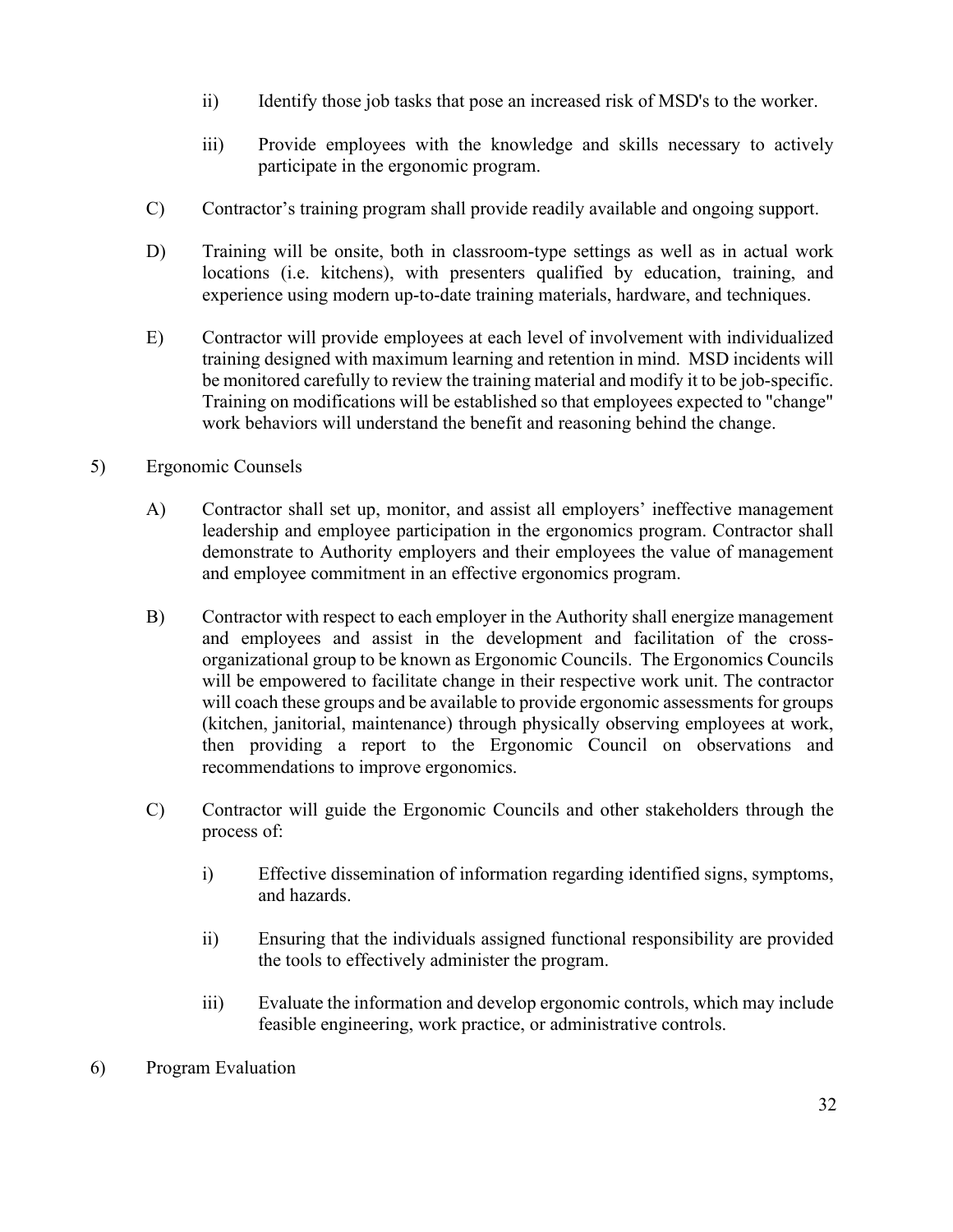- A) Contractor shall conduct periodic reviews of the Ergonomics Program (both its portion of the program and any other contracted portion of the program) effectiveness to ensure that the resources being expended on the program are in fact, achieving the desired result and that the program is effective. Contractor shall develop an evaluation tool that can be used to ensure that the ergonomics program is appropriate for the specific MSD hazards in the problem jobs and that the program is achieving desired results.
- B) Contractor's program evaluation system shall answer the following questions:
	- i) Has management effectively demonstrated its leadership?
	- ii) Are employees actively participating in the ergonomics program?
	- iii) Is there an effective system for the identification of MSD's and MSD hazards?
	- iv) Are identified hazards being controlled?
	- v) Is the training program providing employees with the information they need to actively participate in the ergonomics program?
	- vi) Has the ergonomics program reduced the frequency or severity of MSD's?
- C) The existing Cannon-Cochran Management Systems, Inc., database with respect to all reported MSD incidents as well as those that require job hazard analysis as shown 2001 through 2002 will be used as baseline data for each Authority member. Subsequent data will be compared against this baseline year.
- D) Employers that experience higher than expected MSD frequency or severity will receive additional training from the Contractor. These employers will be placed on a "watch" list until evaluations show that the ergonomic program has been effective for that employer. Additional ergonomic efforts by Occupational Heal Management Standards (OHMS) and the Contractor will be applied to these employers to ensure the specific effectiveness of the implemented control.
- E) Employers that improve in MSD frequency and severity will be commended for their performance and will be monitored by the Contractor to ensure that this improvement continues.
- 7) Contractor must have the ability to adjust to remote and hybrid evaluations and situations.
- 8) Compliance with Laws and Procedures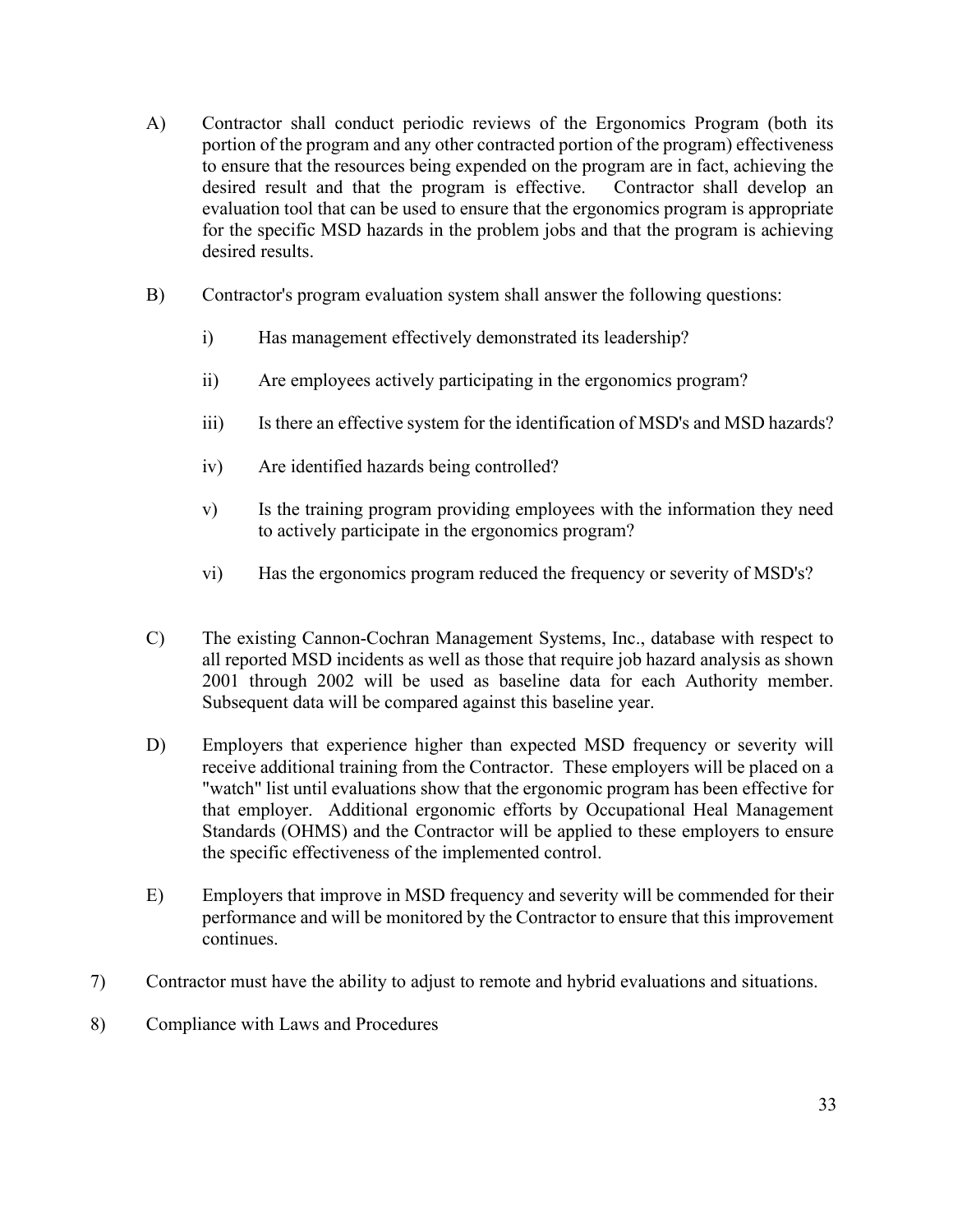- A) Contractor agrees to provide the services in full compliance with all laws, rules, and regulations governing the administration of a workplace ergonomics program.
- B) Contractor will keep the Authority notified with respect to legislative changes or pending changes in state or federal law, statutes, or regulations affecting ergonomics in the workplace as soon as information becomes available. The contractor will report semi- annually illustrating the monetary impact on the Authority. In addition, the Contractor will be responsible to inform all members in writing and if the Authority Executive Director deems it necessary, perform regional seminars to explain these changes. All associated research costs will be the responsibility of the Contractor.
- C) Contractor will inform the Authority of significant case law and legal opinions related to ergonomics in the workplace. The Contractor will be responsible to inform all members in writing of these opinions, as directed by the Authority.
- D) Contractor will comply with both Federal and State Government laws and rules, including the duty to report and pay gross receipts taxes, IRS regulations, statutes, and immunities covering public entities, the New Mexico Tort Claims Act, GASB Statement No. 10, the labor code, etc., when acting on behalf of the Authority.
- 9) Identification of MSD's which are disorders of the soft tissues, specifically of the muscles, nerves, tendons, ligaments, joints, cartilage, blood vessels, and spinal discs that are not caused by a slip, trip, fall, or motor vehicle accident. They can affect the neck, shoulder, elbow, forearm, wrist, hand, back, knee, ankle, and foot as well as abdominal hernias.
	- A) Contractor will screen all new workers' compensation claim reports for MSD incidents. Special focused attention will be given to the lost time of MSD incidents. A telephone discussion will help determine if the job involves an Action Trigger. The Action Trigger screening tool will trigger a Job Hazard Analysis (JHA). If the MSD incident qualifies as an Action Trigger, the Contractor ergonomic specialist will perform a JHA on all lost time incidents and complicated medical-only incidents
- 10) The purpose of a JHA is:
	- A) To identify the ergonomic risk factors that are associated with the job.
	- B) To measure the duration, frequency, and magnitude of employee exposure to these risk factors.
	- C) To evaluate the risk factors identified, individually and in combination.
	- D) When Contractor has identified an MSD injury that needs further investigation, the Contractor will conduct a JHA. A JHA is basically an examination of the workplace conditions and individual elements or tasks of a job to identify and assess the risk factors that are reasonably likely to be causing or contributing to the reported MSD. The results of the JHA, which identify the extent of the risk factors present in the job,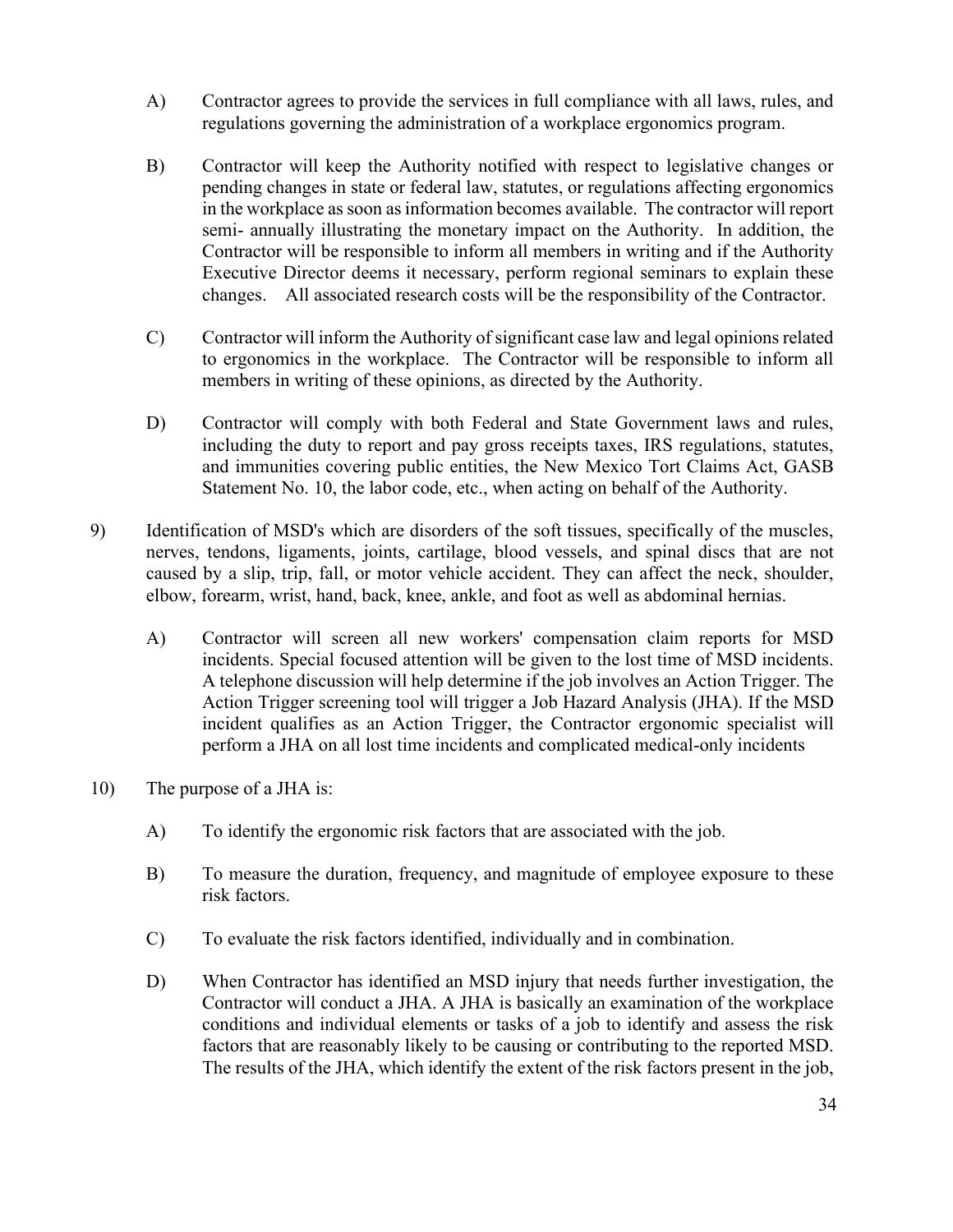can later be used as the benchmark against which to measure the effectiveness of controls.

- E) The JHA will be used to identify the risk factors present in the job and to evaluate their magnitude, frequency, and duration. Some of the Risk factors to be included are:
	- i) Force the amount of physical effort that is required to accomplish a task or motion. Force also refers to the degree of loading to muscles and other tissues as a result of applying force in order to perform work.
	- ii) Repetition -the frequency with which a task or series of motions is repeated over and over again with little variation in movement. Repetition often involves the use of only a few muscles and body parts, which can become extremely fatigued even though the rest of the body is unaffected.
	- iii) Awkward postures- are positions of the body (e.g., limbs, joints, back) that deviate significantly from the neutral position while job tasks are being performed.
	- iv) Frequency refers to the number of times the exposure is repeated within some unit of time, in contrast to duration, which, relates to the cumulative length of exposure.
- F) The JHA will then specify and document in easily understandable text together with all recommended changes in physical surroundings of the employee and all recommended changes in employee work techniques aimed at avoiding MSD's. This report will be timely submitted to the Authority Contractor responsible for implementation.
	- i) Control the MSD hazards to the extent that they are no longer reasonably likely to cause MSD's that result in work restrictions or medical treatment beyond first aid.
	- ii) Reduce MSD hazards in accordance with or to levels below those in the hazard identification tool selected to conduct the job hazard analysis.
	- iii) Reduce MSD hazards to the extent feasible through a constant and diligent review of high-risk positions.
	- iv) Work closely with the Ergonomics Council established by employers with review and assistance of Authority Contractor to meet these goals.
	- v) In order to achieve the above results, the modification of behaviors related to ergonomic controls will require the Contractor to conduct a constant review of employee behavior as they relate to changes in work posture or the use of engineered equipment. In addition, the Contractor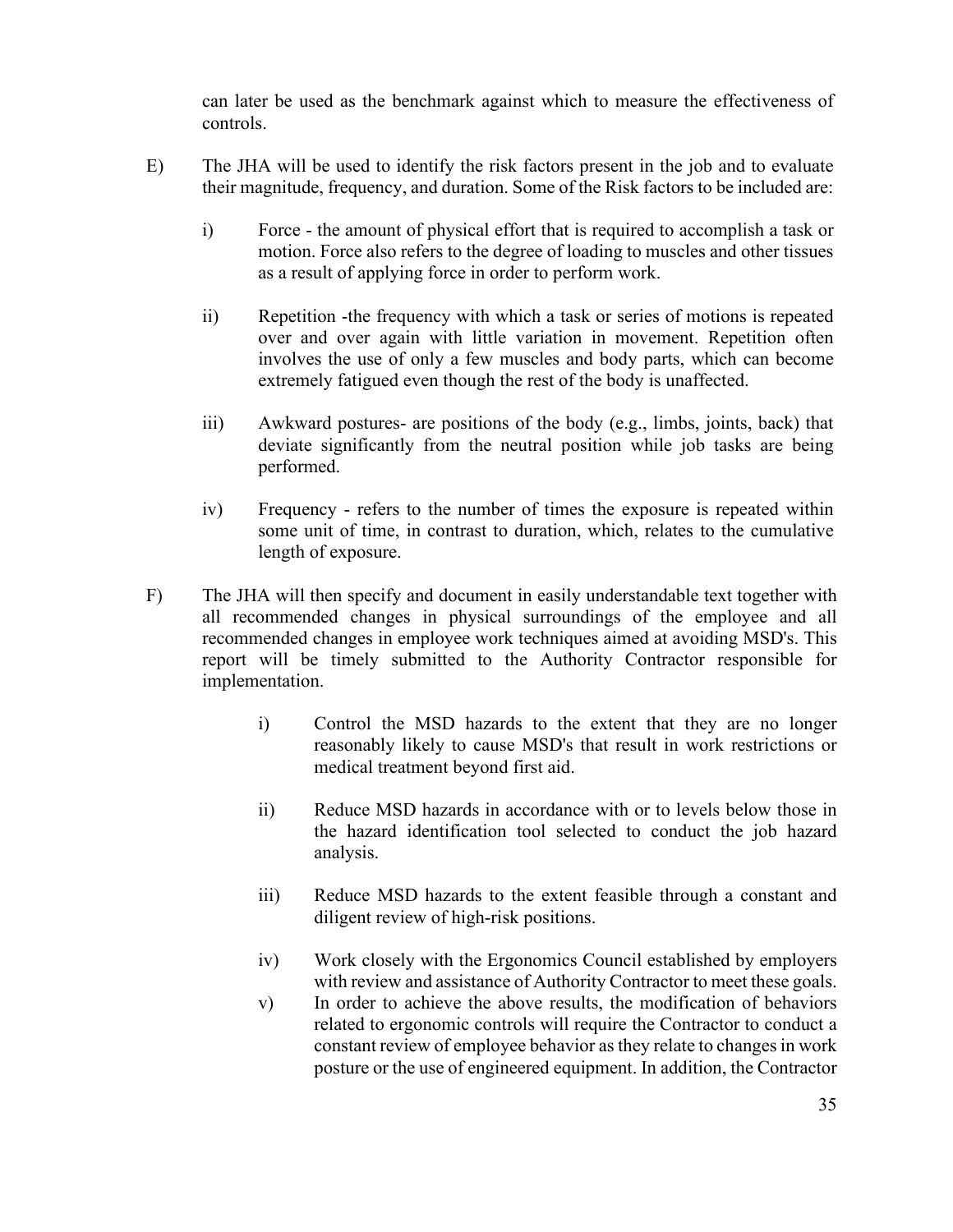provided communication system available to employees will affect the work of the Ergonomics Councils, JHA's, and employee participation sections.

vi) With respect to the above services the Contractor shall act as the Authority's representative to all Authority members and employees. The Contractor must meet all applicable State and Federal regulations and laws applicable to the program and the work to be performed. In addition, the Contractor shall submit a detailed work plan showing timelines for completion of the work.

## **D. Compliance with Laws and Authority Procedures:**

1. Contractor agrees to provide the services in full compliance with all laws, rules and regulations governing the administration of a workplace ergonomics program.

2. Contractor will keep the Authority notified with respect to legislative changes or pending changes in state or federal law, statutes or regulations affecting ergonomics in the workplace as soon as information becomes available. Contractor will report semi- annually illustrating monetary impact on the Authority. In addition, the Contractor will be responsible to inform all members in writing and if the Authority Executive Director deems it necessary, perform regional seminars to explain these changes. All associated research costs will be the responsibility of the Contractor.

3. Contractor will inform the Authority of significant case law and legal opinions related to ergonomics in the workplace. The Contractor will be responsible to inform all members in writing of these opinions, as directed by the Authority.

4. Contractor will comply with both Federal and State Government laws and rules, including duty to report and pay gross receipts taxes, IRS regulations, statutes and immunities covering public entities, the New Mexico Tort Claims Act, GASB statement No. 10, the labor code, etc., when acting on behalf of the Authority.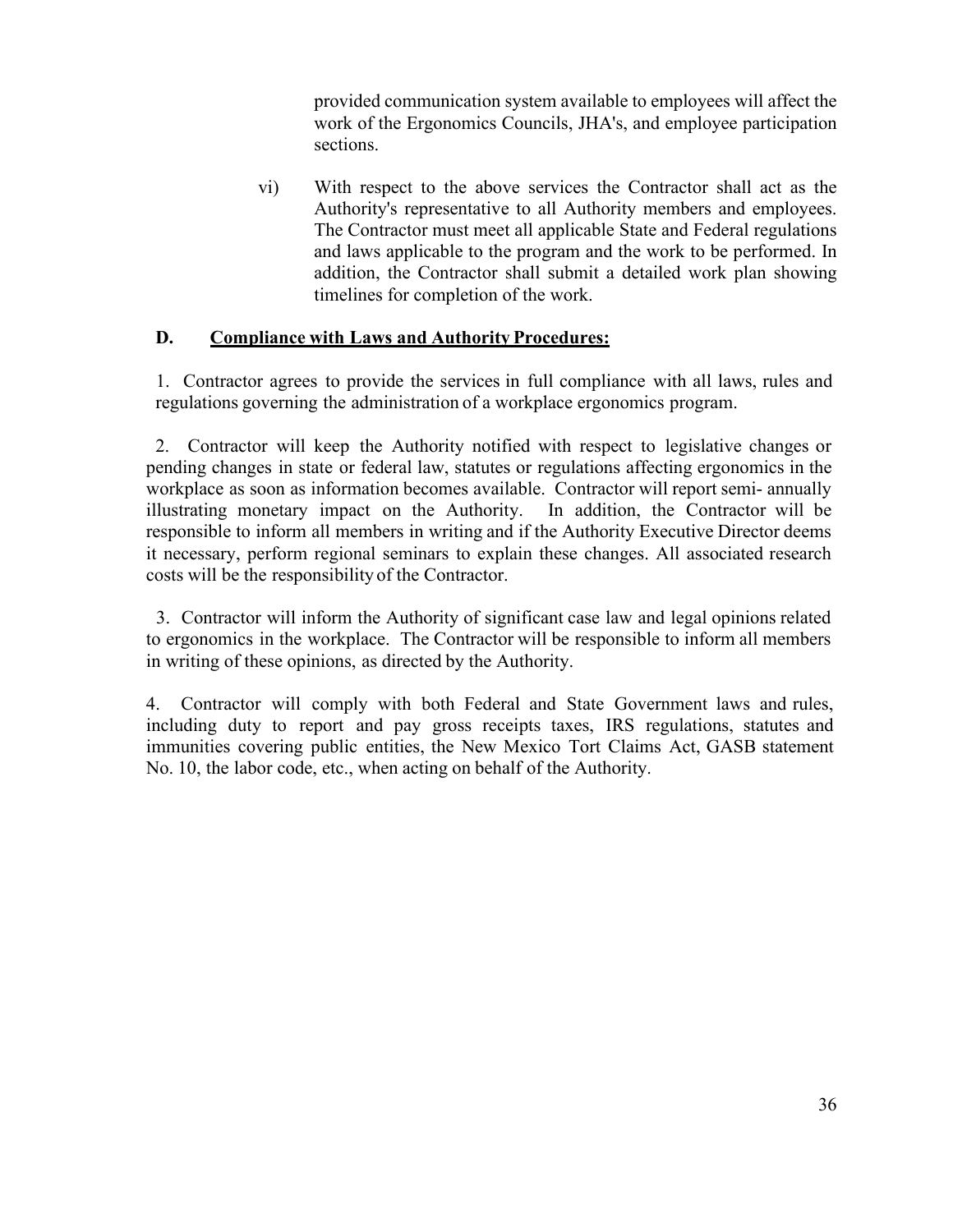### **B. TECHNICAL SPECIFICATIONS**

#### **1. Organizational Experience**

Offeror **must**:

- a) Provide a description of relevant corporate experience with state government and private sector. The experience of all proposed subcontractors must be described. The narrative **must** thoroughly describe how the Offeror has supplied expertise for similar contracts and must include the extent of their experience, expertise, and knowledge as a provider of Workplace Ergonomic Training and Consulting Services. All Workplace Ergonomic Training and Consulting Services provided to private sector will also be considered.
- b) Indicate how many Workplaces Ergonomic Training and Consulting Services have been installed in the last two years and what percentage of business revenue is derived from Workplace Ergonomic Training and Consulting Services engagements.
- c) Describe at least two project successes and failures of a Workplace Ergonomic Training and Consulting Services engagement. Include how each experience improved the Offeror's services.

#### **2. Organizational References**

Offeror must provide a list of a minimum of three (3) external references from similar projects/programs performed for private, state or large local government clients within the last three (3) years.

Offeror shall include the following Business Reference information as part of its proposals:

- a) Client name.
- b) Project description.
- c) Project dates (starting and ending).
- d) Technical environment (i.e., Software applications, Internet capabilities, Data communications, Network, Hardware).
- e) Staff assigned to reference engagement that will be designated for work per this RFP; and
- f) Client project manager name, telephone number, fax number and e-mail address.

Offeror is required to submit APPENDIX F, Organizational Reference Questionnaire ("Questionnaire"), to the business references it lists. **The business references must submit the Questionnaire directly to the designee identified in APPENDIX F. The business references must not return the completed Questionnaire to the Offeror.** It is the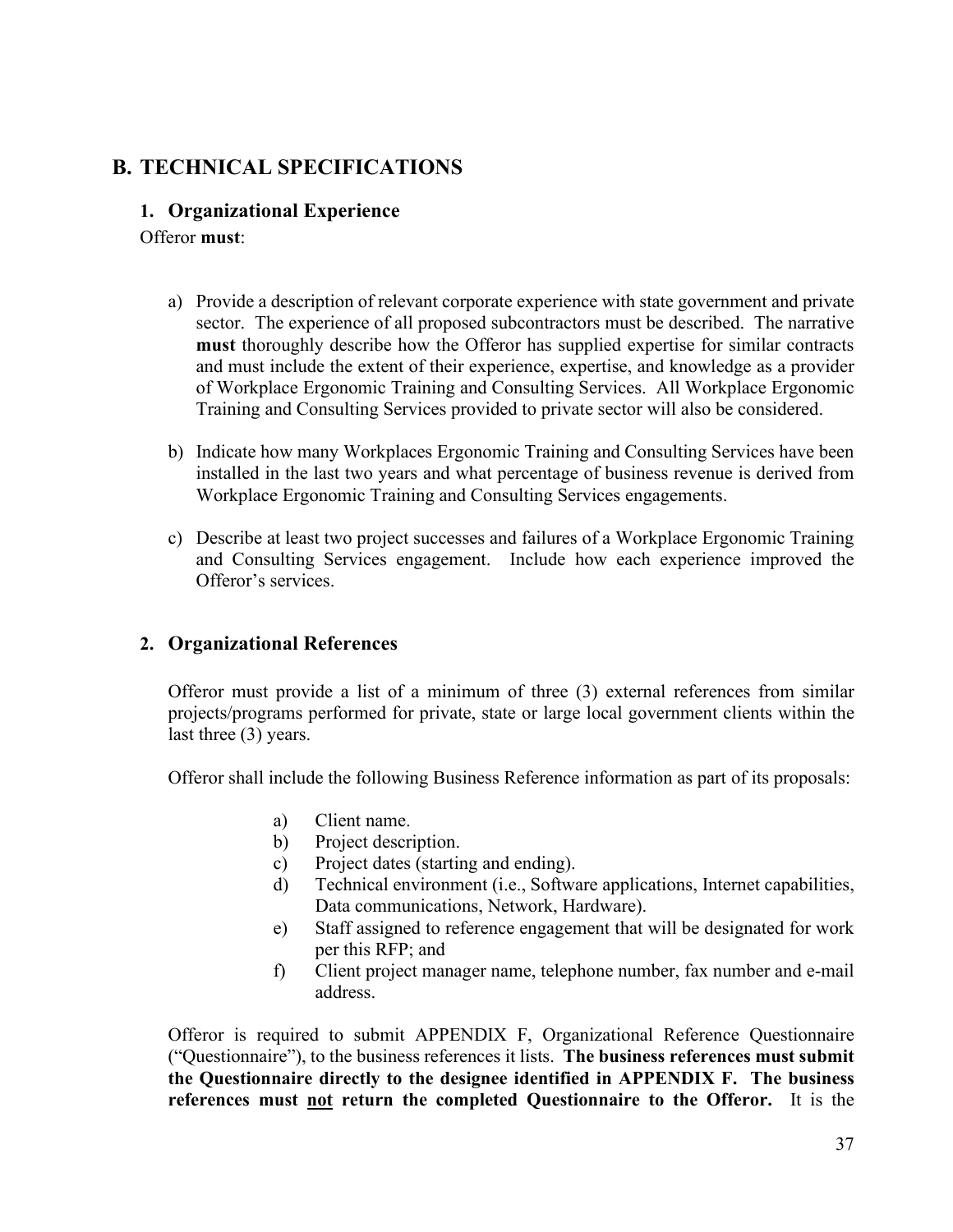Offeror's responsibility to ensure the completed forms are submitted on or before the date indicated in Section II.A, Sequence of Events, for inclusion in the evaluation process.

Organizational References that are not received or are not complete, may adversely affect the Offeror's score in the evaluation process. Offerors are encouraged to specifically request that their Organizational References provide detailed comments.

#### **3. Mandatory Specification**

**i. Ability to Provide Training**- Offeror shall provide instructor-led training for employees in job categories identified as high risk. Offeror will ensure that critical information is disseminated in a clear easily understood format. Training will be prioritized based on the Authority employers with the highest number of MSD incidents in the past twelve (12) months.

Goals to be achieved in training employees in the Authority Ergonomic Program are:

- Enable employees of the organization, managers, supervisors, or team leaders to recognize the signs and symptoms of MSD's and respond to them appropriately.
- Identify those job tasks that pose an increased risk of MSD's to the worker.
- Provide employees with the knowledge and skills necessary to actively participate in the ergonomic program.

Offeror in providing the training program will provide readily available ongoing support. Training by the Offeror through the use of prepackaged information, i.e. videos or written packets is not in compliance with this contract and lack the most critical elements of effective training methodologies. Training will be onsite, both in classroom type settings as well as in actual on the job locations, such as classrooms, workshops, kitchens, etc., with presenters qualified by education, training and experience using modern up-to-date training materials, hardware and techniques.

Offeror will provide employees at each level of involvement with individualized training designed with maximum learning and retention in mind. MSD incidents will be monitored carefully in order to review the training material and modify it to be job specific. Training on modifications will be established so that employees expected to "change" work behaviors will understand the benefit and reasoning behind the change.

**ii. Ability to Facilitate Ergonomic Councils**- Offeror shall facilitate ergonomic councils by assisting in set up, monitor and support to all employers in effective management leadership and employee participation in the ergonomics program. Offeror shall demonstrate to Authority employers and their employees the value of management and employee commitment in an effective ergonomics program.

Offeror with respect to each employer in the Authority shall energize management and employees and assist in the development and facilitation of the cross- organizational group to be known as Ergonomic Councils. The Ergonomics Councils will be empowered to facilitate change in their respective work unit. Offeror will coach these groups. Offerors will be available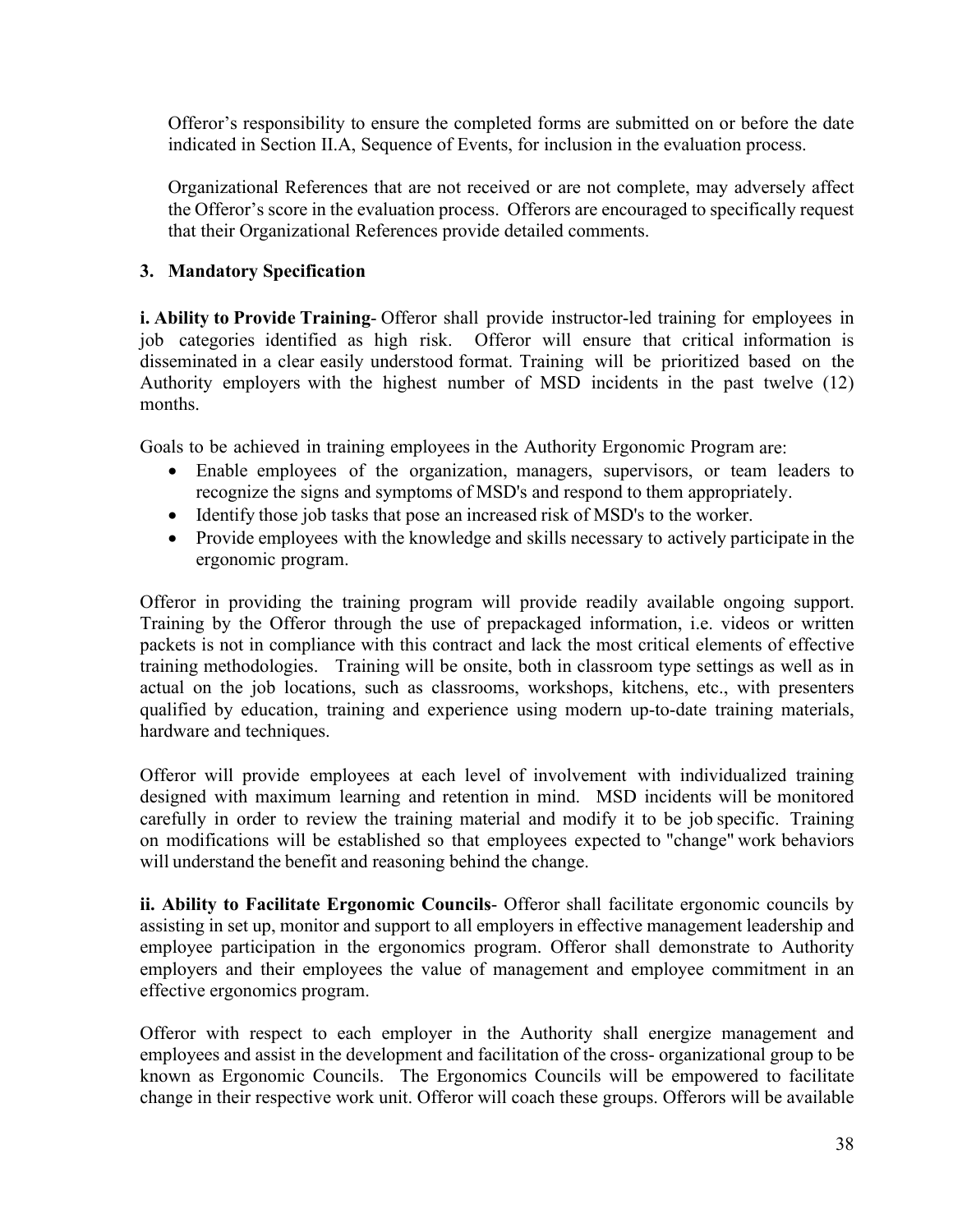to provide ergonomic assessment for groups (kitchen, janitorial, maintenance) through physically observing employees at work, then providing a report to the Ergonomic Council on observations and recommendations to improve ergonomics.

Offeror will guide the Ergonomic Councils and other stakeholders through the process of:

• Effective dissemination of information regarding identified signs, symptoms and hazards;

• Ensuring that the individuals assigned functional responsibility are provided the tools to effectively administer the program; and

• Evaluating information and developing ergonomic controls, which may include feasible engineering, work practice or administrative controls.

**iii. Ability to Develop and Deliver Program Evaluation-** Offeror shall conduct periodic reviews of the Ergonomics Program (both its portion of the program and any other contracted portion of the program) effectiveness to ensure that the resources being expended on the program are in fact, achieving the desired result, and that the program is doing so in an efficient way. Offeror shall develop an evaluation tool that can be used to ensure that the ergonomics program is appropriate for the specific MSD hazards in the problem jobs and that the program is achieving desired results. Offeror's program evaluation system shall answer the following questions:

1. Has management effectively demonstrated its leadership?

2. Are employees actively participating in the ergonomics program?

3. Is there an effective system for the identification of MSD's and MSD hazards?

4. Are identified hazards being controlled?

5. Is the training program providing employees with the information they need to actively participate in the ergonomics program?

6. Has the ergonomics program reduced the frequency or severity of MSD's?

To assist in answering the above questions, Contractor shall create a database, including data management, software/hardware, and maintenance and reporting which will contain all reported MSD incidents as well as those that trigger a JHA. The year 07/01/2021 through 06/30/2022 will be used as baseline data for each employer. Subsequent data will be compared against this baseline year. Employers that experience higher than expected MSD frequency or severity will receive additional training by Offeror. These employers will be placed on a "watch" list until evaluations show that the ergonomic program has been effective for that employer. Additional ergonomic efforts by OHMS and the Offeror will be applied to these employers to ensure the specific effectiveness of the implemented control.

Employers that improve in MSD frequency and severity will be commended for their performance and will be monitored by the Offeror to ensure that this improvement continues.

**iv. Compliance with Laws and Authority Procedures-** Offeror must have knowledge of state and local governmental consulting, pool administrations and loss prevention services required by this contract**.**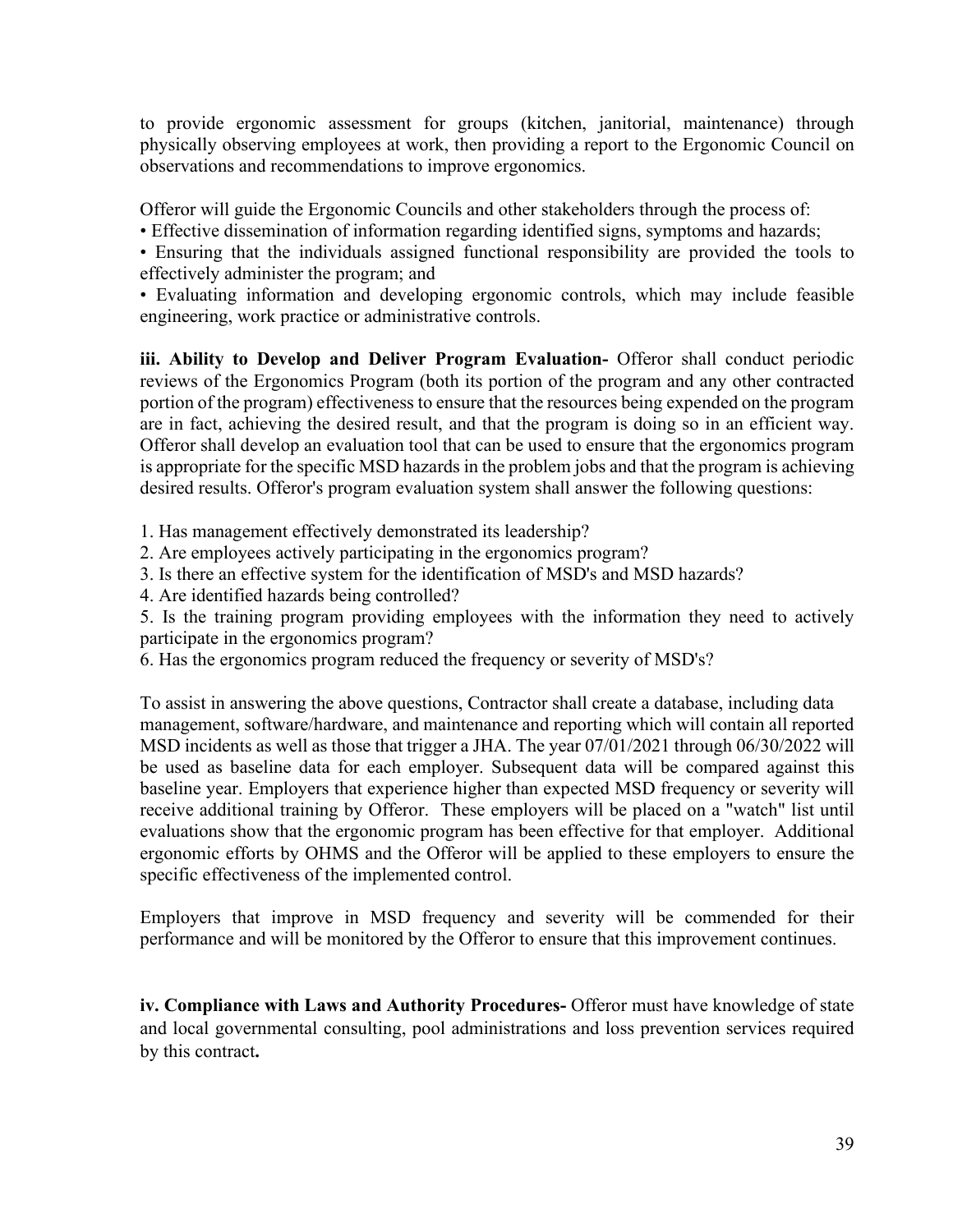- 1. Offeror agrees to provide the services in full compliance with all laws, rules and regulations governing the administration of a workplace ergonomics program.
- 2. Offeror will keep the Authority notified with respect to legislative changes or pending changes in state or federal law, statutes or regulations affecting ergonomics in the workplace as soon as information becomes available. Offeror will report semi- annually illustrating monetary impact on the Authority. In addition, the Offeror will be responsible to inform all members in writing and if the Authority Executive Director deems it necessary, perform regional seminars to explain these changes. All associated research costs will be the responsibility of the Offeror.
- 3. Offeror will inform the Authority of significant case law and legal opinions related to ergonomics in the workplace. The Offeror will be responsible to inform all members in writing of these opinions, as directed by the Authority.
- 4. Offeror will comply with both Federal and State Government laws and rules, including duty to report and pay gross receipts taxes, IRS regulations, statutes and immunities covering public entities, the New Mexico Tort Claims Act, GASB statement No. 10, the labor code, etc., when acting on behalf of the Authority.

#### **4. Desirable Specification**

- i. **Ergonomic Program Staff Experience-** Offeror should submit a detailed narrative describing relevant experience of their proposed Ergonomic Staff. The narrative should include a thorough description of the education, knowledge, and relevant pool experience as well as certification or other professional credentials that clearly shows the individual is qualified to perform the required work. Offerors should also submit current resumes of their proposed staff members. If the offeror does not have the entire staff employed, then state the detailed qualifications you will be seeking for that individual.
- **ii. Ergonomic Program Educational Institution Experience-** Offeror should submit a detailed narrative detailing relevant experience working with Educational Institutions and the unique environments public school facilities present.

### **C. BUSINESS SPECIFICATIONS**

#### **1. Financial Stability**

Offerors must submit copies of the most recent years independently audited financial statements and the most current 10K, as well as financial statements for the preceding three years, if they exist. The submission must include the audit opinion, the balance sheet, and statements of income, retained earnings, cash flows, and the notes to the financial statements. If independently audited financial statements do not exist, Offeror must state the reason and, instead, submit sufficient information (e.g. D & B report).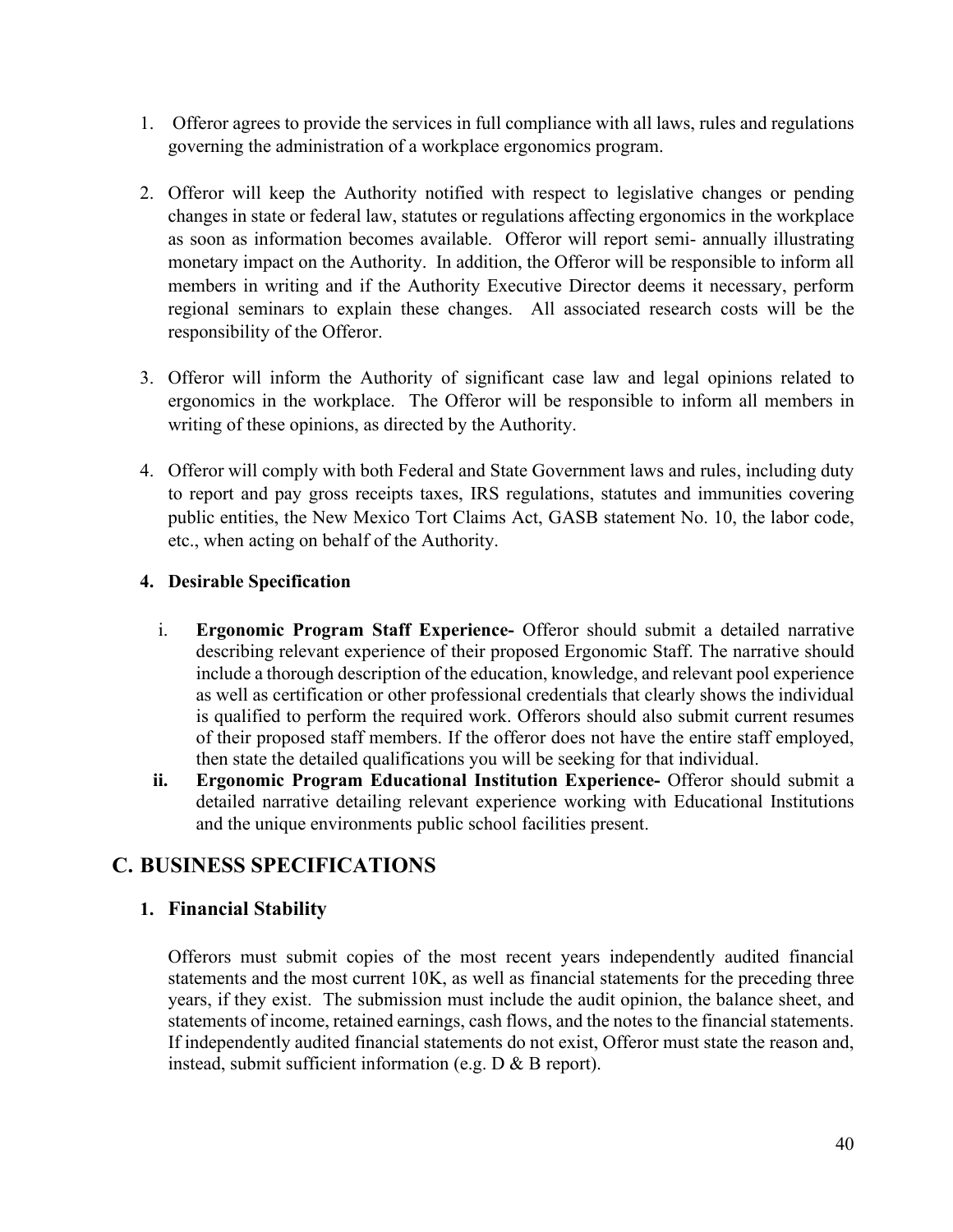#### **2. Performance Surety Bond**

Offeror(s) must have the ability to secure a Performance Surety Bond in favor of the Agency to insure the Contractor's performance upon any subsequent contract award.Each engagement will be different but the option to require a Performance Surety Bond must be available to the Agencies at time of contract award. **A statement of concurrence must be submitted in the Offeror's proposal.**

#### **3. Letter of Transmittal Form**

The Offeror's proposal **must** be accompanied by the Letter of Transmittal Form located in APPENDIX E. The form **must** be completed and must be signed by the person authorized to obligate the company. **Failure to respond to ALL items, as indicated in Section II.C.30 and APPENDIX E, and to return a signed, unaltered form will result in Offeror's disqualification.**

#### **4. Campaign Contribution Disclosure Form**

The Offeror must complete an unaltered Campaign Contribution Disclosure Form and submit a signed copy with the Offeror's proposal. This must be accomplished whether or not an applicable contribution has been made. (See APPENDIX B). **Failure to complete and return the signed, unaltered form will result in Offeror's disqualification.**

#### **5. Oral Presentation**

If selected as a finalist, Offerors agree to provide the Evaluation Committee the opportunity to interview proposed staff members identified by the Evaluation Committee, at the option of the Agency. The Evaluation Committee may request a finalist to provide an oral presentation of the proposal as an opportunity for the Evaluation Committee to ask questions and seek clarifications.

#### **6. Cost**

Offerors must complete the Cost Response Form in APPENDIX D. Cost will be measured by the hourly fees proposed and the contract maximum. All charges listed on APPENDIX D must be justified and evidence of need documented in the proposal.

#### **7. Resident Business or Resident Veterans Preference**

To ensure adequate consideration and application of NMSA 1978, § 13-1-21 (as amended), Offerors **MUST** include a copy, in this section, of its NM Resident preference certificate, as issued by the New Mexico Taxation and Revenue Department.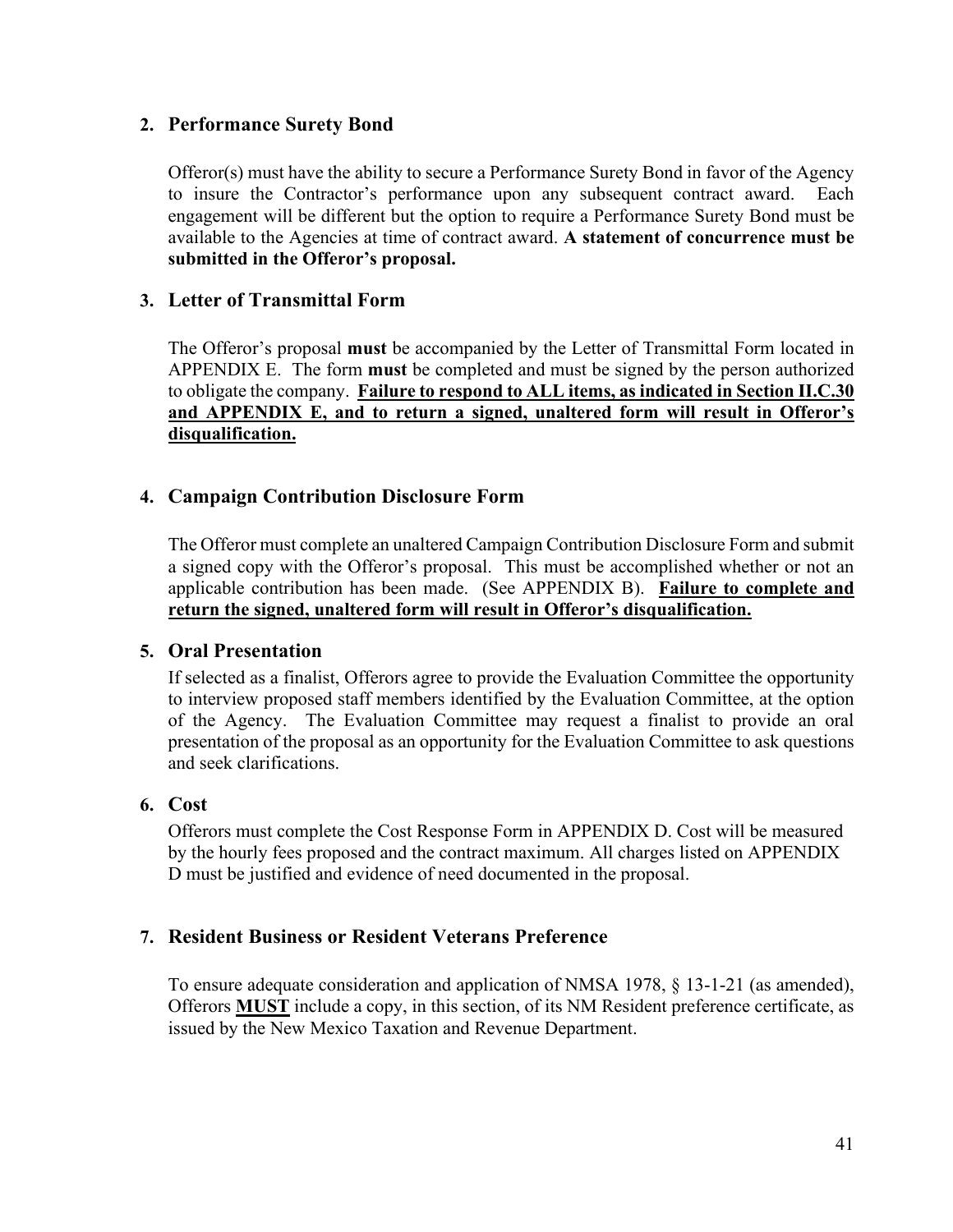# **V. EVALUATION**

### **A. EVALUATION POINT SUMMARY**

The following is a summary of evaluation factors with point values assigned to each. These weighted factors will be used in the evaluation of individual potential Offeror proposals by subcategory.

|           | <b>Evaluation Factors</b>                 | <b>Points</b>    |
|-----------|-------------------------------------------|------------------|
|           | (Correspond to section IV.B and IV C)     | <b>Available</b> |
| <b>B.</b> | <b>Technical Specifications</b>           |                  |
| B. 1.     | Organizational Experience                 | 300              |
| B. 2.     | <b>Organizational References</b>          | 30               |
| B. 3.     | Mandatory Specification                   | <b>170</b>       |
| B. 4.     | Desirable Specification                   | 100              |
| C.        | <b>Business Specifications</b>            |                  |
| C.1.      | <b>Financial Stability</b>                | Pass/Fail        |
| C.2.      | Performance Surety Bond                   | Pass/Fail        |
| C.3.      | Letter Of Transmittal                     | Pass/Fail        |
| C.4.      | Campaign Contribution Disclosure Form     | Pass/Fail        |
| C. 5.     | <b>Oral Presentations</b>                 | <b>100</b>       |
| C.6.      | Cost                                      | 300              |
|           | <b>TOTAL POINTS AVAILABLE</b>             | 1,000            |
| C.7.      | New Mexico Preference - Resident Vendor   | 50               |
|           | Points per Section IV C. 7                |                  |
| C.7.      | New Mexico Preference - Resident Veterans | <b>100</b>       |
|           | Points per Section IV C.7                 |                  |

Table 1: Evaluation Point Summary

### **B. EVALUATION FACTORS**

### **1. B.1 Organizational Experience (See Table 1)**

Points will be awarded based on the thoroughness and clarity of Offeror's response in this Section. The Evaluation Committee will also weigh the relevancy and extent of Offeror's experience, expertise and knowledge; and of personnel education, experience and certifications/licenses. In addition, points will be awarded based on Offeror's candid and well-thought-out response to successes and failures, as well as the ability of the Offeror to learn from its failures and grow from its successes.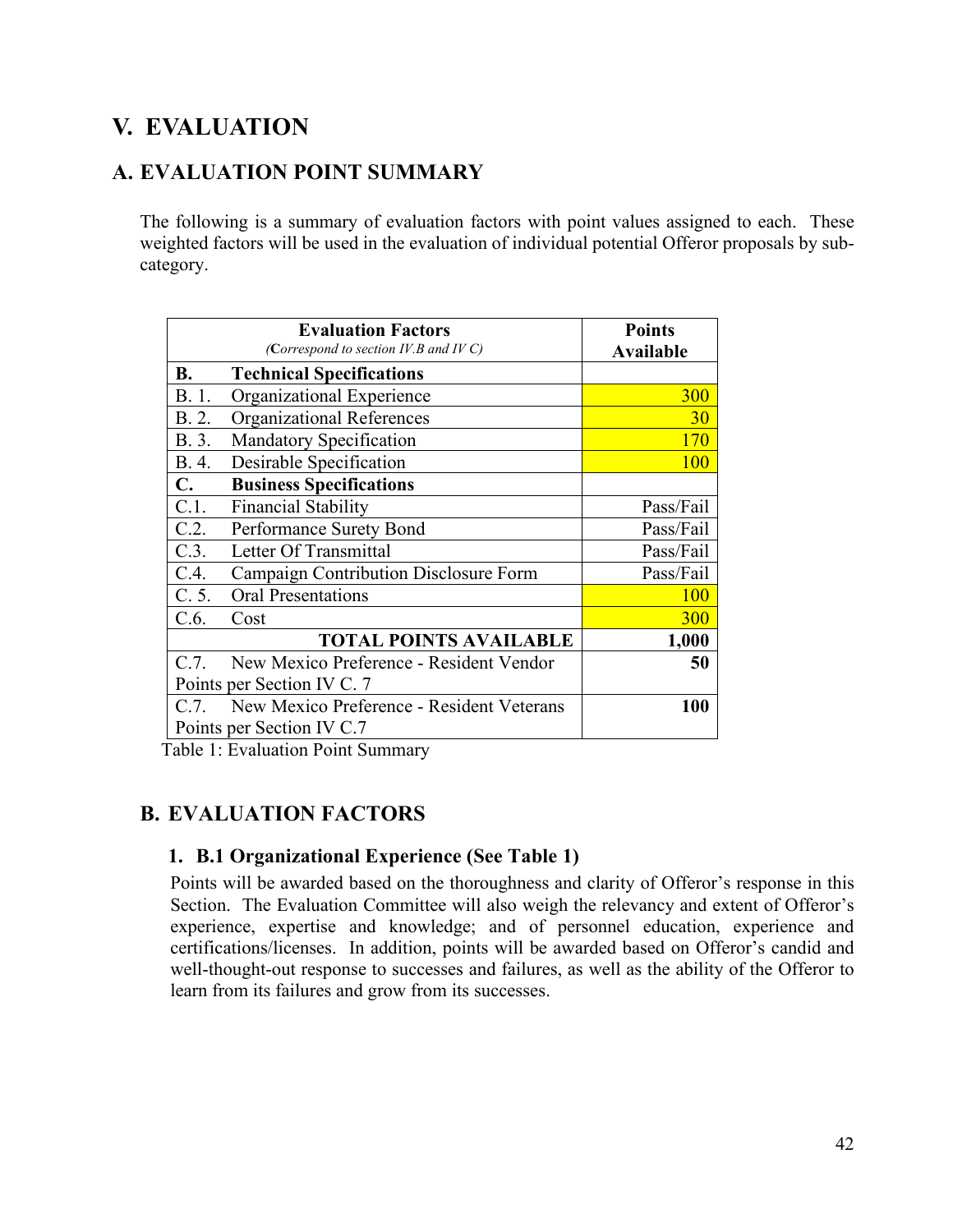#### **2. B.2 Organizational References (See Table 1)**

Points will be awarded based upon an evaluation of the responses to a series of questions on the Organizational Reference Questionnaire (Appendix F). Offeror will be evaluated on references that show positive service history, successful execution of services and evidence of satisfaction by each reference. References indicating significantly similar services/scopes of work and comments provided by a submitted reference will add weight and value to a recommendation during the evaluation process. Points will be awarded for each individual response up to  $\frac{1}{3}$  of the total points for this category. Lack of a response will receive zero (0) points.

The Evaluation Committee may contact any or all business references for validation of information submitted. If this step is taken, the Procurement Manager and the Evaluation Committee must all be together on a conference call with the submitted reference so that the Procurement Manager and all members of the Evaluation Committee receive the same information. Additionally, the Agency reserves the right to consider any and all information available to it (outside of the Organizational Reference information required herein), in its evaluation of Offeror responsibility per Section II.C.18.

#### **3. B.4 Mandatory Specifications**

- a. Demonstrated success in enabling employers to recognize signs and symptoms of MSD's.
- b. Demonstrated success in identifying job tasks that post increased risk of MSD's to workers.
- c. Demonstrated success in providing employees with knowledge and skills necessary in practicing workplace skills avoiding MSD's ongoing support to employer MSD programs.
- d. Demonstrated success in assisting employers in establishing ergonomics councils.

#### **4. B.5 Desirable Specifications**

- a. Demonstrated staff experience in similar undertakings.
- b. Demonstrated experience with educational institutions.

### **5. C.1 Financial Stability (See Table 1)**

Pass/Fail only. No points assigned.

**6. C.2 Performance Bond (See Table 1)** Pass/Fail only. No points assigned.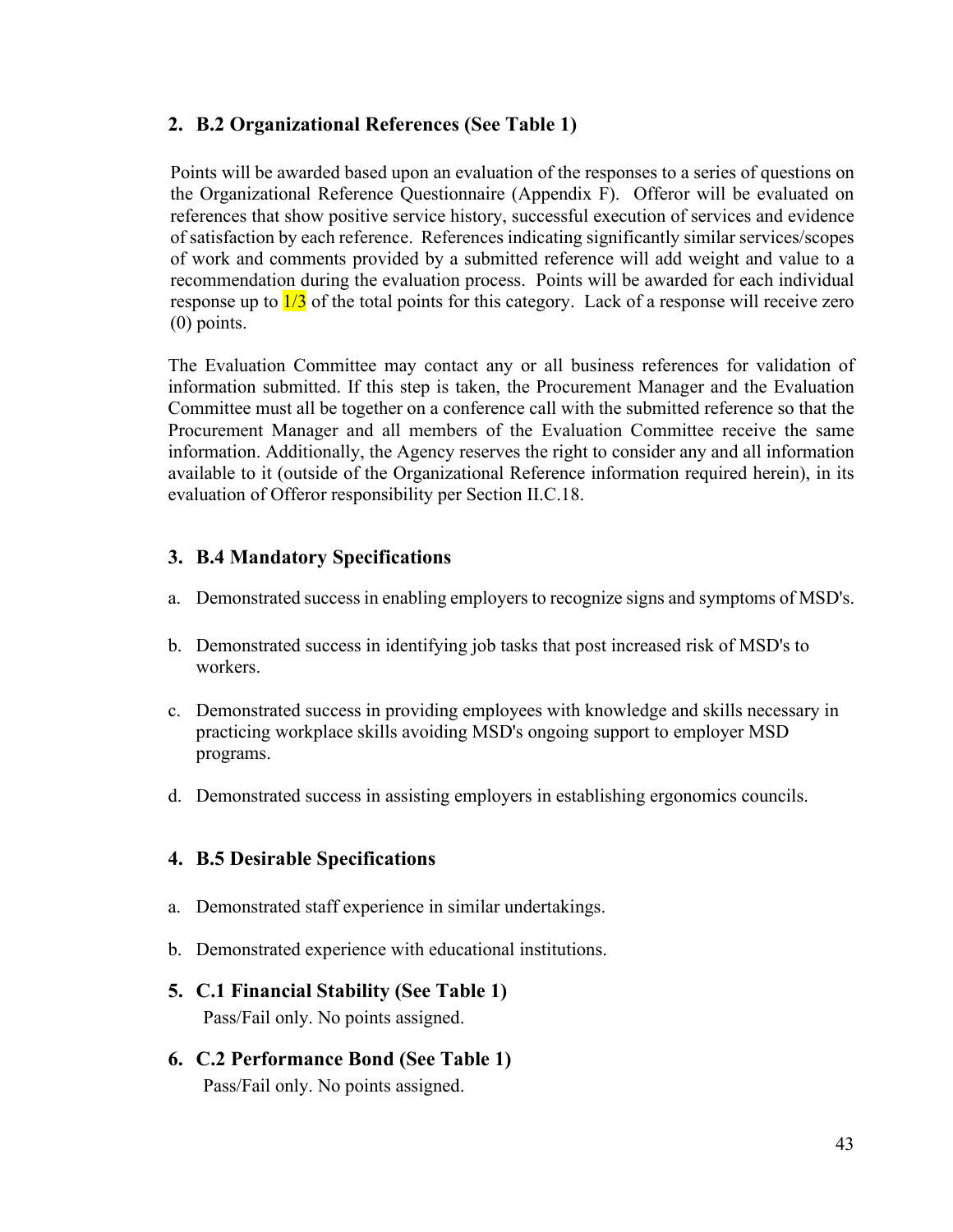#### **7. C.3 Letter of Transmittal (See Table 1)**

Pass/Fail only. No points assigned.

### **8. C.4 Campaign Contribution Disclosure Form (See Table 1)** Pass/Fail only. No points assigned.

#### **9. C.5 Oral Presentation (See Table 1)**

Points will be awarded based on the quality, organization, and effectiveness of communication of the information presented, as well as the professionalism of the presenters and technical knowledge of the proposed staff. Prior to Oral Presentation, Agency will provide the Offeror a presentation agenda. (If no Oral Presentations are held all Offerors will receive the maximum amount of total points for this Evaluation Factor).

#### **10.C.6 Cost (See Table 1)**

The evaluation of each Offeror's cost proposal will be conducted using the following formula:

Lowest Responsive Offeror's Cost

X Available Award Points

Each Offeror's Cost

### **11.C.7. New Mexico Preferences**

Percentages will be determined based upon the point-based system outlined in NMSA 1978, § 13-1-21 (as amended).

#### A. **New Mexico Resident Business Preference**

If the Offeror has provided a copy of their Preference Certificate the Preference Points for a New Mexico Resident Business is 5% of the total points available in this RFP.

#### B. **New Mexico Resident Veterans Business Preference**

If the Offeror has provided a copy of their Preference Certificate the Preference Points for a New Mexico Resident Veteran Business is 10% of the total points available in this RFP.

### **C. EVALUATION PROCESS**

.

1. All Offeror proposals will be reviewed for compliance with the requirements and specifications stated within the RFP. Proposals deemed non-responsive will be eliminated from further consideration.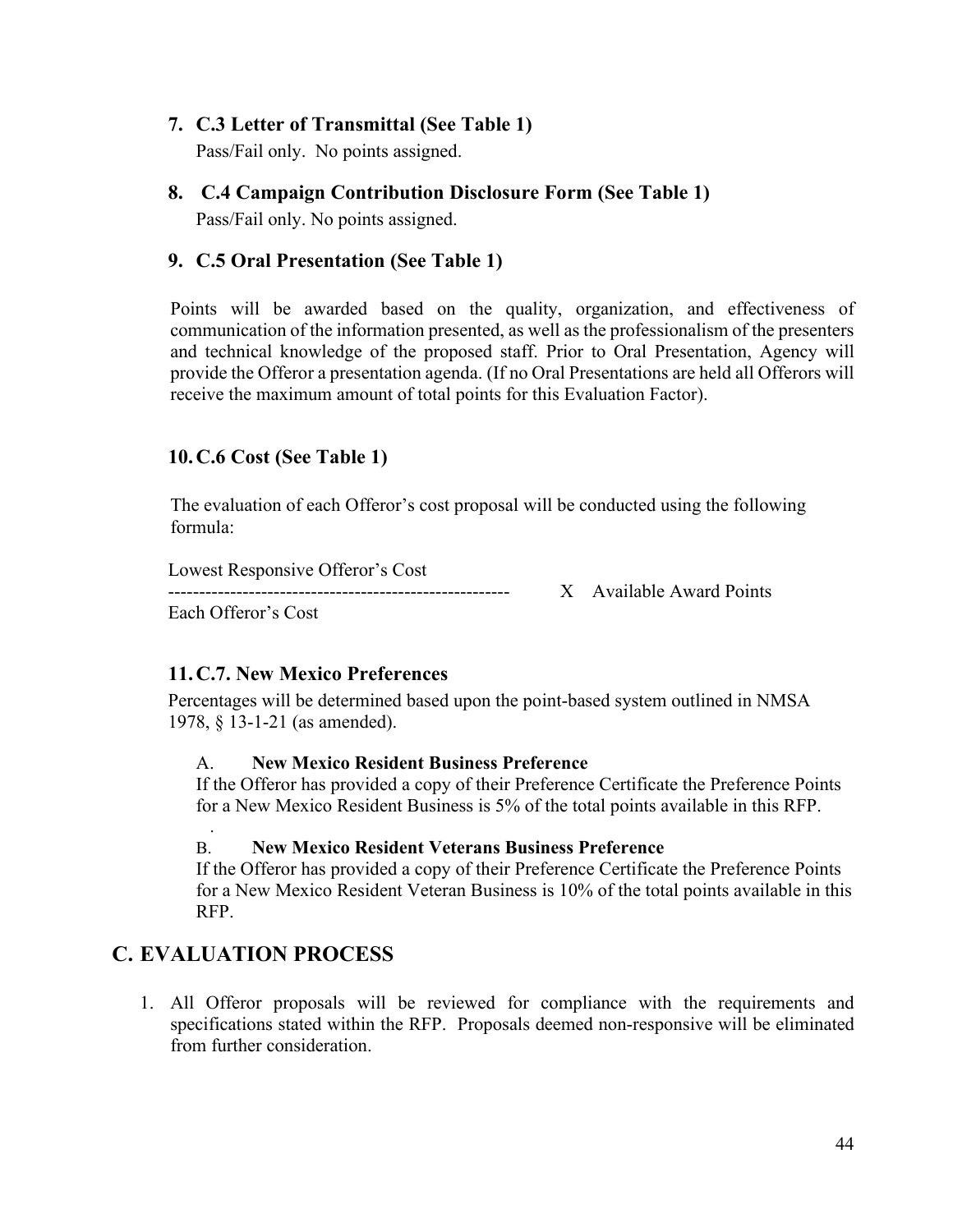- 2. The Procurement Manager may contact the Offeror for clarification of the response as specified in Section II. B.7.
- 5. The Evaluation Committee may use other sources of to perform the evaluation as specified in Section II. C.18.(This was in the old template)
- 4. Responsive proposals will be evaluated on the factors in Section IV, which have been assigned a point value in Section V. The responsible Offerors with the highest scores will be selected as finalist Offerors, based upon the proposals submitted. In accordance with 13- 1-117 NMSA 1978, the responsible Offerors whose proposals are most advantageous to the State taking into consideration the Evaluation Factors in Section V will be recommended for award (as specified in Section II.B.12). Please note, however, that a serious deficiency in the response to any one factor may be grounds for rejection regardless of overall score.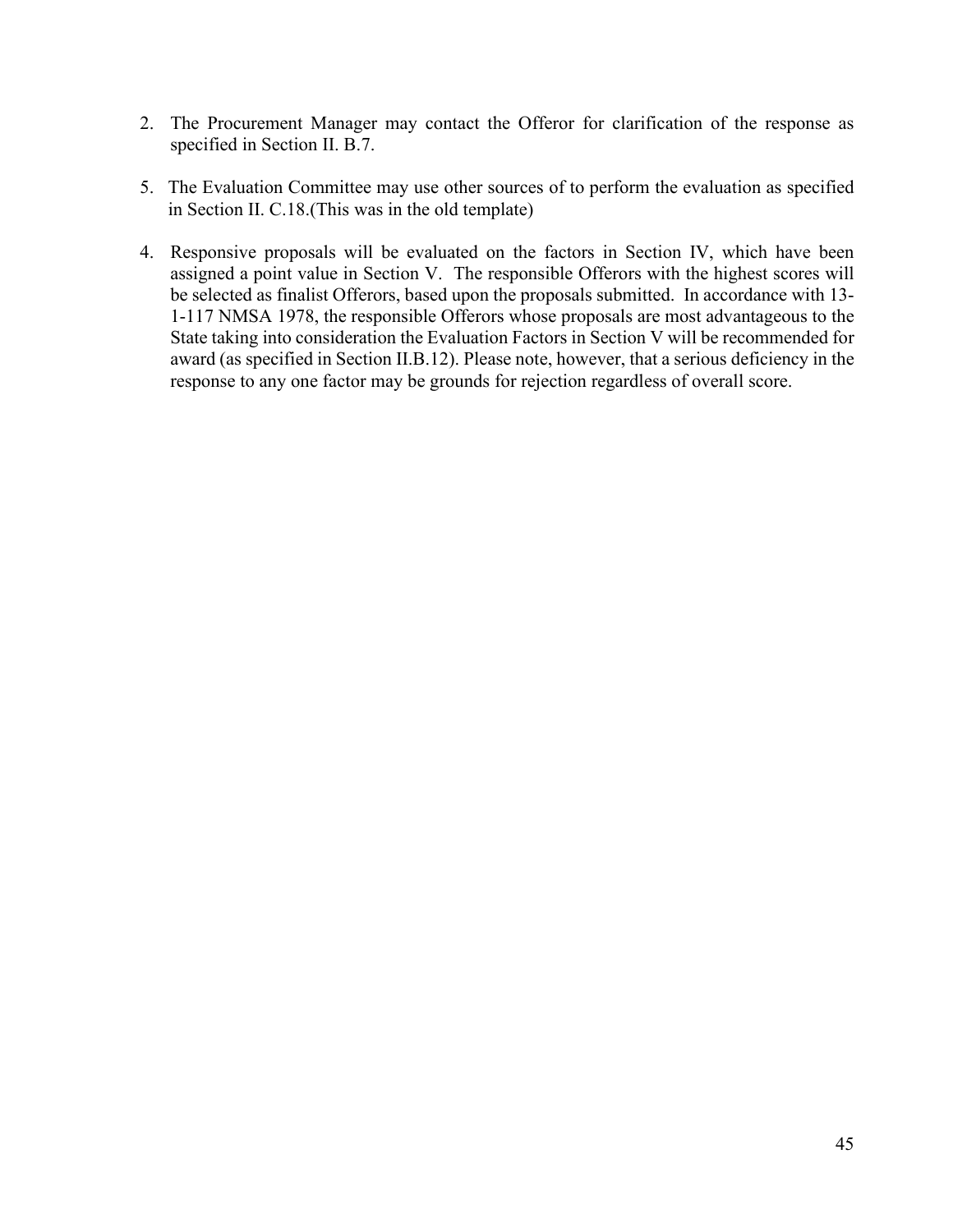# **APPENDIX A**

# **ACKNOWLEDGEMENT OF RECEIPT FORM**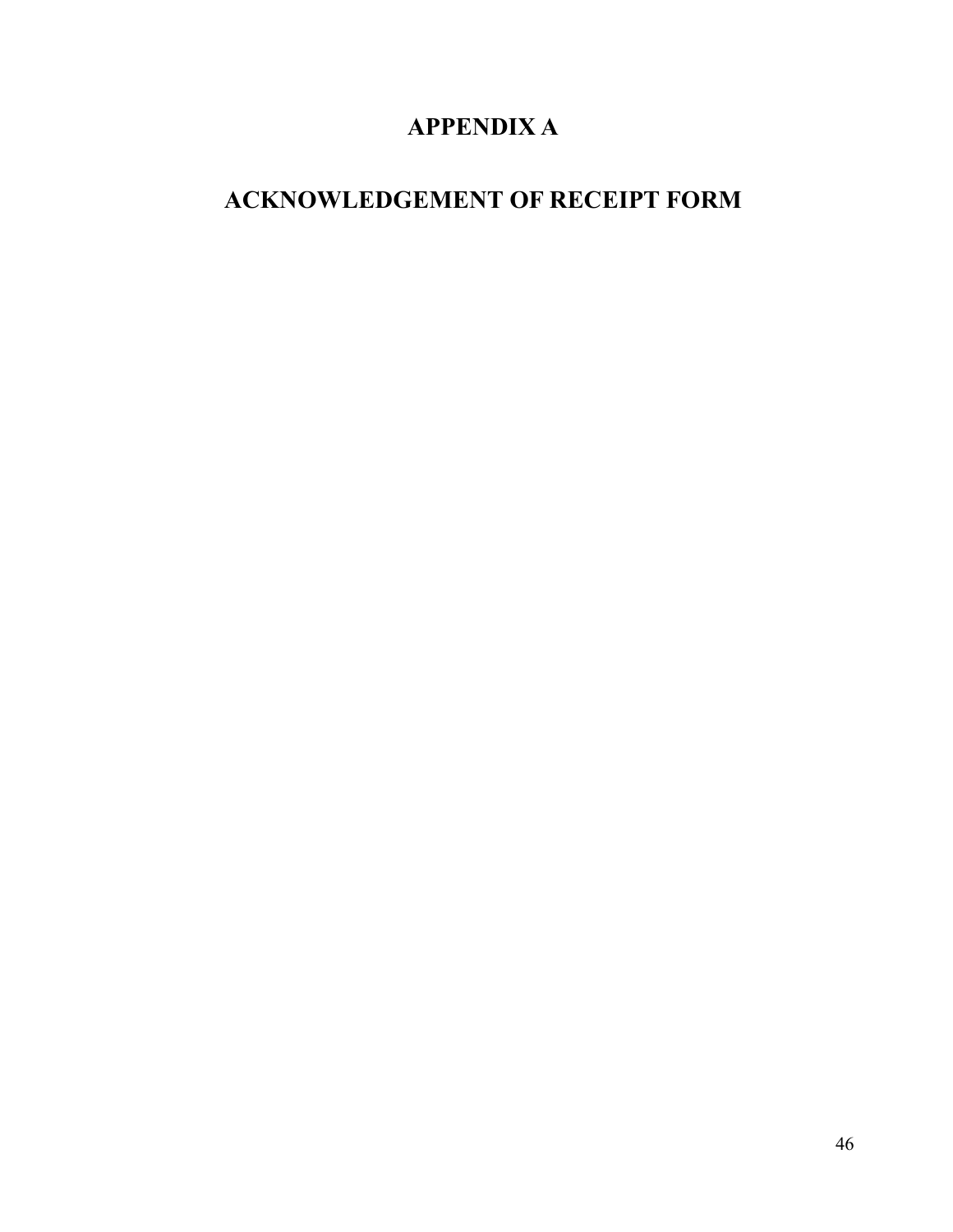## **APPENDIX A**

## **REQUEST FOR PROPOSAL**

### Workplace Ergonomic Training and Consulting Services 342-2022-02 **ACKNOWLEDGEMENT OF RECEIPT FORM**

This Acknowledgement of Receipt Form should be signed and submitted no later than 3:00 p.m. MST/MDT February 21, 2022. Only potential Offerors who elect to return this form will receive copies of all submitted questions and the written responses to those questions, as well as any RFP amendments, if any are issued.

In acknowledgement of receipt of this Request for Proposal, the undersigned agrees that he or she has received a complete copy of the RFP, beginning with the title page, and ending with APPENDIX F.

The name and address below will be used for all correspondence related to the Request for Proposal.

| ORGANIZATION:                                                                                                                   |            |           |
|---------------------------------------------------------------------------------------------------------------------------------|------------|-----------|
| <b>CONTACT NAME:</b>                                                                                                            |            |           |
| TITLE:<br><u> 1989 - Johann John Stone, mars eta bat eta bat eta bat eta bat eta bat eta bat eta bat eta bat eta bat eta b</u>  | PHONE NO.: |           |
| E-MAIL:<br><u> 1989 - Johann Stein, marwolaethau a bhann an t-Amhair ann an t-Amhair an t-Amhair an t-Amhair an t-Amhair an</u> |            |           |
| <b>ADDRESS:</b>                                                                                                                 |            |           |
| CITY:                                                                                                                           | STATE:     | ZIP CODE: |

**Submit Acknowledgement of Receipt Form to:** To: Claudette Roybal E-mail: NMPSIA.procurement@state.nm.us Subject Line: Workplace Ergonomic Training and Consulting Services RFP# 342-2022-02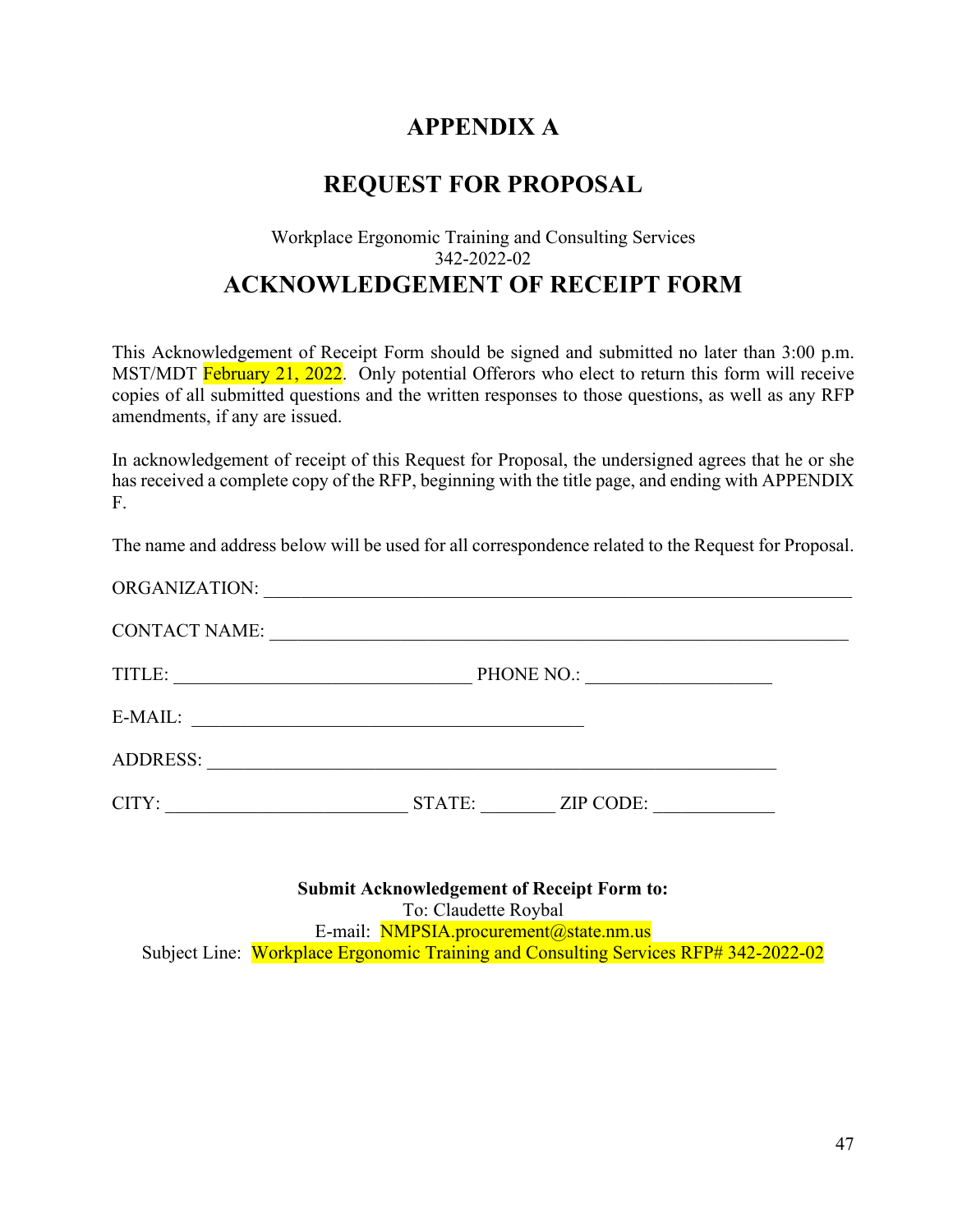## **APPENDIX B**

## **CAMPAIGN CONTRIBUTION DISCLOSURE FORM**

Pursuant to the Procurement Code, Sections 13-1-28, et seq., NMSA 1978 and NMSA 1978, § 13- 1-191.1 (2006), as amended by Laws of 2007, Chapter 234, a prospective contractor subject to this section shall disclose all campaign contributions given by the prospective contractor or a family member or representative of the prospective contractor to an applicable public official of the state or a local public body during the two years prior to the date on which a proposal is submitted or, in the case of a sole source or small purchase contract, the two years prior to the date on which the contractor signs the contract, if the aggregate total of contributions given by the prospective contractor or a family member or representative of the prospective contractor to the public official exceeds two hundred fifty dollars (\$250) over the two-year period. A prospective contractor submitting a disclosure statement pursuant to this section who has not contributed to an applicable public official, whose family members have not contributed to an applicable public official or whose representatives have not contributed to an applicable public official shall make a statement that no contribution was made.

A prospective contractor or a family member or representative of the prospective contractor shall not give a campaign contribution or other thing of value to an applicable public official or the applicable public official's employees during the pendency of the procurement process or during the pendency of negotiations for a sole source or small purchase contract.

Furthermore, a solicitation or proposed award for a proposed contract may be canceled pursuant to Section [13-1-181](http://mobile.nmonesource.com/nxt/gateway.dll?f=jumplink$jumplink_x=Advanced$jumplink_vpc=first$jumplink_xsl=querylink.xsl$jumplink_sel=title;path;content-type;home-title;item-bookmark$jumplink_d=%7bnmsa1978%7d$jumplink_q=%5bfield%20folio-destination-name:) NMSA 1978 or a contract that is executed may be ratified or terminated pursuant to Section [13-1-182](http://mobile.nmonesource.com/nxt/gateway.dll?f=jumplink$jumplink_x=Advanced$jumplink_vpc=first$jumplink_xsl=querylink.xsl$jumplink_sel=title;path;content-type;home-title;item-bookmark$jumplink_d=%7bnmsa1978%7d$jumplink_q=%5bfield%20folio-destination-name:) NMSA 1978 if a prospective contractor fails to submit a fully completed disclosure statement pursuant to this section; or a prospective contractor or family member or representative of the prospective contractor gives a campaign contribution or other thing of value to an applicable public official or the applicable public official's employees during the pendency of the procurement process.

The state agency or local public body that procures the services or items of tangible personal property shall indicate on the form the name or names of every applicable public official, if any, for which disclosure is required by a prospective contractor.

THIS FORM MUST BE INCLUDED IN THE REQUEST FOR PROPOSALS AND MUST BE FILED BY ANY PROSPECTIVE CONTRACTOR WHETHER OR NOT THEY, THEIR FAMILY MEMBER, OR THEIR REPRESENTATIVE HAS MADE ANY CONTRIBUTIONS SUBJECT TO DISCLOSURE.

The following definitions apply:

"**Applicable public official**" means a person elected to an office or a person appointed to complete a term of an elected office, who has the authority to award or influence the award of the contract for which the prospective contractor is submitting a competitive sealed proposal or who has the authority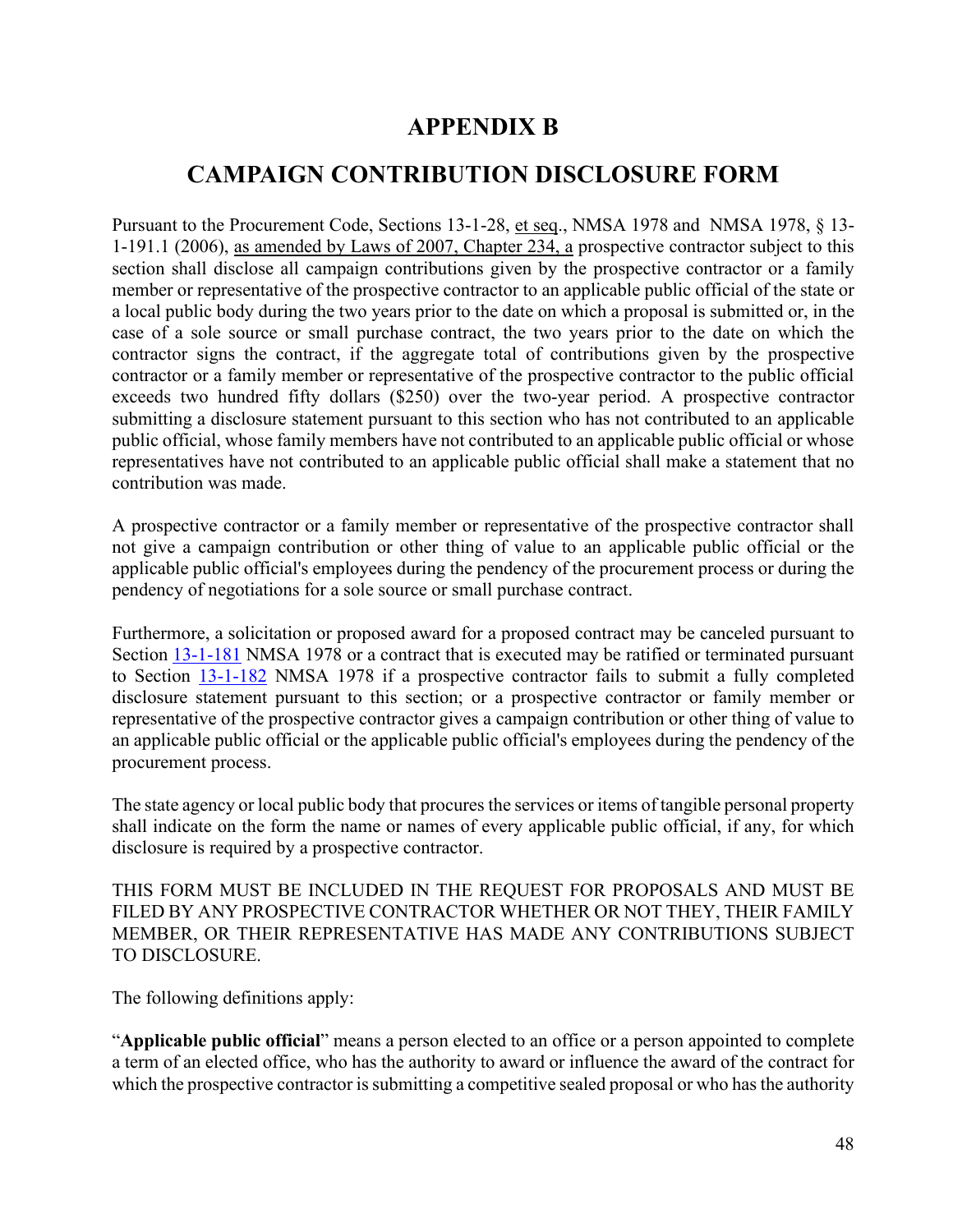to negotiate a sole source or small purchase contract that may be awarded without submission of a sealed competitive proposal.

"**Campaign Contribution**" means a gift, subscription, loan, advance or deposit of money or other thing of value, including the estimated value of an in-kind contribution, that is made to or received by an applicable public official or any person authorized to raise, collect or expend contributions on that official's behalf for the purpose of electing the official to statewide or local office. "Campaign Contribution" includes the payment of a debt incurred in an election campaign, but does not include the value of services provided without compensation or unreimbursed travel or other personal expenses of individuals who volunteer a portion or all of their time on behalf of a candidate or political committee, nor does it include the administrative or solicitation expenses of a political committee that are paid by an organization that sponsors the committee.

"**Family member**" means a spouse, father, mother, child, father-in-law, mother-in-law, daughterin-law or son-in-law of (a) a prospective contractor, if the prospective contractor is a natural person; or (b) an owner of a prospective contractor;

"**Pendency of the procurement proces**s" means the time period commencing with the public notice of the request for proposals and ending with the award of the contract or the cancellation of the request for proposals.

"**Prospective contractor**" means a person or business that is subject to the competitive sealed proposal process set forth in the Procurement Code [Sections [13-1-28](http://mobile.nmonesource.com/nxt/gateway.dll?f=jumplink$jumplink_x=Advanced$jumplink_vpc=first$jumplink_xsl=querylink.xsl$jumplink_sel=title;path;content-type;home-title;item-bookmark$jumplink_d=%7bnmsa1978%7d$jumplink_q=%5bfield%20folio-destination-name:) through [13-1-199](http://mobile.nmonesource.com/nxt/gateway.dll?f=jumplink$jumplink_x=Advanced$jumplink_vpc=first$jumplink_xsl=querylink.xsl$jumplink_sel=title;path;content-type;home-title;item-bookmark$jumplink_d=%7bnmsa1978%7d$jumplink_q=%5bfield%20folio-destination-name:) NMSA 1978] or is not required to submit a competitive sealed proposal because that person or business qualifies for a sole source or small purchase contract.

"**Representative of a prospective contractor**" means an officer or director of a corporation, a member or manager of a limited liability corporation, a partner of a partnership or a trustee of a trust of the prospective contractor.

| Name(s) of Applicable Public Official(s) if any: |  |
|--------------------------------------------------|--|
| (Completed by State Agency or Local Public Body) |  |

DISCLOSURE OF CONTRIBUTIONS BY PROSPECTIVE CONTRACTOR:

| Contribution Made By:               |  |
|-------------------------------------|--|
| Relation to Prospective Contractor: |  |
| Date Contribution(s) Made:          |  |
| $Amount(s)$ of Contribution(s)      |  |
| Nature of Contribution(s)           |  |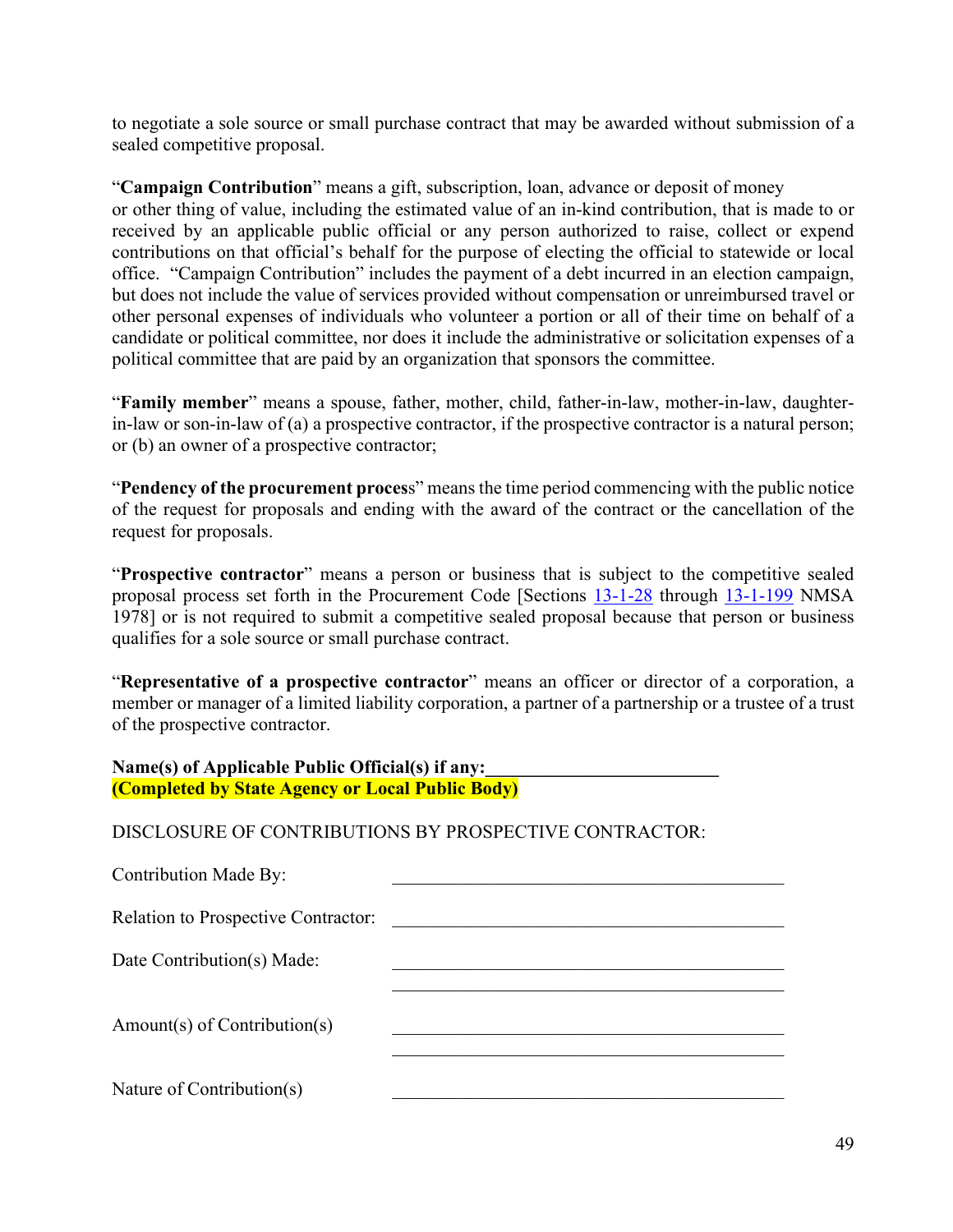| Purpose of Contribution(s)        |      |  |
|-----------------------------------|------|--|
| (Attach extra pages if necessary) |      |  |
| Signature                         | Date |  |
| Title (position)                  |      |  |

**--OR—**

**NO CONTRIBUTIONS IN THE AGGREGATE TOTAL OVER TWO HUNDRED FIFTY DOLLARS (\$250) WERE MADE** to an applicable public official by me, a family member or representative.

 $\mathcal{L}_\text{max}$  , and the contribution of the contribution of  $\mathcal{L}_\text{max}$  , and the contribution of  $\mathcal{L}_\text{max}$ 

Signature Date

 $\mathcal{L}_\mathcal{L}$  , which is a set of the set of the set of the set of the set of the set of the set of the set of the set of the set of the set of the set of the set of the set of the set of the set of the set of the set of

Title (Position)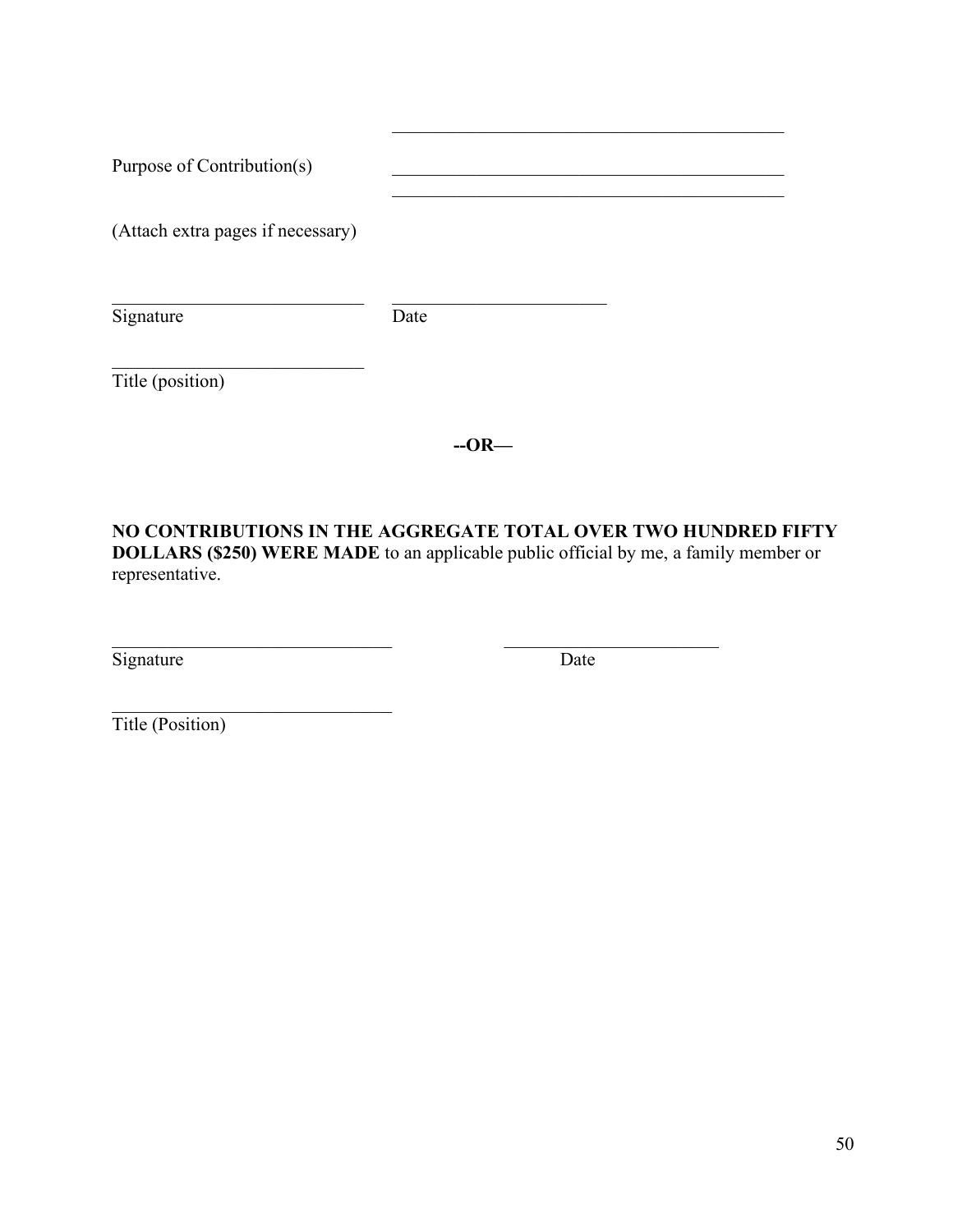### **APPENDIX C**

## **DRAFT CONTRACT**

**<The paragraph below must remain in this Appendix as notice to all Offerors.>**

**The Agreement included in this Appendix C represents the contract/price agreement the Agency intends to use to make an award/awards. The State of New Mexico and the Agency reserve the right to modify the Agreement prior to, or during, the award process, as necessary.**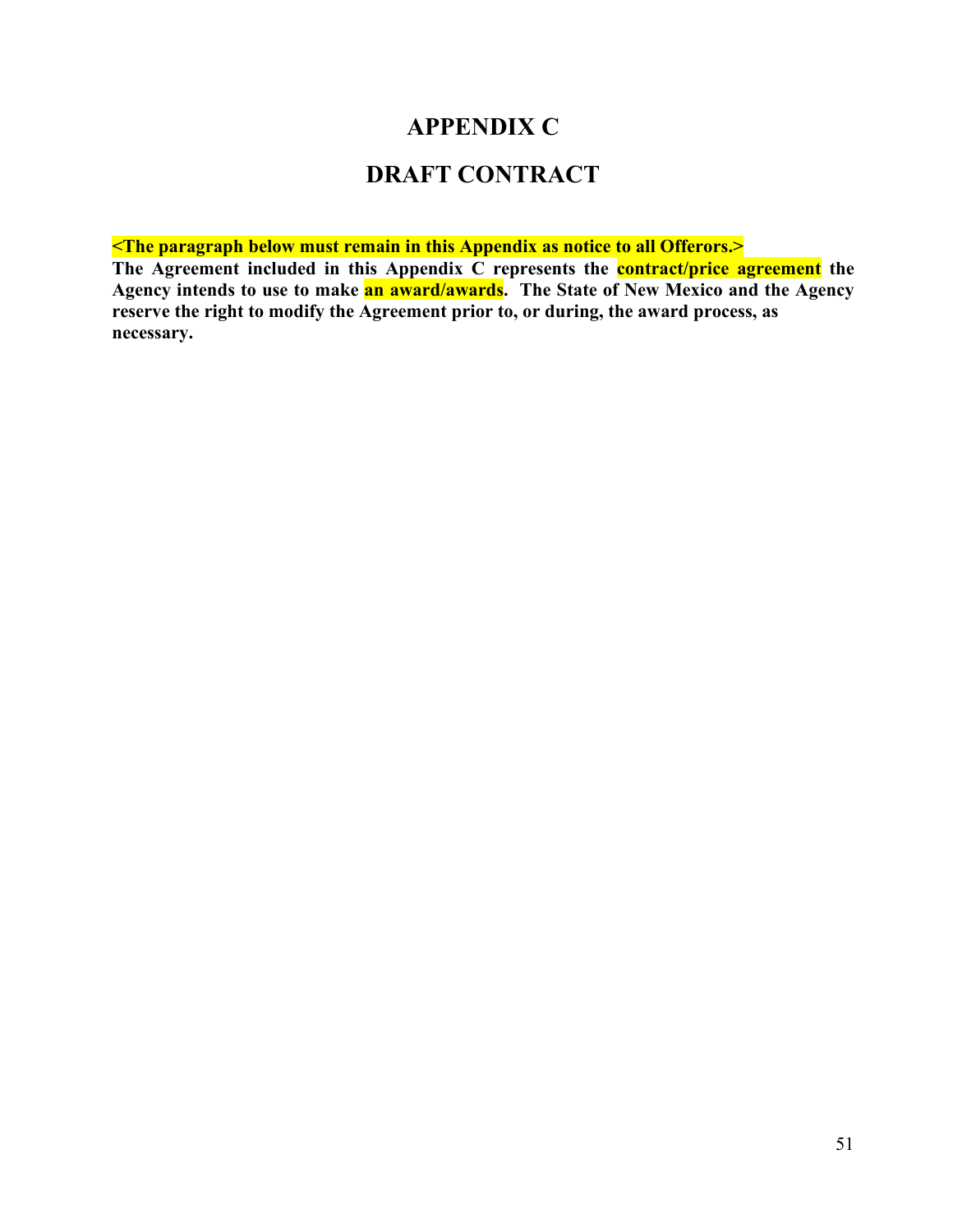#### STATE OF NEW MEXICO

#### **NEW MEXICO PUBLIC SCHOOLS INSURANCE AUTHORITY**

PROFESSIONAL SERVICES CONTRACT **#\_\_\_\_\_\_\_\_\_\_\_\_\_\_\_\_\_\_\_\_\_\_\_\_\_**

THIS AGREEMENT is made and entered into by and between the State of New Mexico, **Public Schools Insurance Authority,** hereinafter referred to as the "Agency," and **NAME OF CONTRACTOR**, hereinafter referred to as the "Contractor," and is effective as of the date set forth below upon which it is executed by the Agency.

IT IS AGREED BETWEEN THE PARTIES:

#### **1. Scope of Work.**

The Contractor shall perform the following work:

1) The contractor will provide instructor-led training for employees in job categories identified as high risk. Contractor will ensure that critical information is disseminated in a clear easily understood format.

2) Training on modifications will be established so employees "expected" to change behaviors will realize the benefit and reasoning behind the change.

3) Training will be prioritized based on the school districts with the highest number of musculoskeletal disorders (MSDs) incidents in the past 12 months.

4) Contractor will review the Authority's data for the top 12 districts for MSDs over the last 4 years for both severity and frequency.

A) MSD's are defined as strains/sprains or cumulative trauma. Teacher training has been divided into two categories:

- i) Regular education
- (a) Regular education teacher injuries primarily fall into the "general safety" category.
- ii) Special education.

(a) Special education teacher issues more closely mirror patient/medical provider relationships.

B) Goals to be achieved in training employees in the Ergonomic Program are: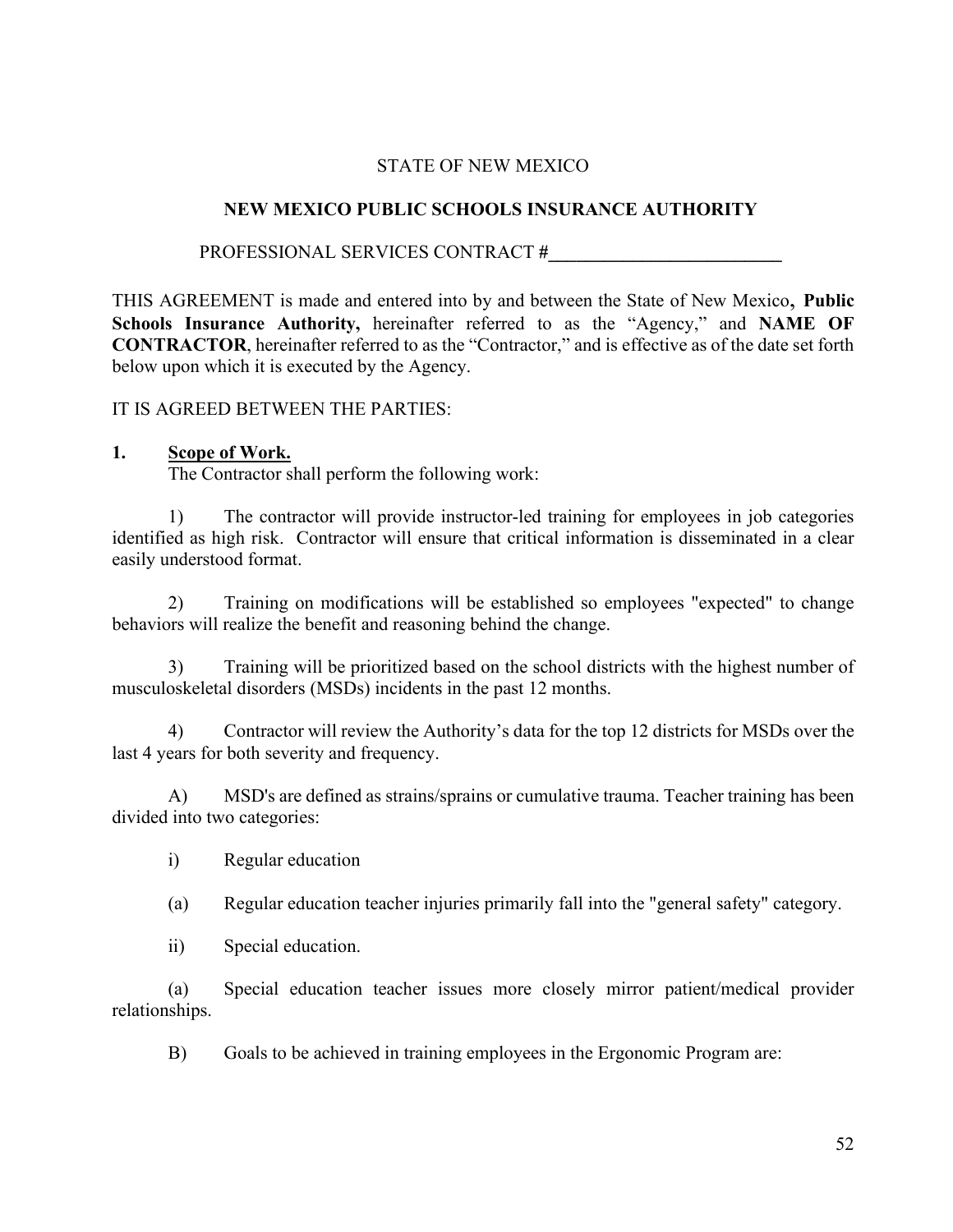i) Enable employees of the organization, managers, supervisors, or team leaders to recognize the signs and symptoms of MSD's and respond to them appropriately.

ii) Identify those job tasks that pose an increased risk of MSD's to the worker.

iii) Provide employees with the knowledge and skills necessary to actively participate in the ergonomic program.

C) Contractor's training program shall provide readily available and ongoing support.

D) Training will be onsite, both in classroom-type settings as well as in actual work locations (i.e. kitchens), with presenters qualified by education, training, and experience using modern up-to-date training materials, hardware, and techniques.

E) Contractor will provide employees at each level of involvement with individualized training designed with maximum learning and retention in mind. MSD incidents will be monitored carefully to review the training material and modify it to be job-specific. Training on modifications will be established so that employees expected to "change" work behaviors will understand the benefit and reasoning behind the change.

5) Ergonomic Counsels

A) Contractor shall set up, monitor, and assist all employers' ineffective management leadership and employee participation in the ergonomics program. Contractor shall demonstrate to Authority employers and their employees the value of management and employee commitment in an effective ergonomics program.

B) Contractor with respect to each employer in the Authority shall energize management and employees and assist in the development and facilitation of the cross-organizational group to be known as Ergonomic Councils. The Ergonomics Councils will be empowered to facilitate change in their respective work unit. The contractor will coach these groups and be available to provide ergonomic assessments for groups (kitchen, janitorial, maintenance) through physically observing employees at work, then providing a report to the Ergonomic Council on observations and recommendations to improve ergonomics.

C) Contractor will guide the Ergonomic Councils and other stakeholders through the process of:

i) Effective dissemination of information regarding identified signs, symptoms, and hazards.

ii) Ensuring that the individuals assigned functional responsibility are provided the tools to effectively administer the program.

iii) Evaluate the information and develop ergonomic controls, which may include feasible engineering, work practice, or administrative controls.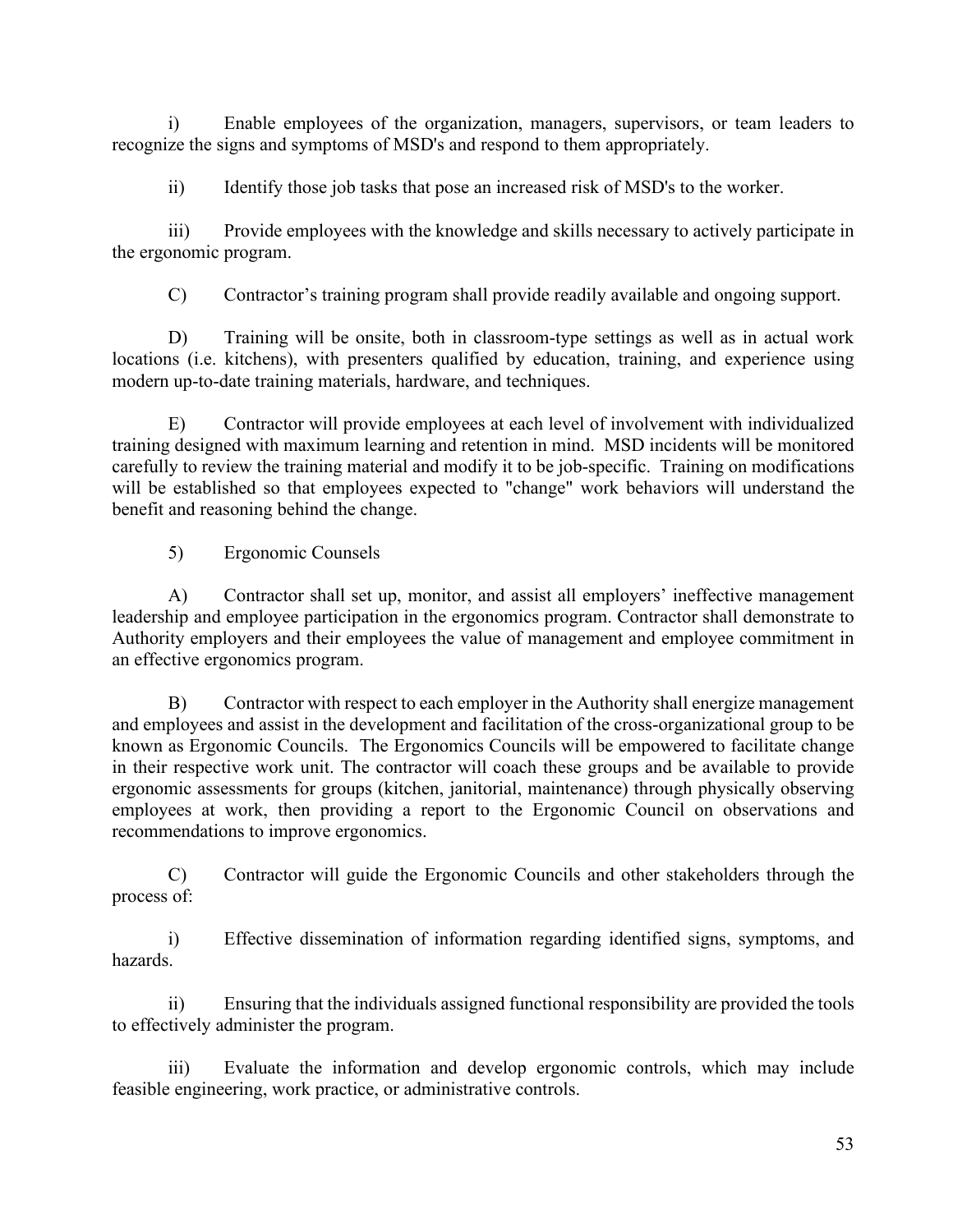#### 6) Program Evaluation

A) Contractor shall conduct periodic reviews of the Ergonomics Program (both its portion of the program and any other contracted portion of the program) effectiveness to ensure that the resources being expended on the program are in fact, achieving the desired result and that the program is effective. Contractor shall develop an evaluation tool that can be used to ensure that the ergonomics program is appropriate for the specific MSD hazards in the problem jobs and that the program is achieving desired results.

B) Contractor's program evaluation system shall answer the following questions:

- i) Has management effectively demonstrated its leadership?
- ii) Are employees actively participating in the ergonomics program?
- iii) Is there an effective system for the identification of MSD's and MSD hazards?
- iv) Are identified hazards being controlled?

v) Is the training program providing employees with the information they need to actively participate in the ergonomics program?

vi) Has the ergonomics program reduced the frequency or severity of MSD's?

C) The existing Cannon-Cochran Management Systems, Inc., database with respect to all reported MSD incidents as well as those that require job hazard analysis as shown 2001 through 2002 will be used as baseline data for each Authority member. Subsequent data will be compared against this baseline year.

D) Employers that experience higher than expected MSD frequency or severity will receive additional training from the Contractor. These employers will be placed on a "watch" list until evaluations show that the ergonomic program has been effective for that employer. Additional ergonomic efforts by Occupational Heal Management Standards (OHMS) and the Contractor will be applied to these employers to ensure the specific effectiveness of the implemented control.

E) Employers that improve in MSD frequency and severity will be commended for their performance and will be monitored by the Contractor to ensure that this improvement continues.

7) Contractor must have the ability to adjust to remote and hybrid evaluations and situations.

8) Compliance with Laws and Procedures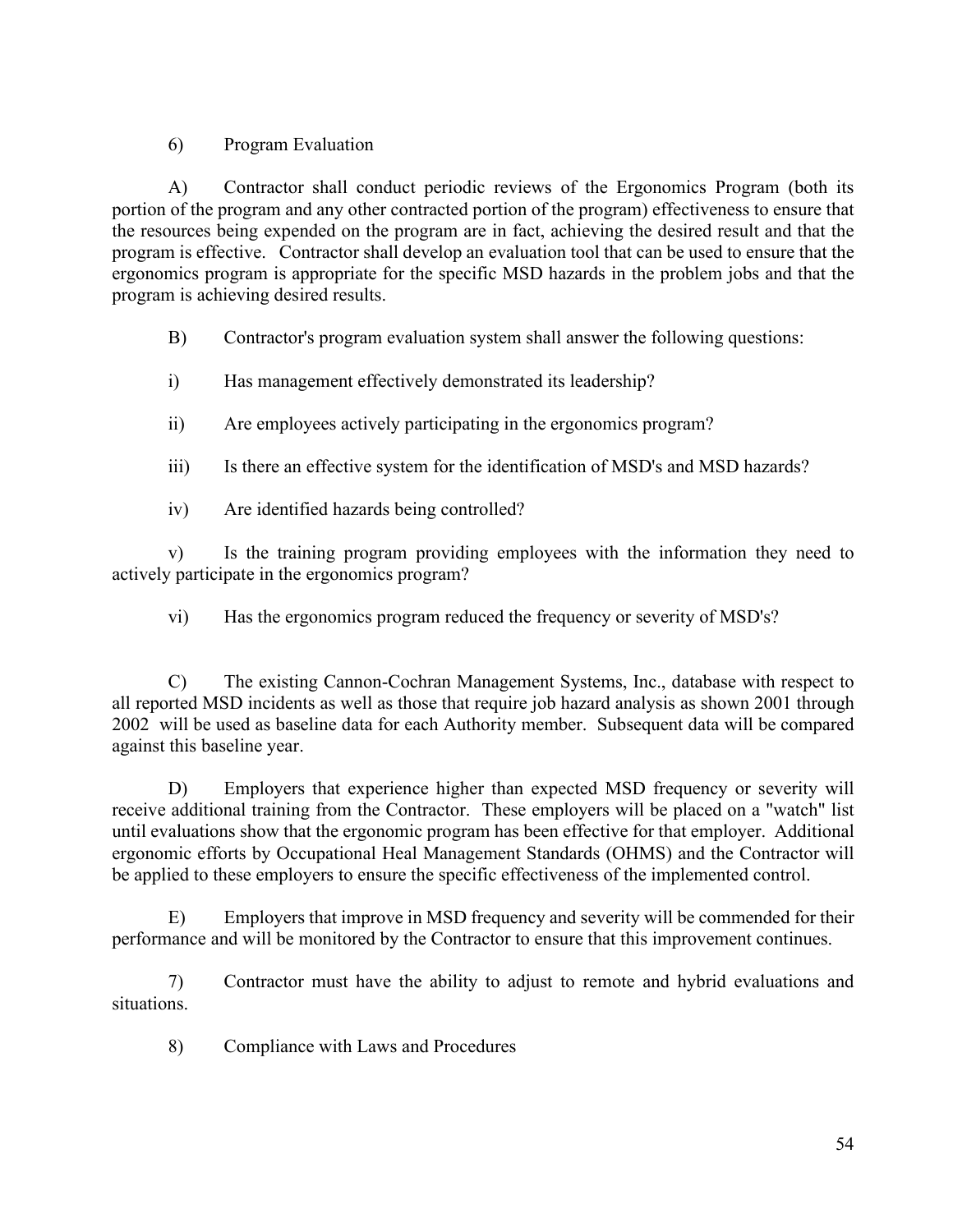A) Contractor agrees to provide the services in full compliance with all laws, rules, and regulations governing the administration of a workplace ergonomics program.

B) Contractor will keep the Authority notified with respect to legislative changes or pending changes in state or federal law, statutes, or regulations affecting ergonomics in the workplace as soon as information becomes available. The contractor will report semi- annually illustrating the monetary impact on the Authority. In addition, the Contractor will be responsible to inform all members in writing and if the Authority Executive Director deems it necessary, perform regional seminars to explain these changes. All associated research costs will be the responsibility of the Contractor.

C) Contractor will inform the Authority of significant case law and legal opinions related to ergonomics in the workplace. The Contractor will be responsible to inform all members in writing of these opinions, as directed by the Authority.

D) Contractor will comply with both Federal and State Government laws and rules, including the duty to report and pay gross receipts taxes, IRS regulations, statutes, and immunities covering public entities, the New Mexico Tort Claims Act, GASB Statement No. 10, the labor code, etc., when acting on behalf of the Authority.

9) Identification of MSD's which are disorders of the soft tissues, specifically of the muscles, nerves, tendons, ligaments, joints, cartilage, blood vessels, and spinal discs that are not caused by a slip, trip, fall, or motor vehicle accident. They can affect the neck, shoulder, elbow, forearm, wrist, hand, back, knee, ankle, and foot as well as abdominal hernias.

A) Contractor will screen all new workers' compensation claim reports for MSD incidents. Special focused attention will be given to the lost time of MSD incidents. A telephone discussion will help determine if the job involves an Action Trigger. The Action Trigger screening tool will trigger a Job Hazard Analysis (JHA). If the MSD incident qualifies as an Action Trigger, the Contractor ergonomic specialist will perform a JHA on all lost time incidents and complicated medical-only incidents

10) The purpose of a JHA is:

A) To identify the ergonomic risk factors that are associated with the job.

B) To measure the duration, frequency, and magnitude of employee exposure to these risk factors.

C) To evaluate the risk factors identified, individually and in combination.

D) When Contractor has identified an MSD injury that needs further investigation, the Contractor will conduct a JHA. A JHA is basically an examination of the workplace conditions and individual elements or tasks of a job to identify and assess the risk factors that are reasonably likely to be causing or contributing to the reported MSD. The results of the JHA, which identify the extent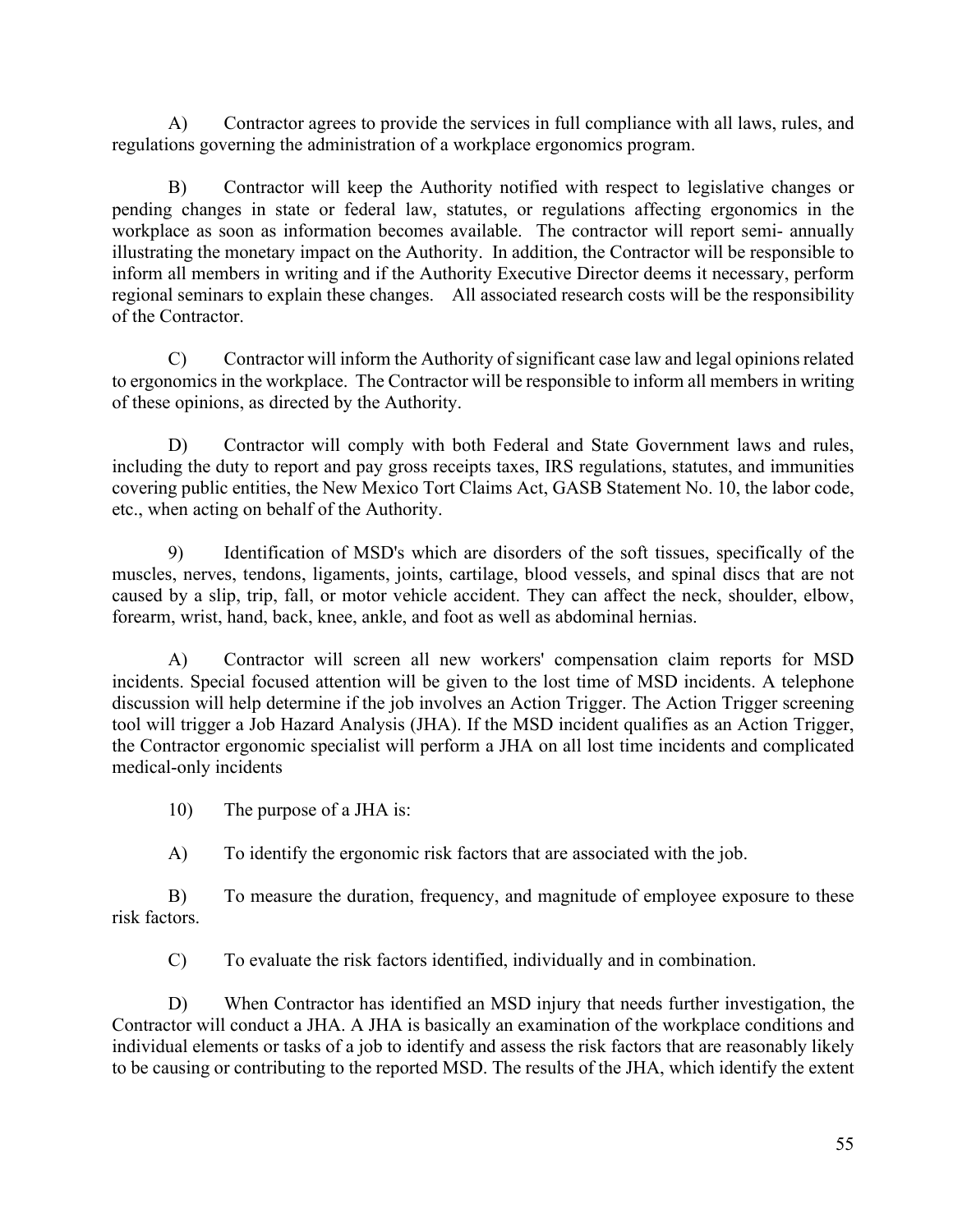of the risk factors present in the job, can later be used as the benchmark against which to measure the effectiveness of controls.

E) The JHA will be used to identify the risk factors present in the job and to evaluate their magnitude, frequency, and duration. Some of the Risk factors to be included are:

i) Force - the amount of physical effort that is required to accomplish a task or motion. Force also refers to the degree of loading to muscles and other tissues as a result of applying force in order to perform work.

ii) Repetition -the frequency with which a task or series of motions is repeated over and over again with little variation in movement. Repetition often involves the use of only a few muscles and body parts, which can become extremely fatigued even though the rest of the body is unaffected.

Awkward postures- are positions of the body (e.g., limbs, joints, back) that deviate significantly from the neutral position while job tasks are being performed.

Frequency - refers to the number of times the exposure is repeated within some unit of time, in contrast to duration, which, relates to the cumulative length of exposure.

F) The JHA will then specify and document in easily understandable text together with all recommended changes in physical surroundings of the employee and all recommended changes in employee work techniques aimed at avoiding MSD's. This report will be timely submitted to the Authority Contractor responsible for implementation.

i) Control the MSD hazards to the extent that they are no longer reasonably likely to cause MSD's that result in work restrictions or medical treatment beyond first aid.

ii) Reduce MSD hazards in accordance with or to levels below those in the hazard identification tool selected to conduct the job hazard analysis.

iii) Reduce MSD hazards to the extent feasible through a constant and diligent review of high-risk positions.

iv) Work closely with the Ergonomics Council established by employers with review and assistance of Authority Contractor to meet these goals.

v) In order to achieve the above results, the modification of behaviors related to ergonomic controls will require the Contractor to conduct a constant review of employee behavior as they relate to changes in work posture or the use of engineered equipment. In addition, the Contractor provided communication system available to employees will affect the work of the Ergonomics Councils, JHA's, and employee participation sections.

vi) With respect to the above services the Contractor shall act as the Authority's representative to all Authority members and employees. The Contractor must meet all applicable State and Federal regulations and laws applicable to the program and the work to be performed. In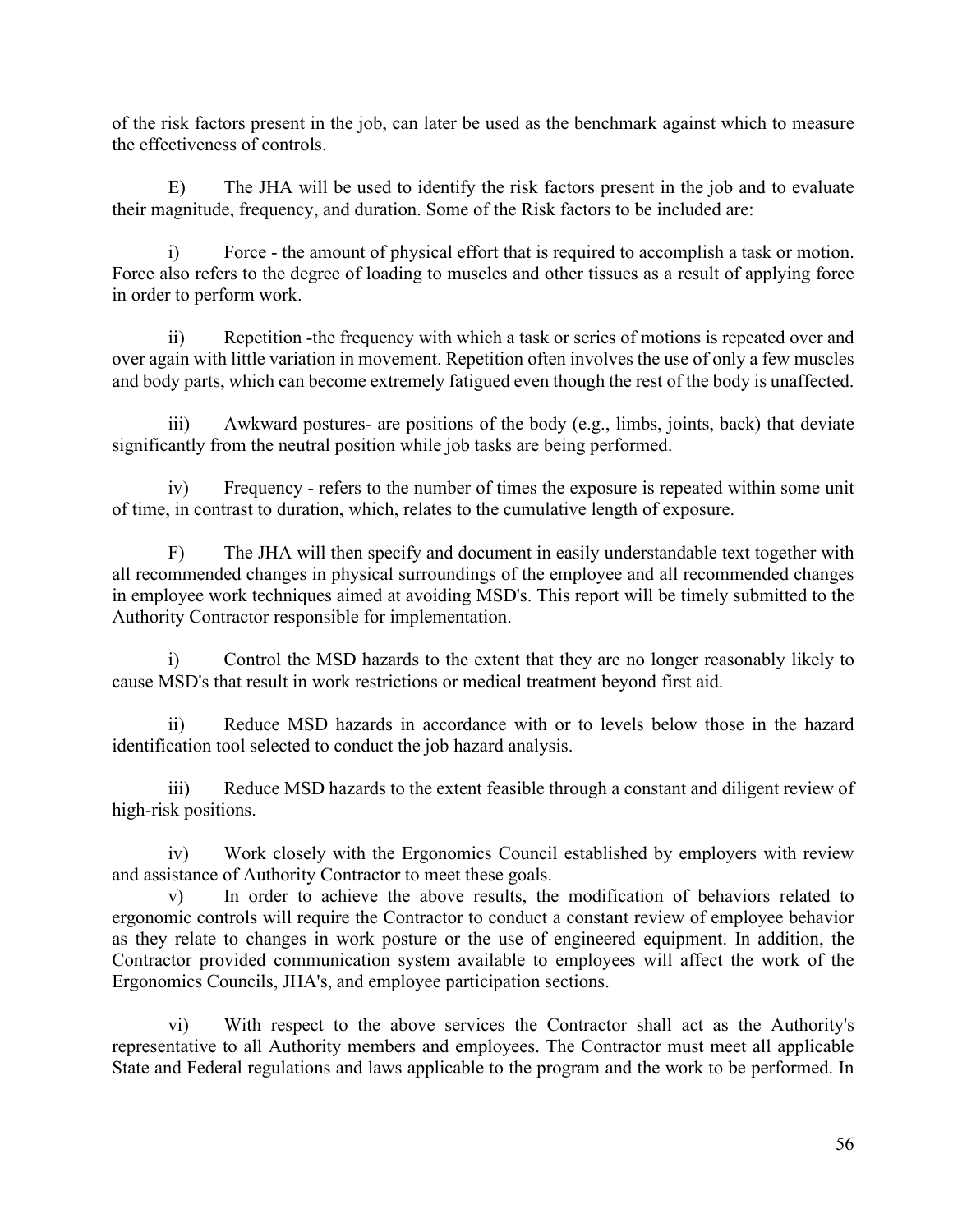addition, the Contractor shall submit a detailed work plan showing timelines for completion of the work.

Attached hereto and incorporated herein as Exhibit "B" is an example of the action plan for Contractor for the year July 1, 2022, thru June 30, 2026.

D. Compliance with Laws and Authority Procedures:

1. Contractor agrees to provide the services in full compliance with all laws, rules and regulations governing the administration of a workplace ergonomics program.

2. Contractor will keep the Authority notified with respect to legislative changes or pending changes in state or federal law, statutes or regulations affecting ergonomics in the workplace as soon as information becomes available. Contractor will report semi- annually illustrating monetary impact on the Authority. In addition, the Contractor will be responsible to inform all members in writing and if the Authority Executive Director deems it necessary, to perform regional seminars to explain these changes. All associated research costs will be the responsibility of the Contractor.

3. Contractor will inform the Authority of significant case law and legal opinions related to ergonomics in the workplace. The Contractor will be responsible to inform all members in writing of these opinions, as directed by the Authority.

4. Contractor will comply with both Federal and State Government laws and rules, including duty to report and pay gross receipts taxes, IRS regulations, statutes and immunities covering public entities, the New Mexico Tort Claims Act, GASB statement No. 10, the labor code, etc., when acting on behalf of the Authority.

#### **2. Compensation***.*

A. The Agency shall pay to the Contractor in full payment for services satisfactorily performed at the rate of dollars (\$  $\qquad$  ) per hour (OR BASED UPON DELIVERABLES, MILESTONES, BUDGET, ETC.), such compensation not to exceed (AMOUNT), excluding gross receipts tax. The New Mexico gross receipts tax levied on the amounts payable under this Agreement totaling (AMOUNT) shall be paid by the Agency to the Contractor. **The total amount payable to the Contractor under this Agreement, including gross receipts tax and expenses, shall not exceed (AMOUNT). This amount is a maximum and not a guarantee that the work assigned to be performed by Contractor under this Agreement shall equal the amount stated herein. The parties do not intend for the Contractor to continue to provide services without compensation when the total compensation amount is reached. Contractor is responsible for notifying the Agency when the services provided under this Agreement reach the total compensation amount. In no event will the Contractor be paid for services provided in excess of the total compensation amount without this Agreement being**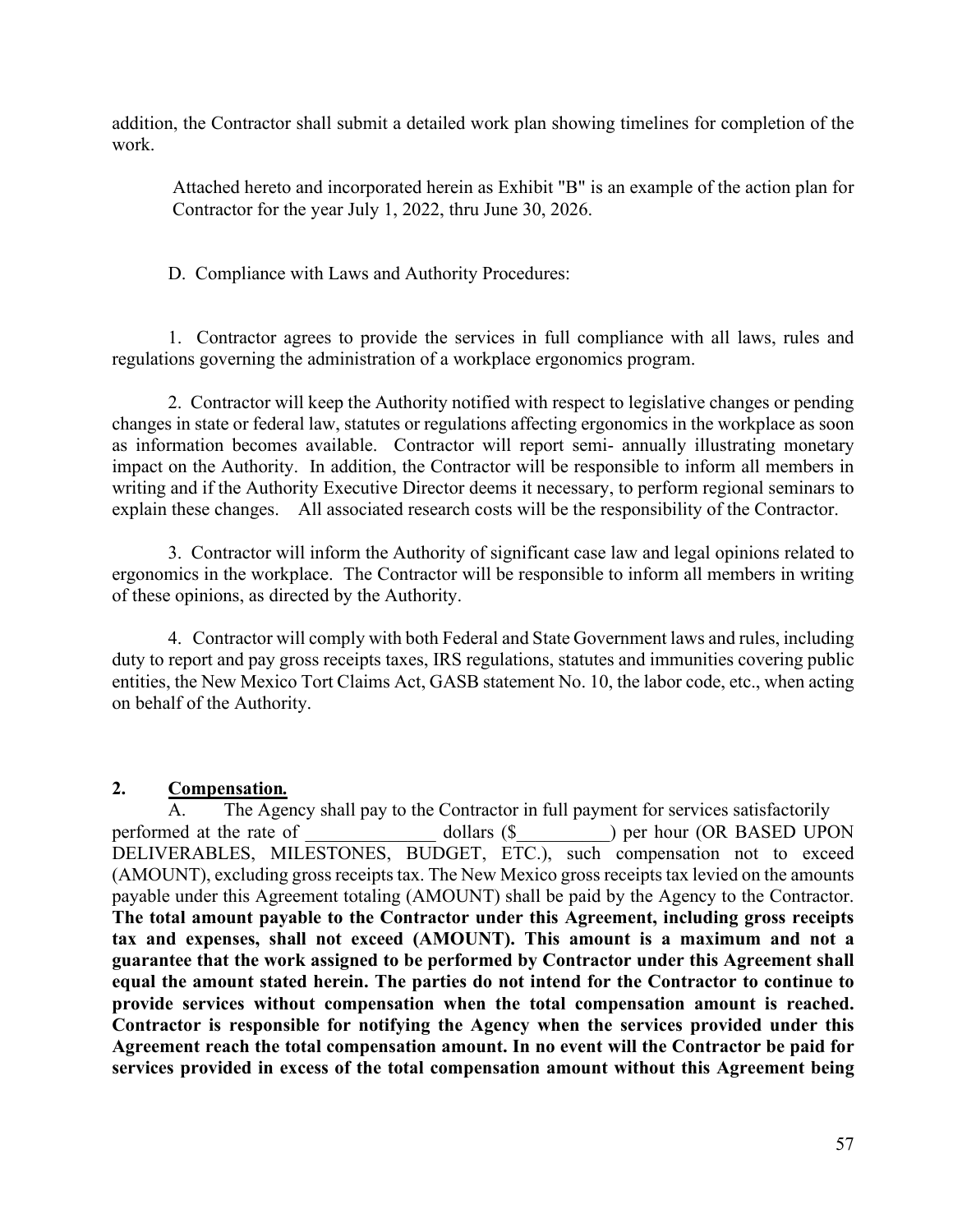#### **amended in writing prior to those services in excess of the total compensation amount being provided.**

B. Payment is subject to availability of funds pursuant to the Appropriations Paragraph set forth below and to any negotiations between the parties from year to year pursuant to Paragraph 1, Scope of Work, and to approval by the. All invoices MUST BE received by the Agency no later than fifteen (15) days after the termination of the Fiscal Year in which the services were delivered. Invoices received after such date WILL NOT BE PAID.

#### **(—OR—)**

#### **(CHOICE – MULTI-YEAR)**

A. The Agency shall pay to the Contractor in full payment for services satisfactorily performed pursuant to the Scope of Work at the rate of dollars (\$ cases) in FYXX (USE FISCAL YEAR NUMBER TO DESCRIBE YEAR; DO NOT USE FY1, FY2, ETC.). The New Mexico gross receipts tax levied on the amounts payable under this Agreement in FYXX totaling (AMOUNT) shall be paid by the Agency to the Contractor. **The total amount payable to the Contractor under this Agreement, including gross receipts tax and expenses, shall not exceed (AMOUNT) in FYXX.**

#### (REPEAT LANGUAGE FOR EACH FISCAL YEAR COVERED BY THE AGREEMENT -- USE FISCAL YEAR NUMBER TO DESCRIBE EACH YEAR; DO NOT USE FY1, FY2, ETC.).

B. Payment in FYXX, FYXX, FYXX, and FYXX is subject to availability of funds pursuant to the Appropriations Paragraph set forth below and to any negotiations between the parties from year to year pursuant to Paragraph 1, Scope of Work, and to approval by the GSD/SPD. All invoices MUST BE received by the Agency no later than fifteen (15) days after the termination of the Fiscal Year in which the services were delivered. Invoices received after such date **WILL NOT BE PAID.**

C. Contractor must submit a detailed statement accounting for all services performed and expenses incurred. If the Agency finds that the services are not acceptable, within thirty days after the date of receipt of written notice from the Contractor that payment is requested, it shall provide the Contractor a letter of exception explaining the defect or objection to the services, and outlining steps the Contractor may take to provide remedial action. Upon certification by the Agency that the services have been received and accepted, payment shall be tendered to the Contractor within thirty days after the date of acceptance. If payment is made by mail, the payment shall be deemed tendered on the date it is postmarked. However, the agency shall not incur late charges, interest, or penalties for failure to make payment within the time specified herein.

#### **3. Term.**

THIS AGREEMENT SHALL NOT BECOME EFFECTIVE UNTIL APPROVED BY THE AGENCY with a start date of **(DATE)**. This agreement shall terminate on **(DATE)** unless terminated pursuant to paragraph 4 (Termination), or paragraph 5 (Appropriations). In accordance with NMSA 1978, § 13-1-150, no contract term for a professional services contract, including extensions and renewals, shall exceed four years, except as set forth in NMSA 1978, § 13-1-150.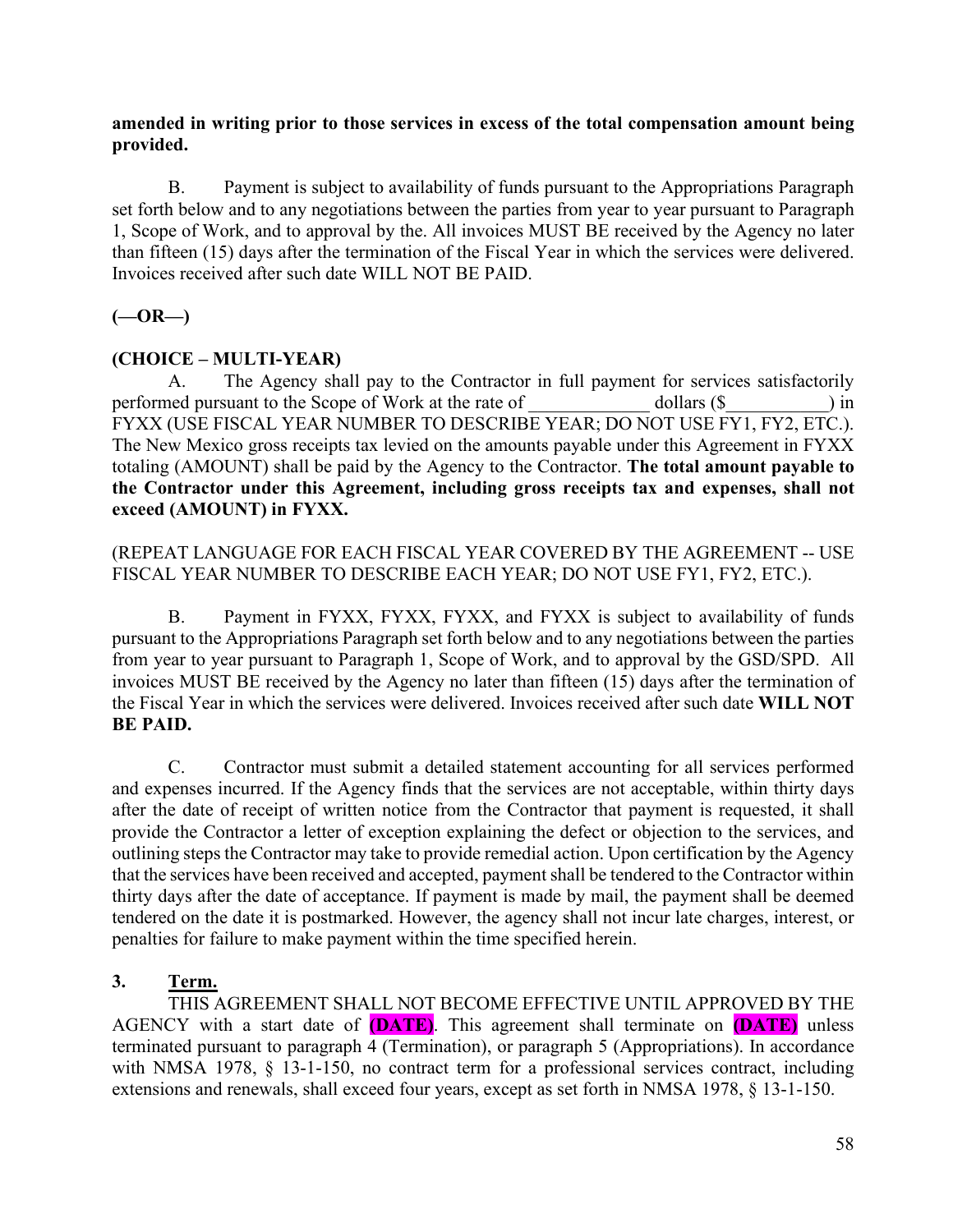#### **4. Termination.**

A. **Grounds.** The Agency may terminate this Agreement for convenience or cause. The Contractor may only terminate this Agreement based upon the Agency's uncured, material breach of this Agreement.

#### B. **Notice; Agency Opportunity to Cure.**

Except as otherwise provided in Paragraph  $(4)(B)(3)$ , the Agency shall give Contractor written notice of termination at least thirty (30) days prior to the intended date of termination.

2. Contractor shall give Agency written notice of termination at one hundred and eighty (180) days prior to the intended date of termination, which notice shall (i) identify all the Agency's material breaches of this Agreement upon which the termination is based and (ii) state what the Agency must do to cure such material breaches. Contractor's notice of termination shall only be effective (i) if the Agency does not cure all material breaches within the thirty (30) day notice period or (ii) in the case of material breaches that cannot be cured within thirty (30) days, the Agency does not, within the thirty (30) day notice period, notify the Contractor of its intent to cure and begin with due diligence to cure the material breach.

3. Notwithstanding the foregoing, this Agreement may be terminated immediately upon written notice to the Contractor (i) if the Contractor becomes unable to perform the services contracted for, as determined by the Agency; (ii) if, during the term of this Agreement, the Contractor is suspended or debarred by the State Purchasing Agent; or (iii) the Agreement is terminated pursuant to Paragraph 5, "Appropriations", of this Agreement.

C. **Liability.** Except as otherwise expressly allowed or provided under this Agreement, the Agency's sole liability upon termination shall be to pay for acceptable work performed prior to the Contractor's receipt or issuance of a notice of termination; provided, however, that a notice of termination shall not nullify or otherwise affect either party's liability for pre-termination defaults under or breaches of this Agreement. The Contractor shall submit an invoice for such work within thirty (30) days of receiving or sending the notice of termination. *THIS PROVISION IS NOT EXCLUSIVE AND DOES NOT WAIVE THE AGENCY'S OTHER LEGAL RIGHTS AND REMEDIES CAUSED BY THE CONTRACTOR'S DEFAULT/BREACH OF THIS AGREEMENT.*

D. **Termination Management.** Immediately upon receipt by either the Agency or the Contractor of notice of termination of this Agreement, the Contractor shall: 1) not incur any further obligations for salaries, services or any other expenditure of funds under this Agreement without written approval of the Agency; 2) comply with all directives issued by the Agency in the notice of termination as to the performance of work under this Agreement; and 3) take such action as the Agency shall direct for the protection, preservation, retention or transfer of all property titled to the Agency and records generated under this Agreement. Any non-expendable personal property or equipment provided to or purchased by the Contractor with contract funds shall become property of the Agency upon termination and shall be submitted to the agency as soon as practicable.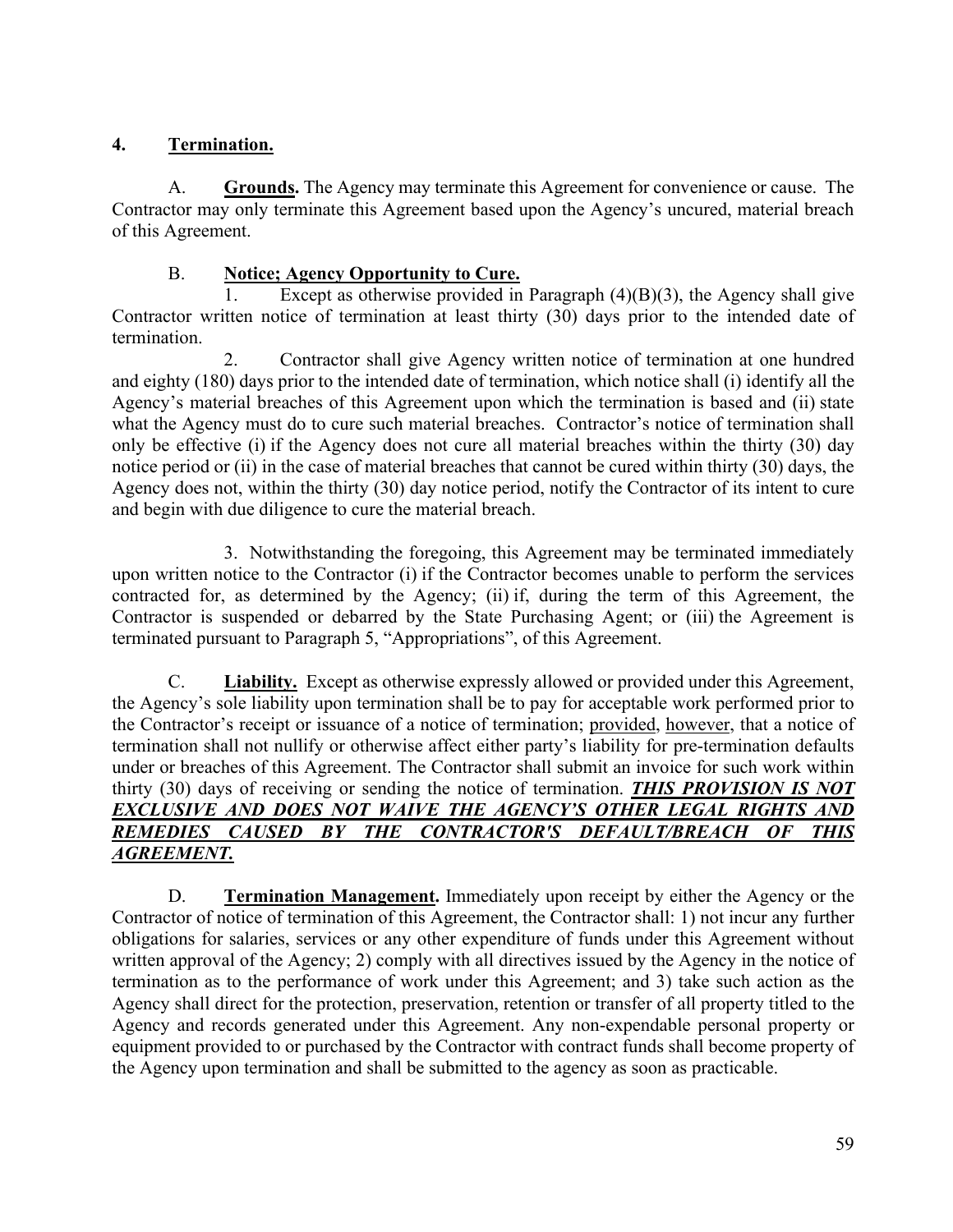#### **5***.* **Appropriations.**

The terms of this Agreement are contingent upon sufficient appropriations and authorization being made by the Legislature of New Mexico for the performance of this Agreement. If sufficient appropriations and authorization are not made by the Legislature, this Agreement shall terminate immediately upon written notice being given by the Agency to the Contractor. The Agency's decision as to whether sufficient appropriations are available shall be accepted by the Contractor and shall be final. If the Agency proposes an amendment to the Agreement to unilaterally reduce funding, the Contractor shall have the option to terminate the Agreement or to agree to the reduced funding, within thirty (30) days of receipt of the proposed amendment.

#### **6. Status of Contractor.**

The Contractor and its agents and employees are independent contractors performing professional services for the Agency and are not employees of the State of New Mexico. The Contractor and its agents and employees shall not accrue leave, retirement, insurance, bonding, use of state vehicles, or any other benefits afforded to employees of the State of New Mexico as a result of this Agreement. The Contractor acknowledges that all sums received hereunder are reportable by the Contractor for tax purposes, including without limitation, self-employment and business income tax. The Contractor agrees not to purport to bind the State of New Mexico unless the Contractor has express written authority to do so, and then only within the strict limits of that authority.

#### **7. Assignment.**

The Contractor shall not assign or transfer any interest in this Agreement or assign any claims for money due or to become due under this Agreement without the prior written approval of the Agency.

#### **8. Subcontracting.**

The Contractor shall not subcontract any portion of the services to be performed under this Agreement without the prior written approval of the Agency. No such subcontract shall relieve the primary Contractor from its obligations and liabilities under this Agreement, nor shall any subcontract obligate direct payment from the Procuring Agency.

#### **9. Release.**

Final payment of the amounts due under this Agreement shall operate as a release of the Agency, its officers and employees, and the State of New Mexico from all liabilities, claims and obligations whatsoever arising from or under this Agreement.

#### **10. Confidentiality.**

Any confidential information provided to or developed by the Contractor in the performance of this Agreement shall be kept confidential and shall not be made available to any individual or organization by the Contractor without the prior written approval of the Agency.

#### **11. Product of Service -- Copyright.**

All materials developed or acquired by the Contractor under this Agreement shall become the property of the State of New Mexico and shall be delivered to the Agency no later than the termination date of this Agreement. Nothing developed or produced, in whole or in part, by the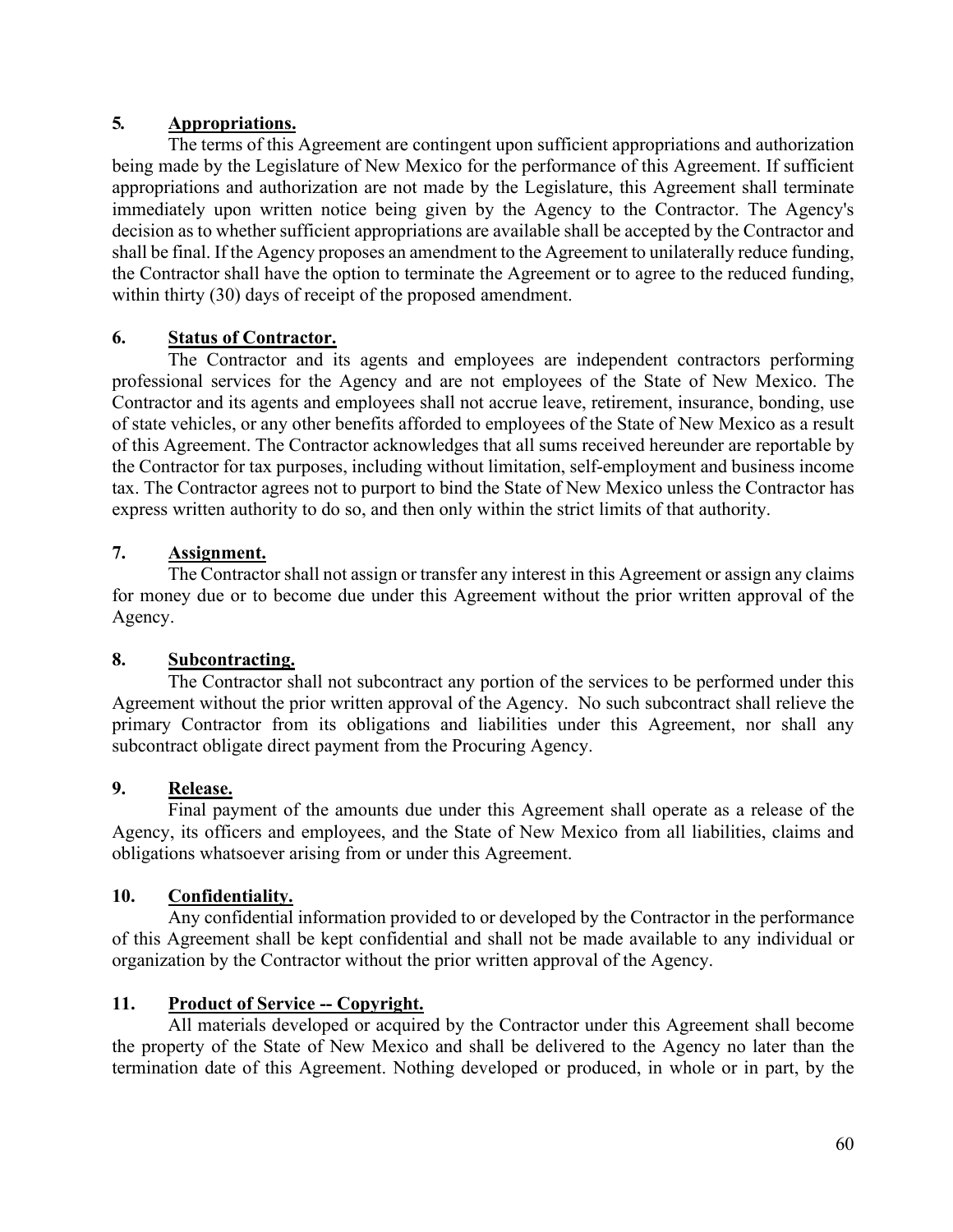Contractor under this Agreement shall be the subject of an application for copyright or other claim of ownership by or on behalf of the Contractor.

#### **12. Conflict of Interest; Governmental Conduct Act.**

A. The Contractor represents and warrants that it presently has no interest and, during the term of this Agreement, shall not acquire any interest, direct or indirect, which would conflict in any manner or degree with the performance or services required under the Agreement.

B. The Contractor further represents and warrants that it has complied with, and, during the term of this Agreement, will continue to comply with, and that this Agreement complies with all applicable provisions of the Governmental Conduct Act, Chapter 10, Article 16 NMSA 1978. Without in anyway limiting the generality of the foregoing, the Contractor specifically represents and warrants that:

1) in accordance with NMSA 1978, § 10-16-4.3, the Contractor does not employ, has not employed, and will not employ during the term of this Agreement any Agency employee while such employee was or is employed by the Agency and participating directly or indirectly in the Agency's contracting process;

2) this Agreement complies with NMSA 1978, § 10-16-7(A) because (i) the Contractor is not a public officer or employee of the State; (ii) the Contractor is not a member of the family of a public officer or employee of the State; (iii) the Contractor is not a business in which a public officer or employee or the family of a public officer or employee has a substantial interest; or (iv) if the Contractor is a public officer or employee of the State, a member of the family of a public officer or employee of the State, or a business in which a public officer or employee of the State or the family of a public officer or employee of the State has a substantial interest, public notice was given as required by NMSA 1978, § 10-16- 7(A) and this Agreement was awarded pursuant to a competitive process;

3) in accordance with NMSA 1978, § 10-16-8(A), (i) the Contractor is not, and has not been represented by, a person who has been a public officer or employee of the State within the preceding year and whose official act directly resulted in this Agreement and (ii) the Contractor is not, and has not been assisted in any way regarding this transaction by, a former public officer or employee of the State whose official act, while in State employment, directly resulted in the Agency's making this Agreement;

4) this Agreement complies with NMSA 1978, § 10-16-9(A)because (i) the Contractor is not a legislator; (ii) the Contractor is not a member of a legislator's family; (iii) the Contractor is not a business in which a legislator or a legislator's family has a substantial interest; or (iv) if the Contractor is a legislator, a member of a legislator's family, or a business in which a legislator or a legislator's family has a substantial interest, disclosure has been made as required by NMSA 1978, § 10-16-7(A), this Agreement is not a sole source or small purchase contract, and this Agreement was awarded in accordance with the provisions of the Procurement Code;

5) in accordance with NMSA 1978, § 10-16-13, the Contractor has not directly participated in the preparation of specifications, qualifications or evaluation criteria for this Agreement or any procurement related to this Agreement; and

in accordance with NMSA 1978,  $\S$  10-16-3 and  $\S$  10-16-13.3, the Contractor has not contributed, and during the term of this Agreement shall not contribute, anything of value to a public officer or employee of the Agency.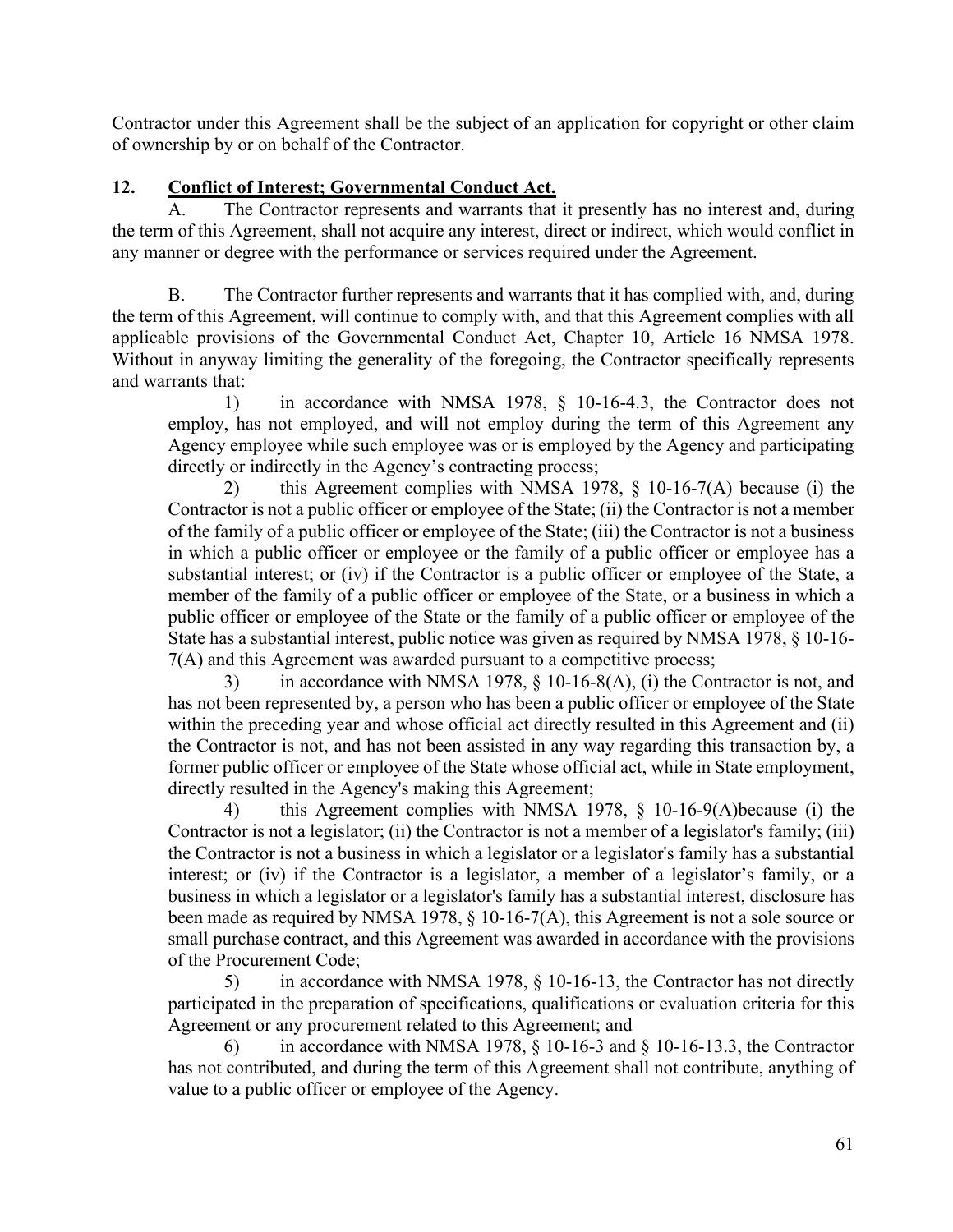C. Contractor's representations and warranties in Paragraphs A and B of this Article 12 are material representations of fact upon which the Agency relied when this Agreement was entered into by the parties. Contractor shall provide immediate written notice to the Agency if, at any time during the term of this Agreement, Contractor learns that Contractor's representations and warranties in Paragraphs A and B of this Article 12 were erroneous on the effective date of this Agreement or have become erroneous by reason of new or changed circumstances. If it is later determined that Contractor's representations and warranties in Paragraphs A and B of this Article 12 were erroneous on the effective date of this Agreement or have become erroneous by reason of new or changed circumstances, in addition to other remedies available to the Agency and notwithstanding anything in the Agreement to the contrary, the Agency may immediately terminate the Agreement.

D. All terms defined in the Governmental Conduct Act have the same meaning in this Article 12(B).

#### **13. Amendment.**

A. This Agreement shall not be altered, changed or amended except by instrument in writing executed by the parties hereto and all other required signatories.

B. If the Agency proposes an amendment to the Agreement to unilaterally reduce funding due to budget or other considerations, the Contractor shall, within thirty (30) days of receipt of the proposed Amendment, have the option to terminate the Agreement, pursuant to the termination provisions as set forth in Article 4 herein, or to agree to the reduced funding.

### **14. Merger.**

This Agreement incorporates all the Agreements, covenants and understandings between the parties hereto concerning the subject matter hereof, and all such covenants, Agreements and understandings have been merged into this written Agreement. No prior Agreement or understanding, oral or otherwise, of the parties or their agents shall be valid or enforceable unless embodied in this Agreement.

#### **15. Penalties for violation of law.**

The Procurement Code, NMSA 1978 §§ 13-1-28 through 13-1-199, imposes civil and criminal penalties for its violation. In addition, the New Mexico criminal statutes impose felony penalties for illegal bribes, gratuities and kickbacks.

### **16. Equal Opportunity Compliance.**

The Contractor agrees to abide by all federal and state laws and rules and regulations, and executive orders of the Governor of the State of New Mexico, pertaining to equal employment opportunity. In accordance with all such laws of the State of New Mexico, the Contractor assures that no person in the United States shall, on the grounds of race, religion, color, national origin, ancestry, sex, age, physical or mental handicap, or serious medical condition, spousal affiliation, sexual orientation or gender identity, be excluded from employment with or participation in, be denied the benefits of, or be otherwise subjected to discrimination under any program or activity performed under this Agreement. If Contractor is found not to be in compliance with these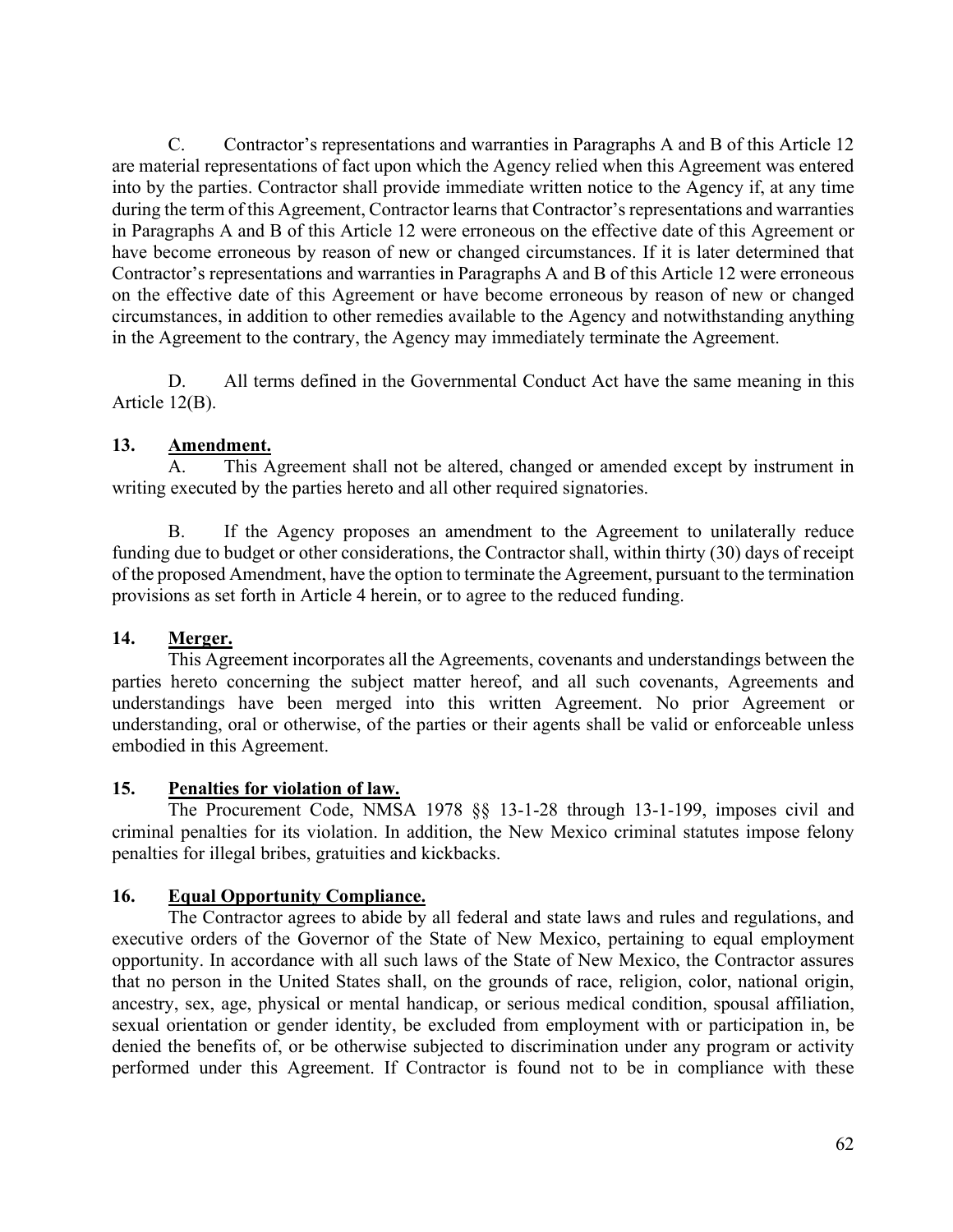requirements during the life of this Agreement, Contractor agrees to take appropriate steps to correct these deficiencies.

#### **17. Applicable Law.**

The laws of the State of New Mexico shall govern this Agreement, without giving effect to its choice of law provisions. Venue shall be proper only in a New Mexico court of competent jurisdiction in accordance with NMSA 1978, § 38-3-1 (G). By execution of this Agreement, Contractor acknowledges and agrees to the jurisdiction of the courts of the State of New Mexico over any and all lawsuits arising under or out of any term of this Agreement.

#### **18. Workers Compensation.**

The Contractor agrees to comply with state laws and rules applicable to workers compensation benefits for its employees. If the Contractor fails to comply with the Workers Compensation Act and applicable rules when required to do so, this Agreement may be terminated by the Agency.

#### **19***.* **Records and Financial Audit.**

The Contractor shall maintain detailed time and expenditure records that indicate the date; time, nature and cost of services rendered during the Agreement's term and effect and retain them for a period of three (3) years from the date of final payment under this Agreement. The records shall be subject to inspection by the Agency, the General Services Department/State Purchasing Division and the State Auditor. The Agency shall have the right to audit billings both before and after payment. Payment under this Agreement shall not foreclose the right of the Agency to recover excessive or illegal payments

#### **20. Indemnification.**

The Contractor shall defend, indemnify and hold harmless the Agency and the State of New Mexico from all actions, proceeding, claims, demands, costs, damages, attorneys' fees and all other liabilities and expenses of any kind from any source which may arise out of the performance of this Agreement, caused by the negligent act or failure to act of the Contractor, its officers, employees, servants, subcontractors or agents, or if caused by the actions of any client of the Contractor resulting in injury or damage to persons or property during the time when the Contractor or any officer, agent, employee, servant or subcontractor thereof has or is performing services pursuant to this Agreement. In the event that any action, suit or proceeding related to the services performed by the Contractor or any officer, agent, employee, servant or subcontractor under this Agreement is brought against the Contractor, the Contractor shall, as soon as practicable but no later than two (2) days after it receives notice thereof, notify the Agency by certified mail.

#### **21. New Mexico Employees Health Coverage.**

A. If Contractor has, or grows to, six (6) or more employees who work, or who are expected to work, an average of at least 20 hours per week over a six (6) month period during the term of the contract, Contractor certifies, by signing this agreement, to have in place, and agree to maintain for the term of the contract, health insurance for those employees and offer that health insurance to those employees if the expected annual value in the aggregate of any and all contracts between Contractor and the State exceed \$250,000 dollars.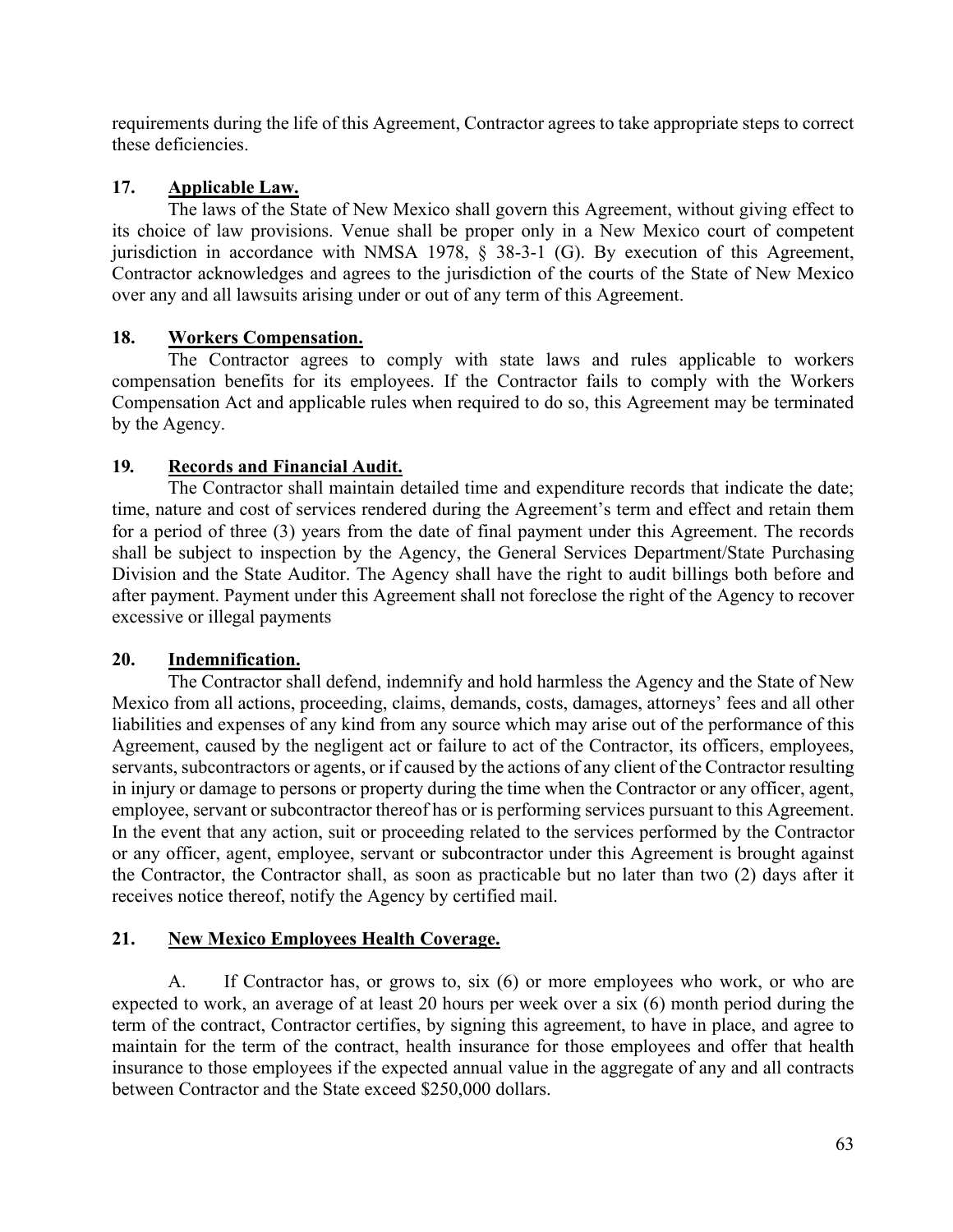B. Contractor agrees to maintain a record of the number of employees who have (a) accepted health insurance; (b) declined health insurance due to other health insurance coverage already in place; or (c) declined health insurance for other reasons. These records are subject to review and audit by a representative of the state.

C. Contractor agrees to advise all employees of the availability of State publicly financed health care coverage.

#### **22. Invalid Term or Condition.**

If any term or condition of this Agreement shall be held invalid or unenforceable, the remainder of this Agreement shall not be affected and shall be valid and enforceable.

#### **23. Enforcement of Agreement.**

A party's failure to require strict performance of any provision of this Agreement shall not waive or diminish that party's right thereafter to demand strict compliance with that or any other provision. No waiver by a party of any of its rights under this Agreement shall be effective unless express and in writing, and no effective waiver by a party of any of its rights shall be effective to waive any other rights.

#### **24. Notices.**

Any notice required to be given to either party by this Agreement shall be in writing and shall be delivered in person, by courier service or by U.S. mail, either first class or certified, return receipt requested, postage prepaid, as follows:

To the Agency: [insert name, address and email].

To the Contractor: [insert name, address and email].

#### **25. Authority.**

If Contractor is other than a natural person, the individual(s) signing this Agreement on behalf of Contractor represents and warrants that he or she has the power and authority to bind Contractor, and that no further action, resolution, or approval from Contractor is necessary to enter into a binding contract.

#### **26. Incorporation by Reference and Precedence.**

If this Agreement has been procured pursuant to a request for proposals, this Agreement is derived from (1) the request for proposal, (including any written clarifications to the request for proposals and any agency response to questions); (2) the Contractor's best and final offer; and (3) the Contractor's response to the request for proposals.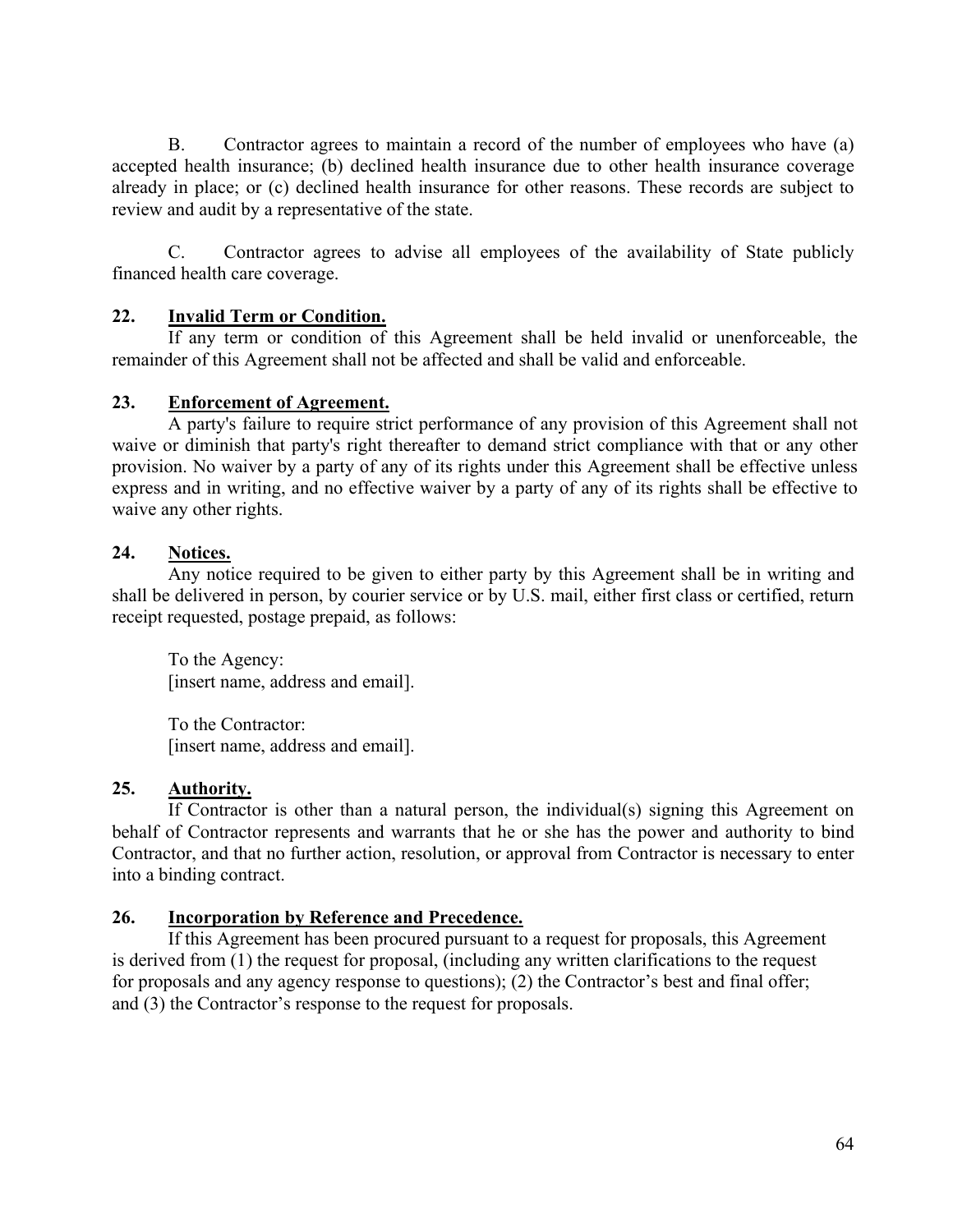#### **IN WITNESS WHEREOF, the parties have executed this Agreement as of the date of signature by the GSD/SPD Contracts Review Bureau below.**

New Mexico Public Schools Insurance Authority

By:

Al Park,, Board President

#### **(CONTRACTOR)**

By:

Contractor

\_\_\_\_\_\_\_\_\_\_\_\_\_\_\_\_\_\_\_\_\_\_\_\_\_\_\_\_\_\_\_\_\_\_\_\_\_\_\_\_\_\_\_\_ Date:\_\_\_\_\_\_\_\_\_\_\_\_\_

\_\_\_\_\_\_\_\_\_\_\_\_\_\_\_\_\_\_\_\_\_\_\_\_\_\_\_\_\_\_\_\_\_\_\_\_\_\_\_\_\_\_\_\_ Date:\_\_\_\_\_\_\_\_\_\_\_\_\_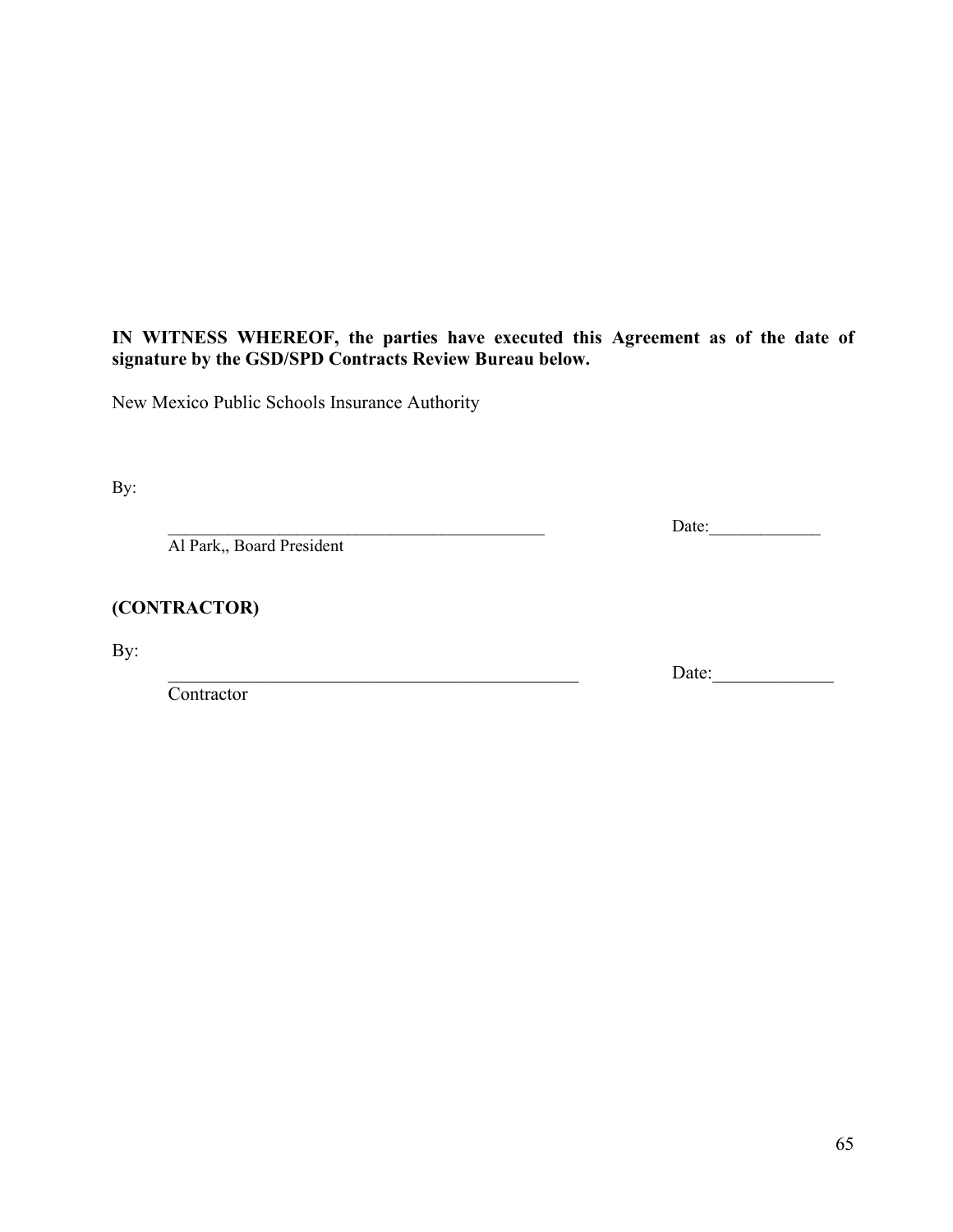## **APPENDIX D**

### **COST RESPONSE FORM**

Sample Below

| <b>Description</b> | <b>Type</b> | Quantity | <mark>Cost per</mark><br><mark>Item</mark> |
|--------------------|-------------|----------|--------------------------------------------|
|                    |             |          |                                            |
|                    |             |          |                                            |
|                    |             |          |                                            |
|                    |             |          |                                            |
|                    |             |          |                                            |
|                    |             |          |                                            |
|                    |             |          |                                            |
|                    |             |          |                                            |
|                    |             |          |                                            |

All amounts provided must include all labor, materials, equipment, transportation, configuration, installation, training and profit to provide the goods and/or services described in Section IV.A, (as amended by any current RFP amendments for the period specified).

Option Year 1: (xx/xx/xxxx thru xx/xx/xxxx) Price:\$

Option Year 2: (xx/xx/xxxx thru xx/xx/xxxx) Price:\$

Option Year 3:  $(xx/xx/xxx x$  thru  $xx/xx/xxx x$ ) Price: \

Option Year 4:  $(xx/xx/xxx \text{ thru } xx/xx/xxx)$  Price: \$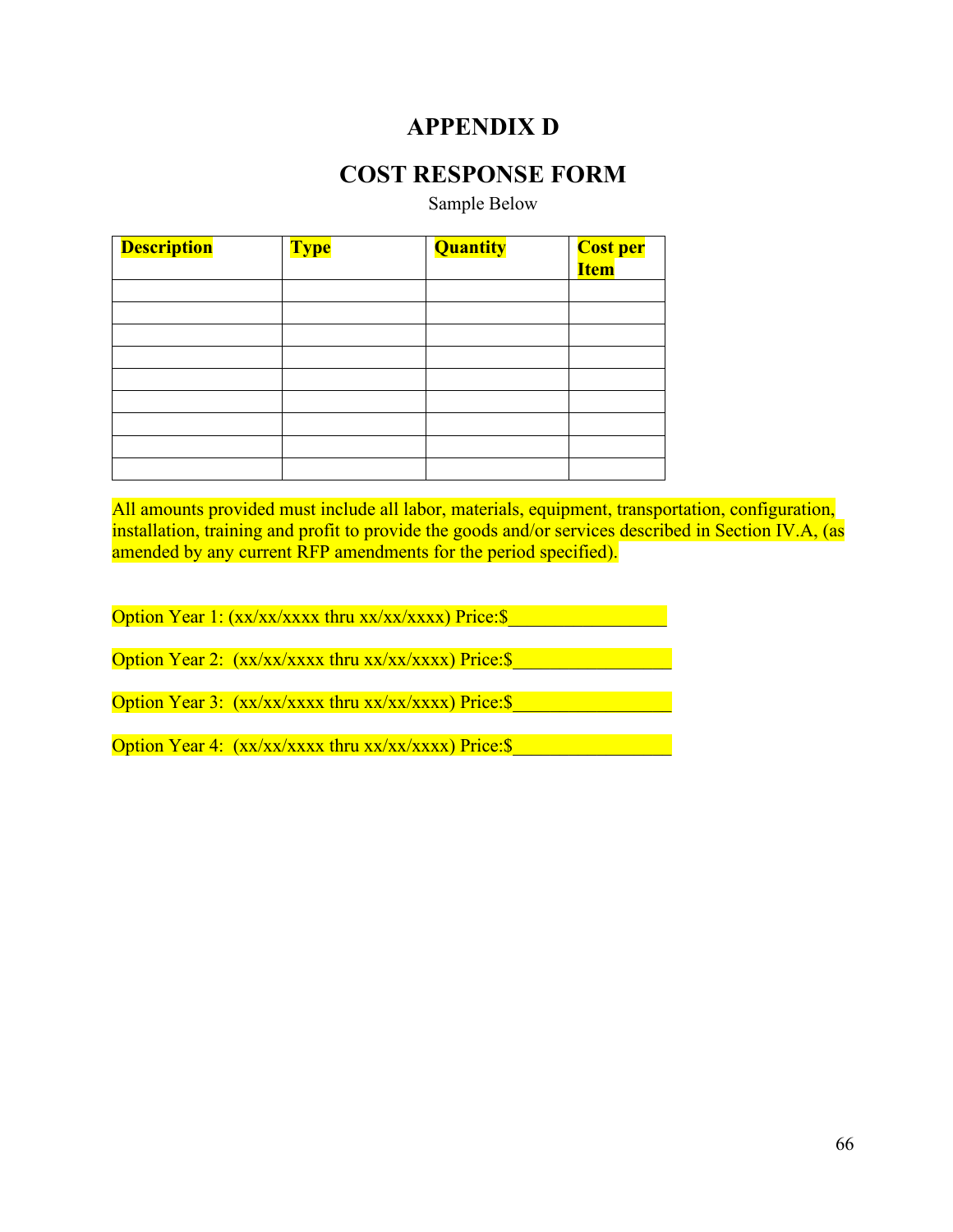# **APPENDIX E**

# **LETTER OF TRANSMITTAL FORM**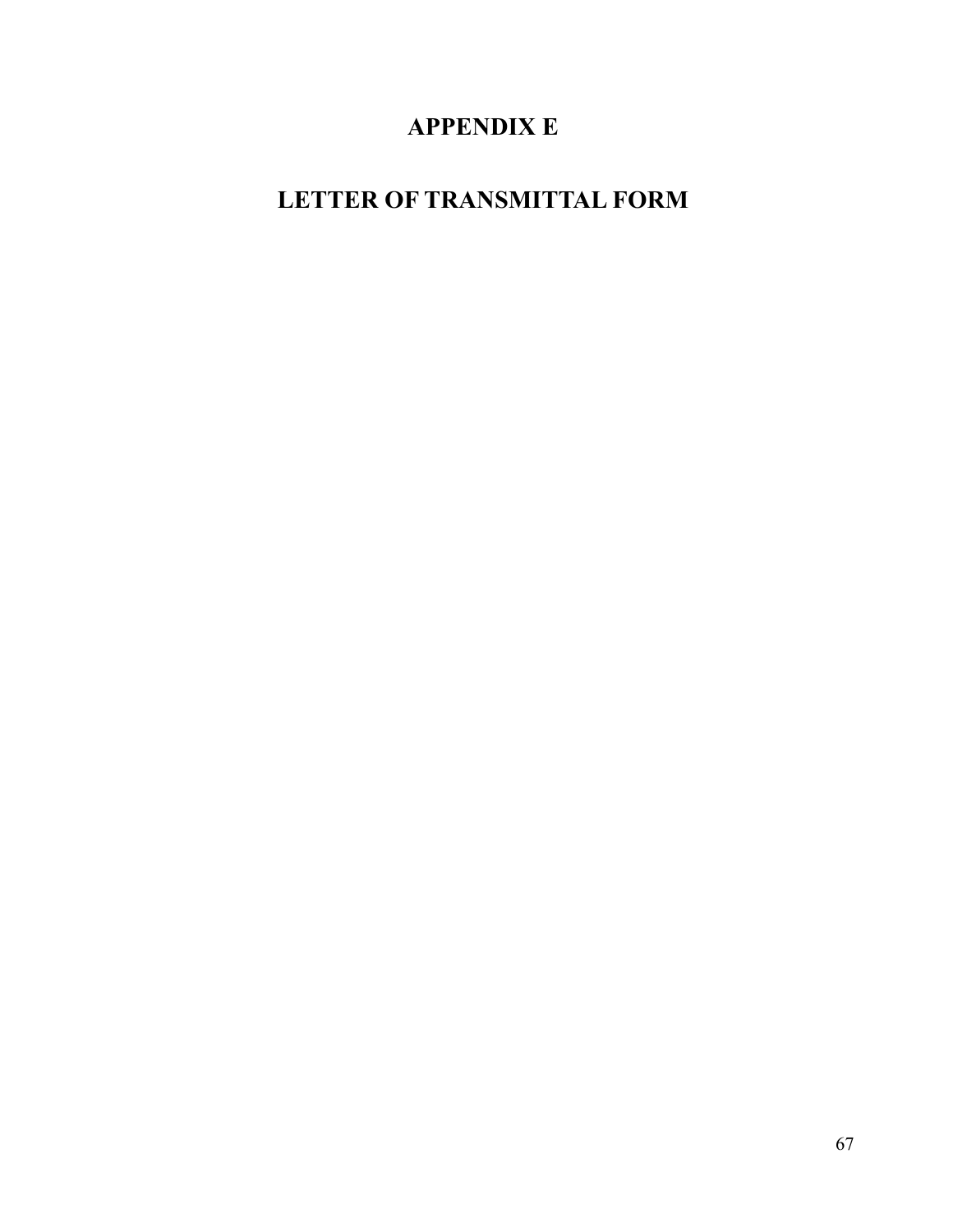## *APPENDIX E Letter of Transmittal Form*

#### **ITEMS #1 to #4 EACH MUST BE COMPLETED IN FULL (pursuant to Section II.C.30). FAILURE TO RESPOND TO ALL FOUR (4) ITEMS WILL RESULT IN THE DISQUALIFICATION OF OFFEROR'S PROPOSAL! DO NOT LEAVE ANY ITEM BLANK!**

(N/A, None, Does not apply, etc. are acceptable responses.)

#### **RFP#:\_342-2022-02**

#### 1. **Identify the following information for the submitting organization**:

| <b>Offeror Name</b>    |  |
|------------------------|--|
| <b>Mailing Address</b> |  |
| <b>Telephone</b>       |  |
| FED ID#                |  |
| NM CRS#                |  |

#### 2. **Identify the individual(s) authorized by the organization to (A) contractually obligate, (B) negotiate, and/or (C) clarify/respond to queries on behalf of this Offeror**:

|                  |                               | В          |                                    |
|------------------|-------------------------------|------------|------------------------------------|
|                  | <b>Contractually Obligate</b> | Negotiate* | <b>Clarify/Respond to Queries*</b> |
| Name             |                               |            |                                    |
| <b>Title</b>     |                               |            |                                    |
| E-mail           |                               |            |                                    |
| <b>Telephone</b> |                               |            |                                    |

\* If the individual identified in Column A also performs the functions identified in Columns B & C, then no response is required for those Columns. If separate individuals perform the functions in Columns B and/or C, they must be identified.

#### 3. **Use of subcontractors** (Select one):

No subcontractors will be used in the performance of any resultant contract, OR

The following subcontractors will be used in the performance of any resultant contract:

(Attach extra sheets, as needed)

4. **Describe any relationship with any entity (such as a State Agency, reseller, etc. that is not a subcontractors listed in #3 above), if any, which will be used in the performance of any resultant contract**. (N/A, None, Does not apply, etc. are acceptable responses to this item.)

 $\_$  , and the contribution of the contribution of  $\mathcal{L}_\mathcal{A}$  , and the contribution of  $\mathcal{L}_\mathcal{A}$ 

\_\_\_\_\_\_\_\_\_\_\_\_\_\_\_\_\_\_\_\_\_\_\_\_\_\_\_\_\_\_\_\_\_\_\_\_\_\_\_\_\_\_\_\_\_\_\_\_\_\_\_\_\_\_\_\_\_\_\_\_\_\_\_\_\_\_\_\_\_\_\_\_\_\_\_\_\_\_\_\_\_

(Attach extra sheets, as needed)

#### **By signing the form below, the Authorized Signatory attests to the accuracy and veracity of the information provided on this form, and explicitly acknowledges the following**:

- On behalf of the submitting-organization identified in item  $#1$ , above, I accept the Conditions Governing the Procurement, as required in Section II.C.1. of this RFP;
- I concur that submission of our proposal constitutes acceptance of the Evaluation Factors contained in Section V of this RFP; and
- I acknowledge receipt of any and all amendments to this RFP, if any.

 $\, , 20 \,$ 

Authorized Signature and Date (*Must be signed by the individual identified in item #2.A, above*.)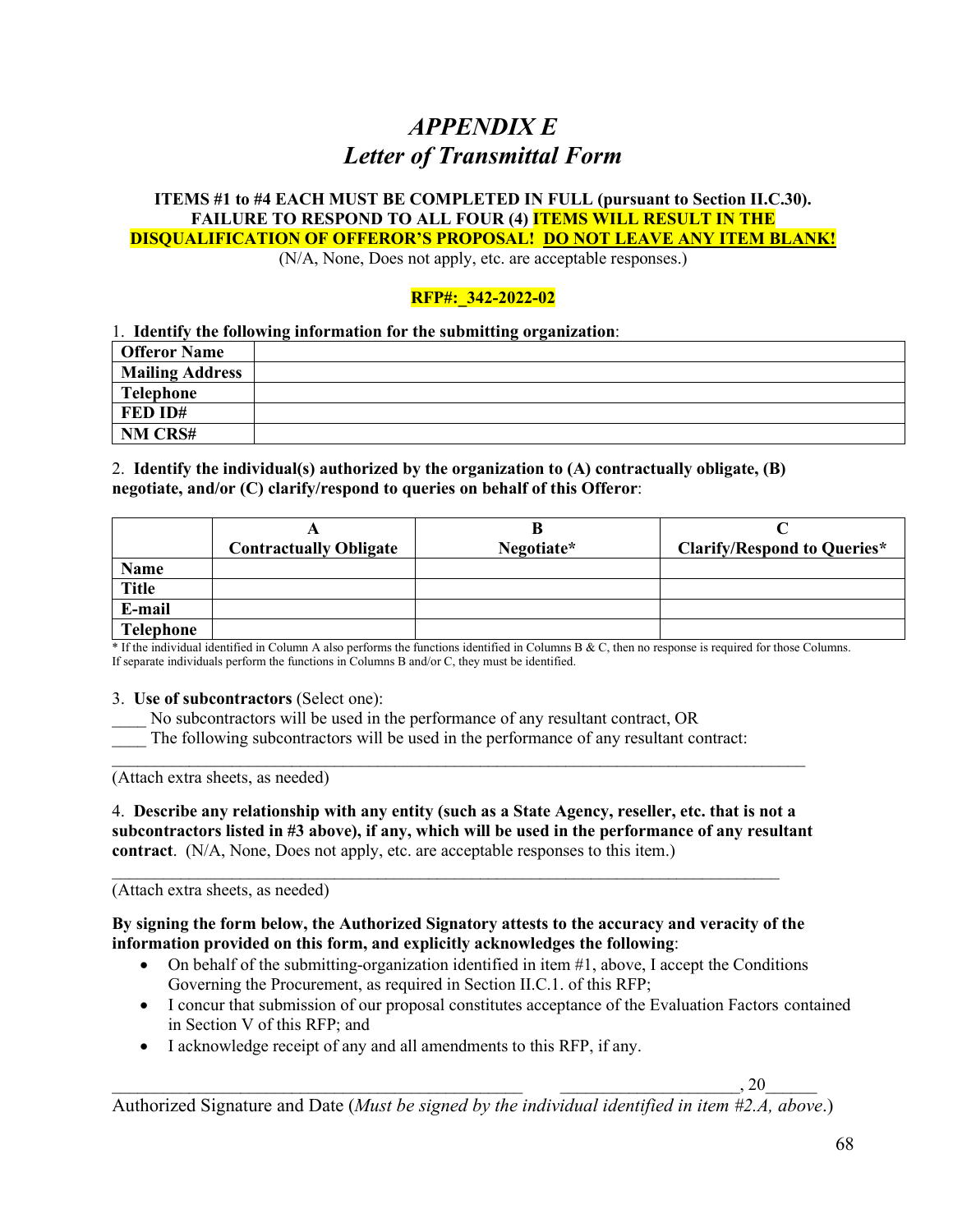### **APPENDIX F**

## **ORGANIZATIONAL REFERENCE QUESTIONNAIRE**

The State of New Mexico, as a part of the RFP process, requires Offerors to list a minimum of  $\frac{\text{three (3)}}{\text{or}$  organizational references in their proposals. The purpose of these references is to document Offeror's experience relevant to the Section IV.A, Detailed Scope of Work in an effort to evaluate Offeror's ability to provide goods and/or services, performance under similar contracts, and ability to provide knowledgeable and experienced staffing.

Offeror is required to send the following Organizational Reference Questionnaire to each business reference listed in its proposal, as per Section IV.B.2. The business reference, if it chooses to respond, is required to submit its response to the Organizational Reference Questionnaire directly to: NMPSIA.procurement@state.nm.us by February 28, 2022 by 3:00pm MST/MDT for inclusion in the evaluation process. The Questionnaire and information provided will become a part of the submitted proposal. Businesses/Organizations providing references may be contacted for validation of content provided therein.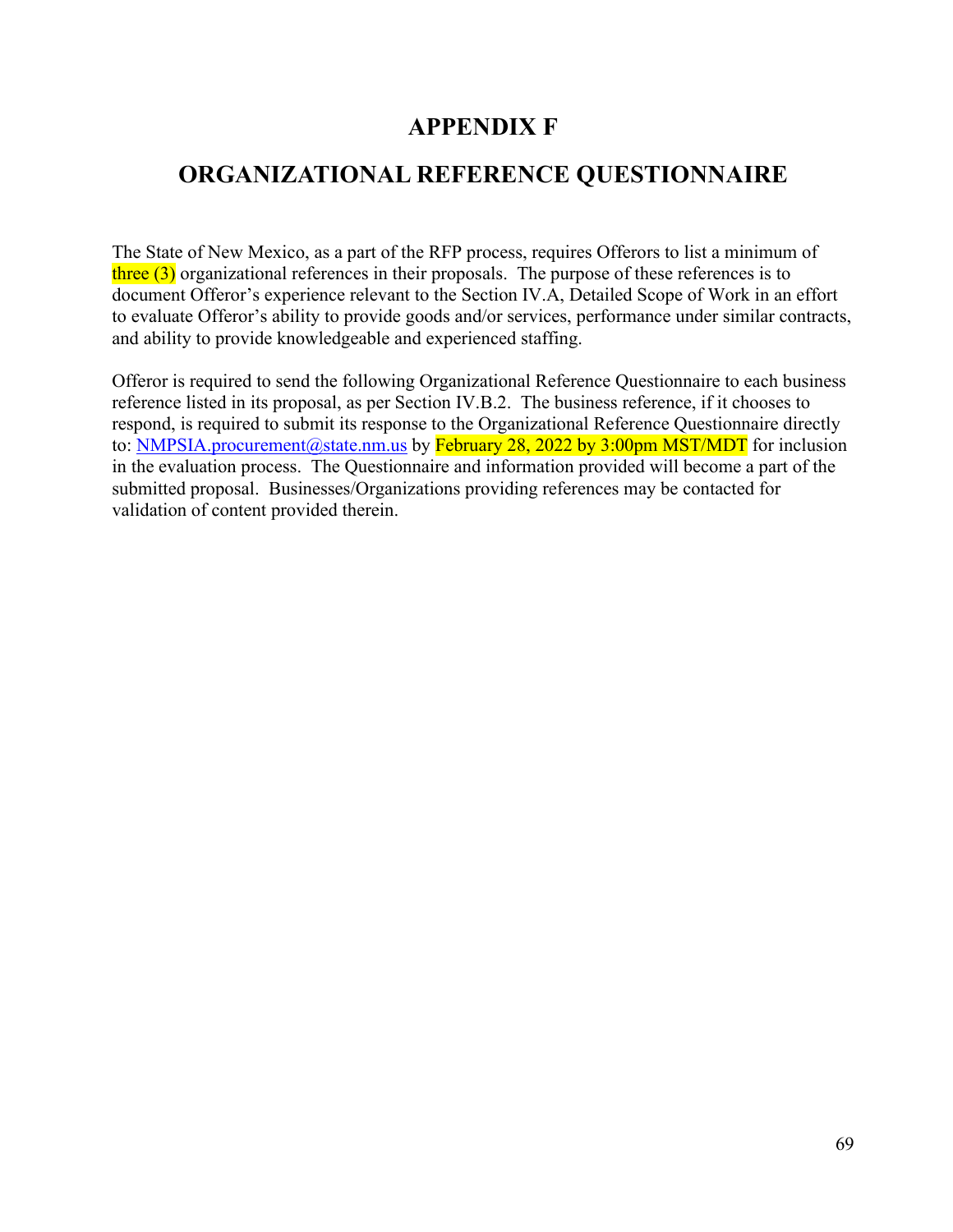## **RFP # 342-2022-02 ORGANIZATIONAL REFERENCE QUESTIONNAIRE FOR:**

(Name of Offeror)

This form is being submitted to your company for completion as a reference for the organization listed above. This Questionnaire is to be submitted to the State of New Mexico, New Mexico Public Schools Insurance Authority via e-mail at:

| Name:  | Claudette Roybal                      |
|--------|---------------------------------------|
| Email: | $NMPSIA.$ procurement $@$ state.nm.us |

Forms must be submitted no later than February 28, 2022 by 3:00 pm MST/MDT**,** and **must not** be returned to the organization requesting the reference. References are **strongly encouraged** to provide comments in response to organizational ratings.

**For questions or concerns regarding this form**, please contact the State of New Mexico **Procurement Manager** at **505-469-5746 or at NMPSIA.procurement@state.nm.us.** When contacting the Procurement Manager, include the Request for Proposal number provided at the top of this page.

| <b>Organization providing reference</b>    |  |
|--------------------------------------------|--|
| Contact name and title/position            |  |
| Contact telephone number(s)                |  |
| <b>Contact e-mail address</b>              |  |
| <b>Project description</b>                 |  |
|                                            |  |
| <b>Project dates (start and end dates)</b> |  |
|                                            |  |
| <b>Technical environment for the</b>       |  |
| project your providing a reference         |  |
| (i.e., Software applications, Internet     |  |
| capabilities, Data communications,         |  |
| Network, Hardware);                        |  |
|                                            |  |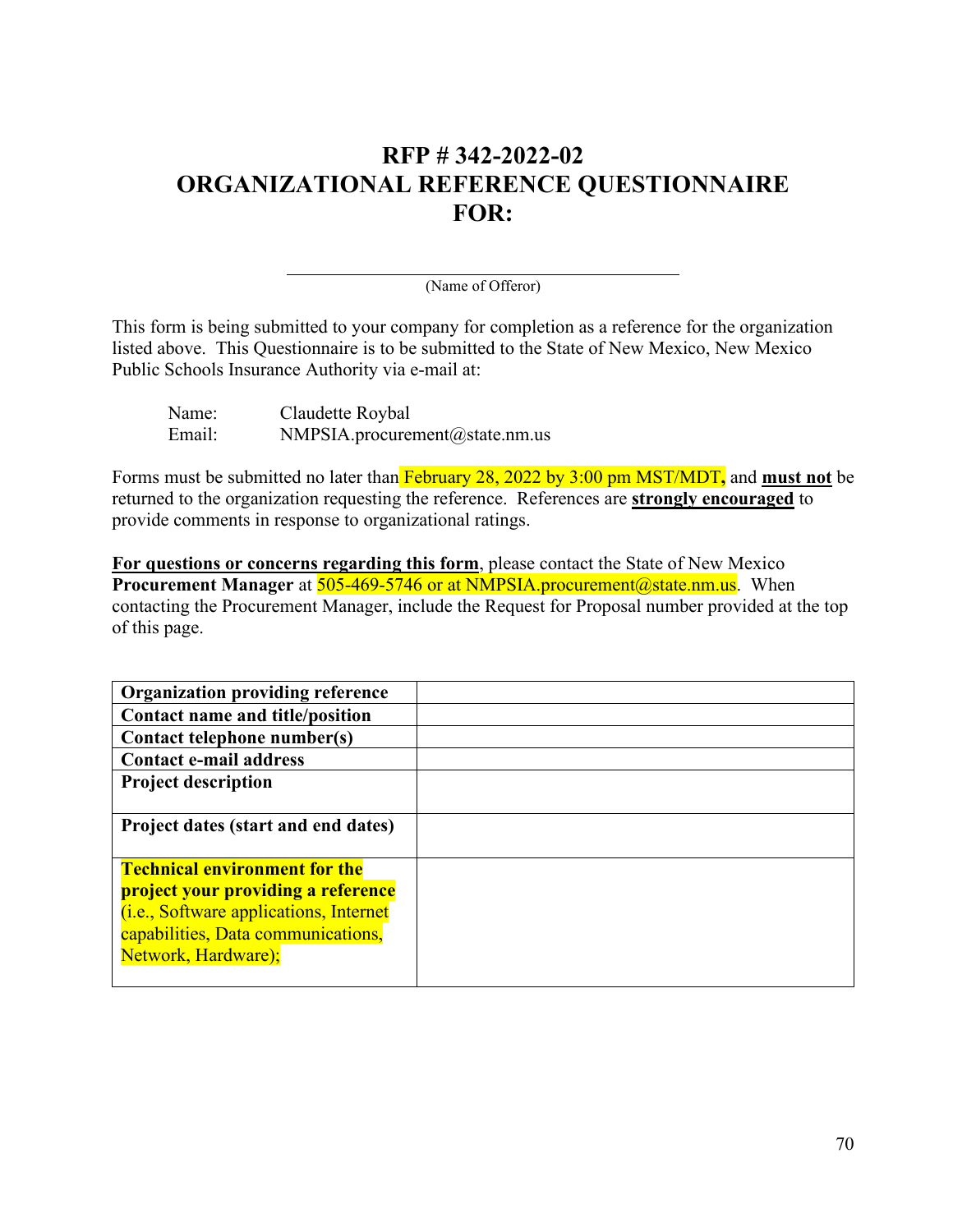QUESTIONS:

1. In what capacity have you worked with this vendor in the past? COMMENTS:

2. How would you rate this firm's knowledge and expertise?  $(3 = Excellent; 2 = Satisfactory; 1 = Unsatisfactory; 0 = Unacceptable)$ COMMENTS:

3. How would you rate the vendor's flexibility relative to changes in the project scope and timelines?

 $(3 = \text{Excellent}; 2 = \text{Satisfactory}; 1 = \text{Unsatisfactory}; 0 = \text{Unacceptable})$ 

COMMENTS:

4. What is your level of satisfaction with hard-copy materials produced by the vendor?

 $(3 = Exact$ lent;  $2 = Satisfactory; 1 = Unsatisfactory; 0 = Unacceptable, N/A = Not$ applicable)

COMMENTS:

5. How would you rate the dynamics/interaction between vendor personnel and your staff?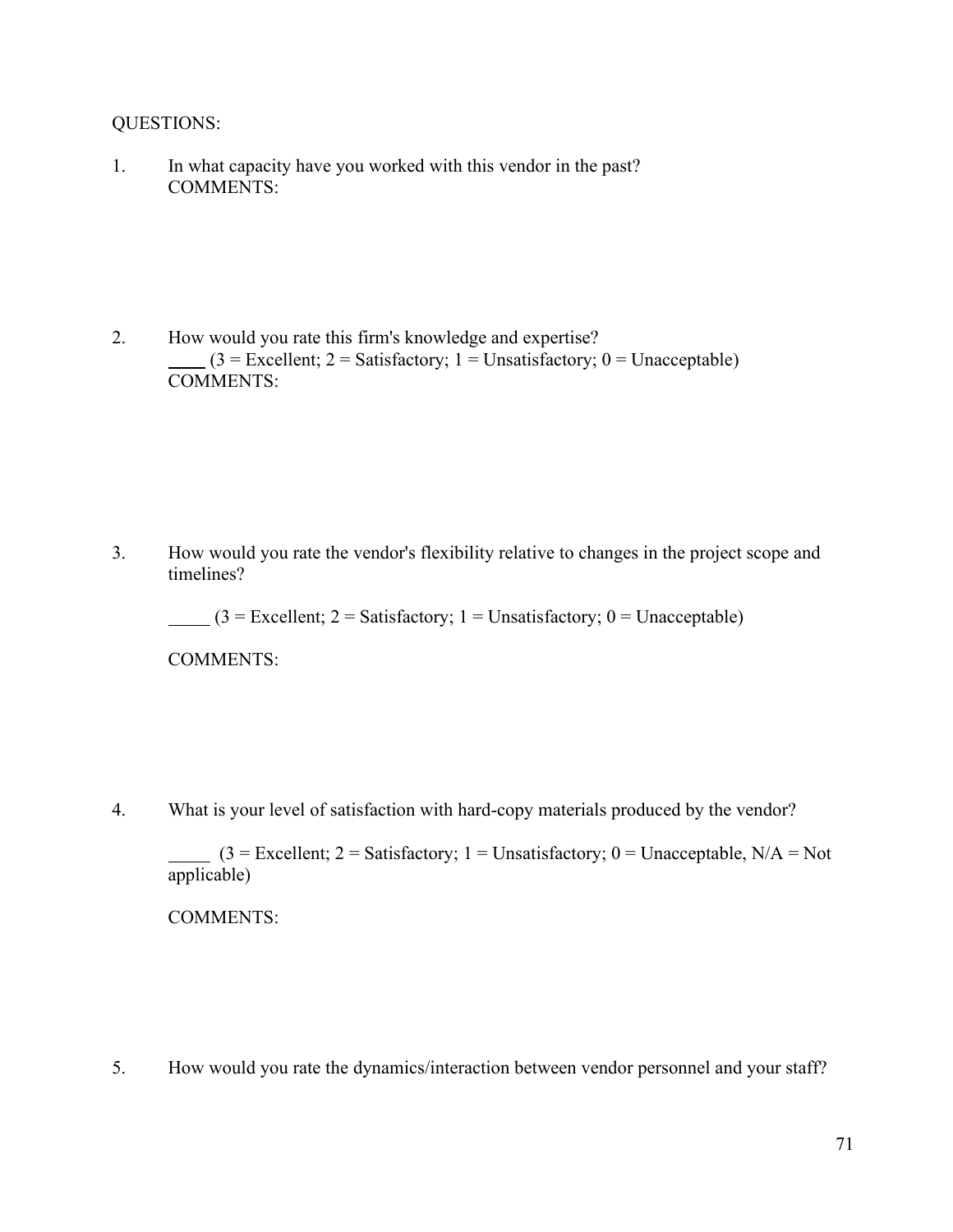| <b>COMMENTS:</b>                                                                                                                                                                                                                                                                                                                                                                                                       |                                                                                                  |
|------------------------------------------------------------------------------------------------------------------------------------------------------------------------------------------------------------------------------------------------------------------------------------------------------------------------------------------------------------------------------------------------------------------------|--------------------------------------------------------------------------------------------------|
|                                                                                                                                                                                                                                                                                                                                                                                                                        |                                                                                                  |
|                                                                                                                                                                                                                                                                                                                                                                                                                        |                                                                                                  |
|                                                                                                                                                                                                                                                                                                                                                                                                                        |                                                                                                  |
| Who are/were the vendor's principal representatives involved in your project and how                                                                                                                                                                                                                                                                                                                                   |                                                                                                  |
| behaviors or other factors on which you based the rating?                                                                                                                                                                                                                                                                                                                                                              |                                                                                                  |
| $(3 = Excellent; 2 = Satisfactory; 1 = Unsatisfactory; 0 = Unacceptable)$                                                                                                                                                                                                                                                                                                                                              |                                                                                                  |
| Name:                                                                                                                                                                                                                                                                                                                                                                                                                  | Rating:                                                                                          |
| Name: $\frac{1}{\sqrt{1-\frac{1}{2}}}\left\{ \frac{1}{2}, \frac{1}{2}, \frac{1}{2}, \frac{1}{2}, \frac{1}{2}, \frac{1}{2}, \frac{1}{2}, \frac{1}{2}, \frac{1}{2}, \frac{1}{2}, \frac{1}{2}, \frac{1}{2}, \frac{1}{2}, \frac{1}{2}, \frac{1}{2}, \frac{1}{2}, \frac{1}{2}, \frac{1}{2}, \frac{1}{2}, \frac{1}{2}, \frac{1}{2}, \frac{1}{2}, \frac{1}{2}, \frac{1}{2}, \frac{1}{2}, \frac{1}{2}, \frac{1}{2}, \frac{1}{$ | Rating:                                                                                          |
| Name: Name and the state of the state of the state of the state of the state of the state of the state of the state of the state of the state of the state of the state of the state of the state of the state of the state of                                                                                                                                                                                         | would you rate them individually? Would you, plese, comment on the skills, knowledge,<br>Rating: |

7. How satisfied are/were you with the products developed by the vendor?

 $(3 = \text{Excellent}; 2 = \text{Satisfactory}; 1 = \text{Unsatisfactory}; 0 = \text{Unacceptable}, N/A = \text{Not}$ applicable)

COMMENTS:

8. With which aspect(s) of this vendor's services are/were you most satisfied?

COMMENTS: